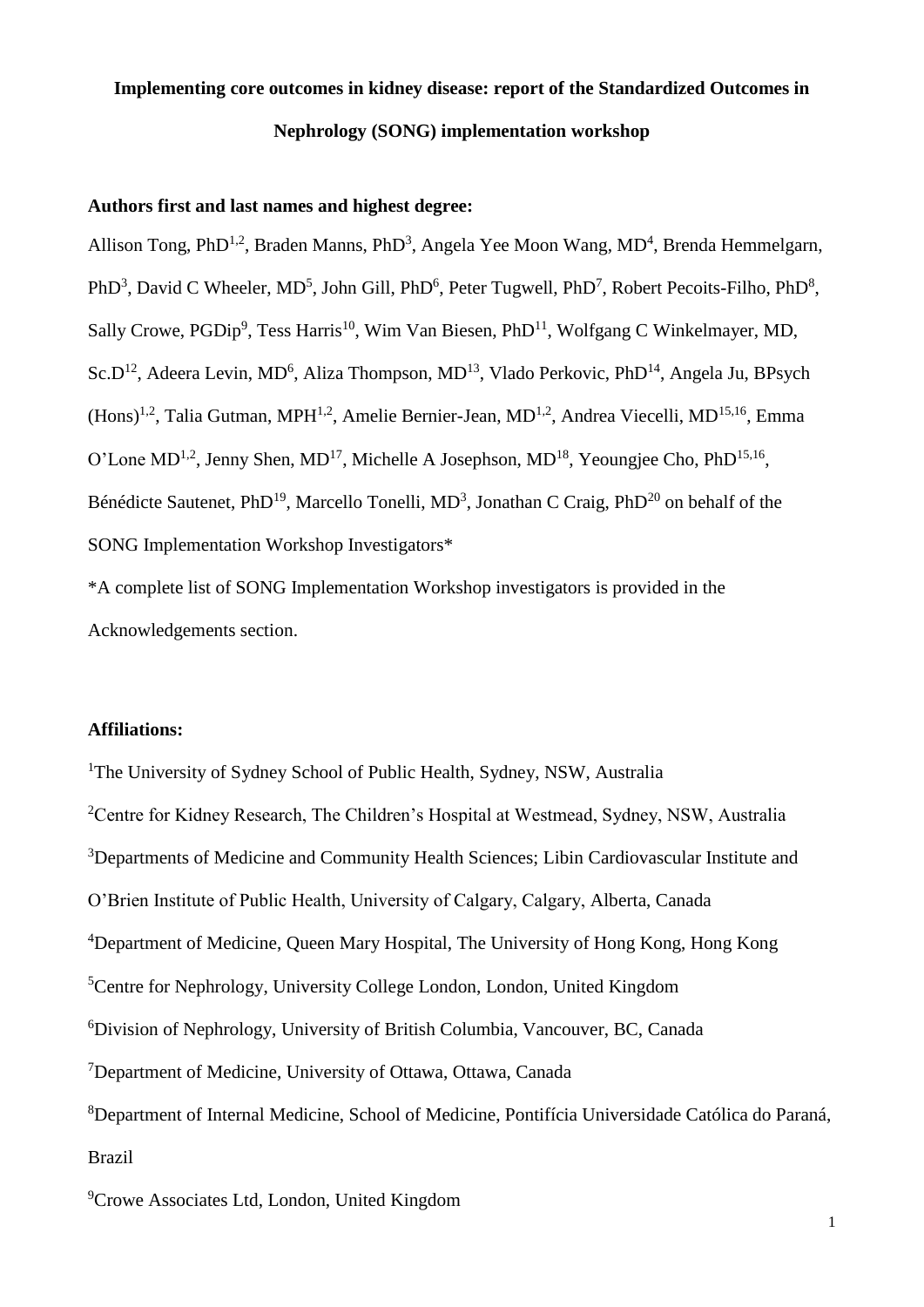<sup>10</sup>PKD International, London, United Kingdom

<sup>11</sup>Renal Division, Ghent University Hospital, Ghent, Belgium

<sup>12</sup>Selzman Institute for Kidney Health, Section of Nephrology, Baylor College of Medicine,

Houston, United States

<sup>13</sup>United States Food and Drug Administration, United States

<sup>14</sup>The George Institute for Global Health, Sydney, Australia

<sup>15</sup>Faculty of Medicine, University of Queensland at Princess Alexandra Hospital, Brisbane,

Australia

<sup>16</sup>Translational Research Institute, Brisbane, Australia

<sup>17</sup>Department of Nephrology, Los Angeles Biomedical Research Institute at Harbor-UCLA Medical

Center, Los Angeles, United States

<sup>18</sup>Department of Medicine, The University of Chicago, Chicago, IL, United States

<sup>19</sup>Department of Nephrology Hypertension, dialysis, kidney transplantation, Tours Hospital,

SPHERE – INSERM 1246, University of Tours and Nantes, Tours, France

 $20$ College of Medicine and Public Health, Flinders University, Adelaide, Australia

## **Corresponding author**

Allison Tong

Centre for Kidney Research, The Children's Hospital at Westmead, Westmead NSW 2145, Sydney, Australia

Tel: +61 2 9845 142 | Fax: +61 2 9845 1491 | Email: allison.tong@sydney.edu.au

## **Sources of support:**

The workshop is funded by the National Health and Medical Research Council (NHMRC) (1098815). First author A.T. is supported by a NHMRC Fellowship (1106716). A.V. is supported by a NHMRC Medical Postgraduate Scholarship (1114539) and the Royal Australasian College of Physicians (Jacquot NHMRC Award for Excellence). A.B.J. is supported by a NHMRC Medical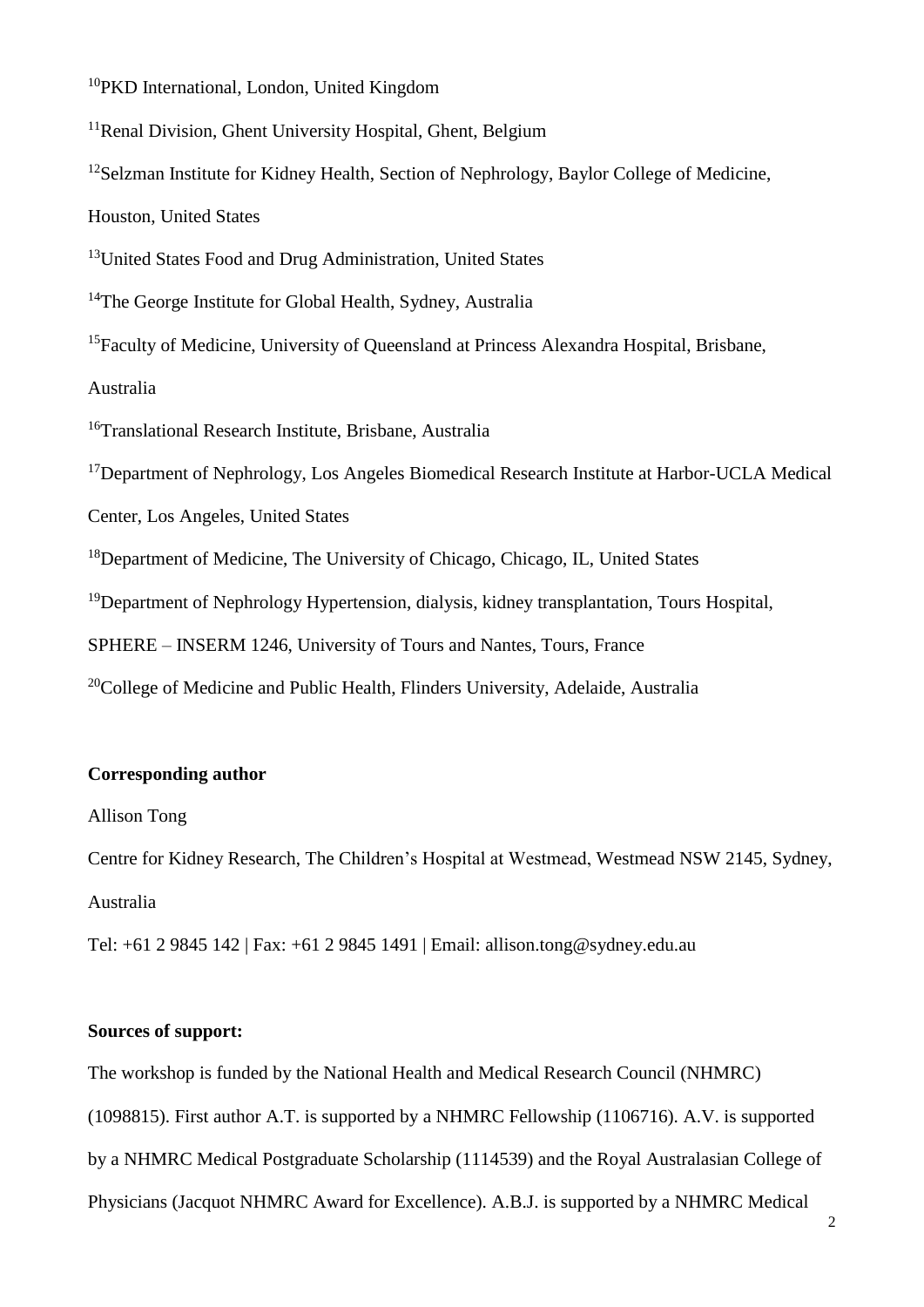Postgraduate Scholarship (1151246). J.S. is supported by a career development grant from the National Institute of Diabetes and Digestive Kidney Diseases at the National Institute of Health (K23DK103972). The funding organization had no role in the design and conduct of the study; collection; management, analysis and interpretation of the data; preparation, review, or approval of the manuscript.

## **Running headline**

Implementation of core outcomes in kidney disease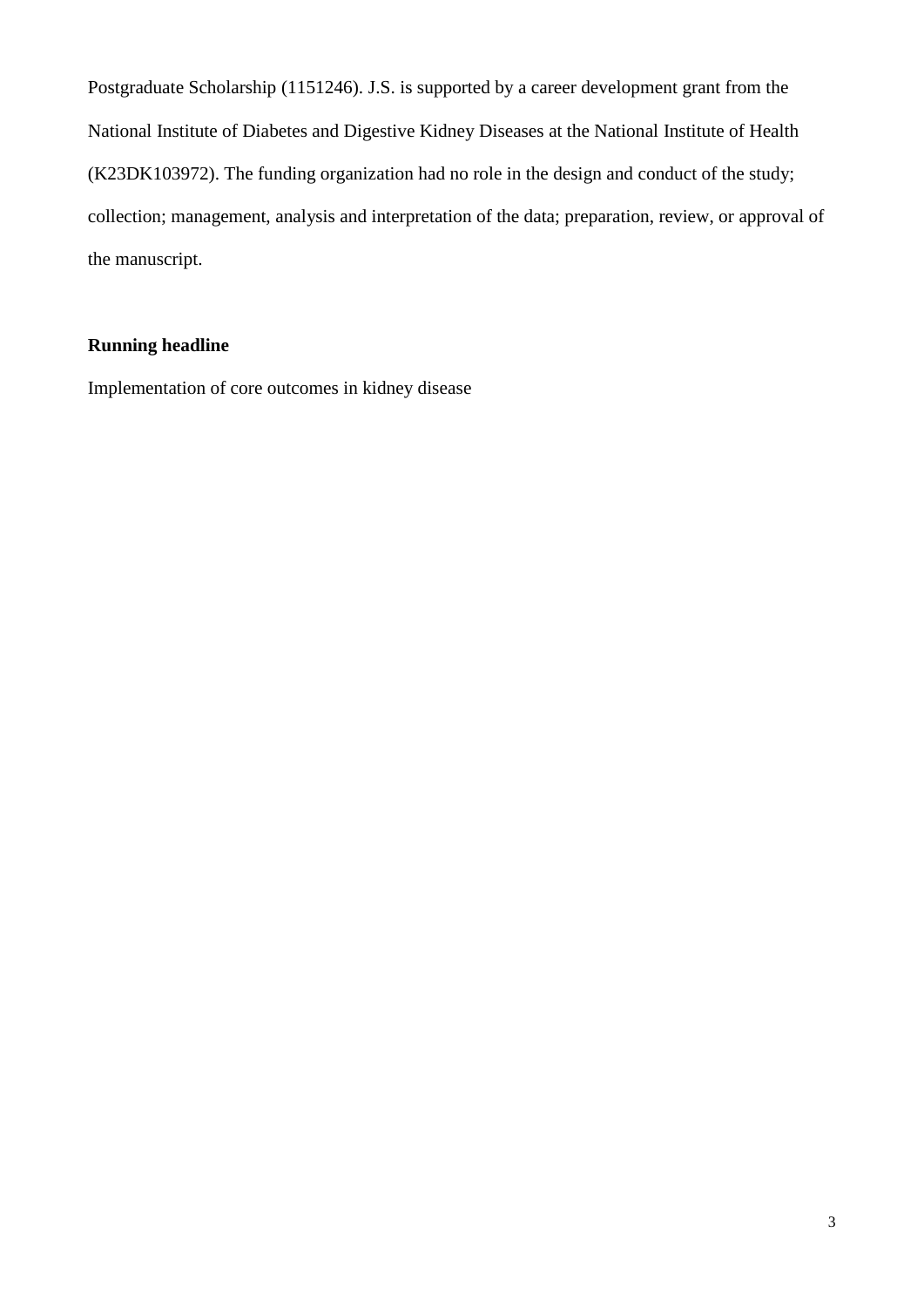#### **ABSTRACT**

There are an estimated 14 000 randomized trials published in chronic kidney disease. The most frequently reported outcomes are biochemical endpoints, rather than clinical and patient-reported outcomes including cardiovascular disease, mortality, and quality of life. While many trials have focused on optimizing kidney health, the heterogeneity and uncertain relevance of outcomes reported across trials may limit their policy and practice impact. The international Standardized Outcomes in Nephrology (SONG) Initiative was formed to identify core outcomes that are critically important to patients and health professionals, to be reported consistently across trials. We convened a SONG Implementation Workshop to discuss the implementation of core outcomes. Eighty-two patients/caregivers and health professionals participated in plenary and breakout discussions. In this report, we summarize the findings of the workshop in two main themes: socializing the concept of core outcomes, and demonstrating feasibility and usability. We outline implementation strategies and pathways to be established through partnership with stakeholders, which may bolster acceptance and reporting of core outcomes in trials, and encourage their use by end-users such as guideline producers and policymakers to help improve patient-important outcomes.

#### **Key words:**

Core outcome sets Implementation Kidney disease **Outcomes** Patient-centered care Trials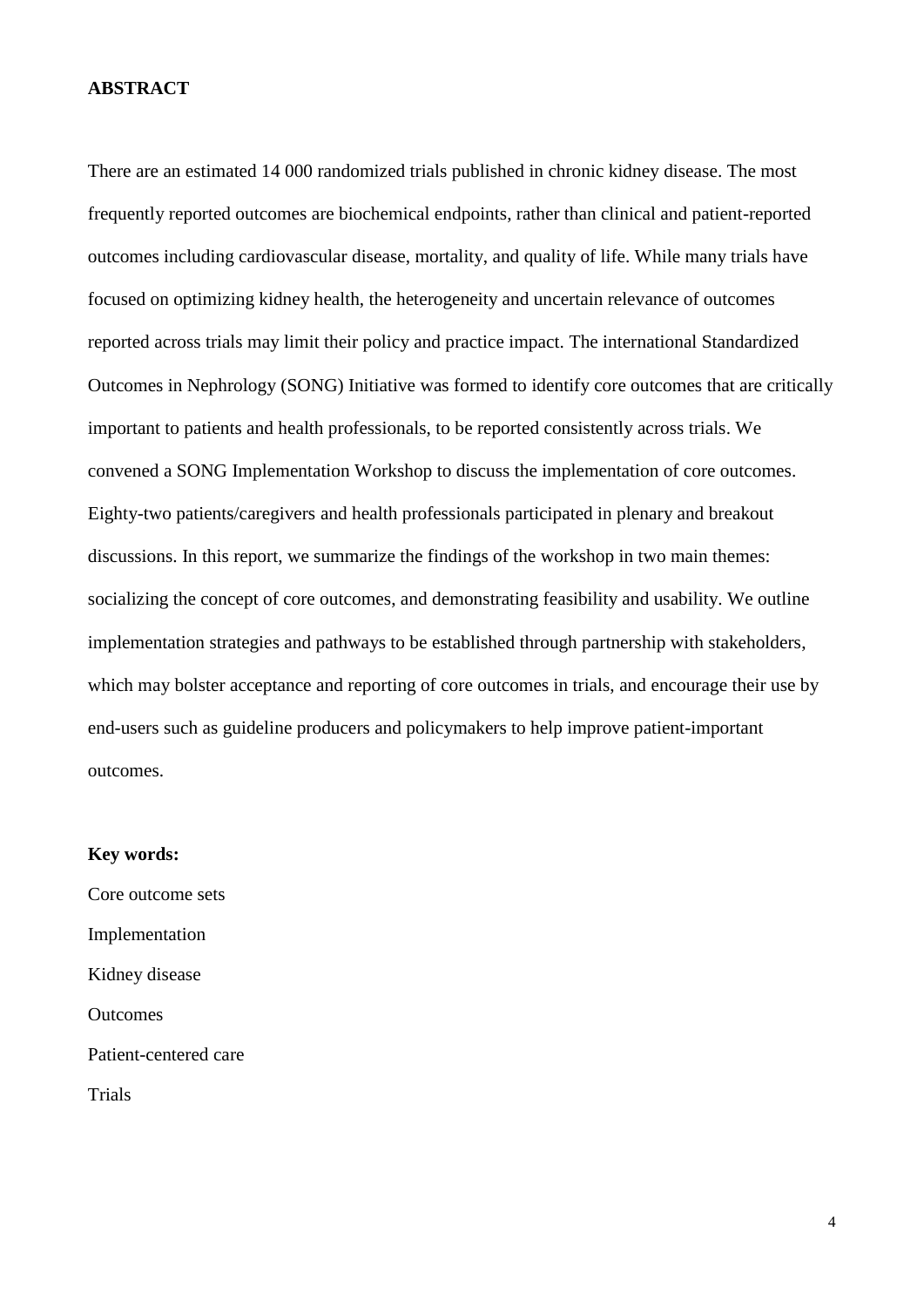## **INTRODUCTION**

To date, an estimated [1](#page-21-0)4 000 randomized trials have been published in chronic kidney disease<sup>1</sup>. Despite this substantive research effort and investment, patients with advanced CKD have mortality rates of up to 100 times higher than the general population<sup>[2,](#page-21-1) [3](#page-21-2)</sup>, increased morbidity, and worse quality of life than patients with cancer and other chronic diseases<sup> $4, 5$  $4, 5$ </sup>. There remains an urgent need for rigorous, high-quality trials to address these poor outcomes, with greater attention given to the selection, measurement, and reporting of outcomes in trials, to maximize their practice and policy impact and thus their value<sup>[6,](#page-21-5) [7](#page-21-6)</sup>.

The outcomes reported in trials are highly variable and measured in a plethora of ways, often without capturing those that are most meaningful for patients and clinicians for decision-making<sup>[8](#page-22-0)</sup>. In a recent analysis of 362 trials in hemodialysis, 81 different outcomes were reported using 10 700 different measures<sup>[9](#page-22-1)</sup>. The five most frequently reported outcomes were all biochemical endpoints – phosphate, dialysis adequacy, anemia, inflammatory markers, and calcium<sup>[9](#page-22-1)</sup>. Mortality and cardiovascular disease were reported in only 20% and 12% of trials, respectively. Fatigue, consistently identified by patients as a critically important outcome, even above mortality $10^{-12}$ , appeared in only 9% of trial reports<sup>9</sup>[.](#page-22-1) Also, selectively reporting outcomes that favor the intervention or omitting outcomes such as adverse events may be misleading and can potentially cause harm<sup>[13-15](#page-22-3)</sup>. A systematic review found that only two per cent of trials of immunosuppressive agents in kidney disease reported a quality of life outcome and almost all reported effect estimates that favored the intervention<sup>[16](#page-23-0)</sup>.

These problems in outcome reporting have also been recognized in other medical specialties and disease areas, including cancer, cardiology, chronic pain, dementia, dermatology, hematology, and otitis media $17-20$ , prompting efforts to establish core outcome sets to improve the relevance, certainty and efficiency of trial-based evidence to reliably inform decision-making. Core outcomes sets, as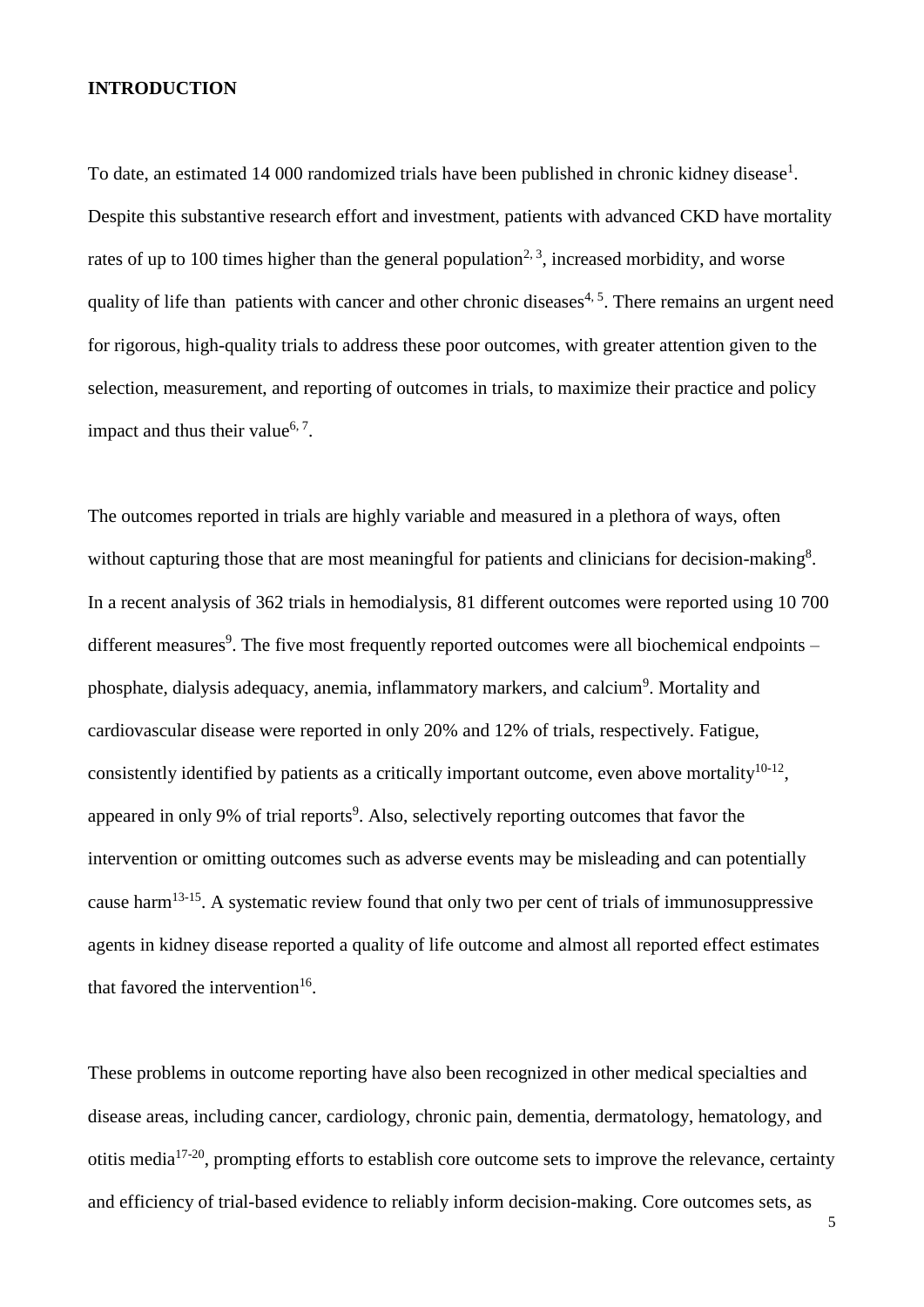defined by the Core Outcome Measures in Effectiveness Trials (COMET), are "an agreed standardised set of outcomes that should be reported, as a minimum, in all clinical trials in specific areas of health or healthcare"<sup>[21](#page-24-0)</sup>. They may or may not be the primary outcome of trials, which are often selected because of their intervention-responsiveness and feasibility in terms of the resources required to achieve adequate statistical power. Core outcomes are identified through a consensus process to ensure they are critically important to patients and health professionals, with many initiatives drawing from the WHO-endorsed framework developed by the Outcome Measures in Rheumatology (OMERACT) group, which was formed 1992<sup>[22-24](#page-24-1)</sup>.

While core outcomes have the potential to improve the consistency and relevance of outcomes in trials<sup>[14,](#page-22-4) [25,](#page-24-2) [26](#page-24-3)</sup>, trialists have not consistently reported these outcomes when publishing results. The use of core outcomes has increased over time in trials in rheumatoid arthritis, whereas there has been limited change seen in other areas including gout and falls prevention<sup>[25-32](#page-24-2)</sup>. Barriers to implementation by trialists may include lack of awareness about core outcomes among trialists, resource constraints, lack of incentives, and complexities in measuring patient-reported outcomes<sup>33,</sup> <sup>[34](#page-26-0)</sup>. Without consistent reporting of these core outcomes, there is little scope for end-users such as guideline producers and policymakers to capitalize on their potential benefits. However, little remains known about the perspectives of stakeholders on the use of core outcomes, and frameworks and interventions for the implementation of core outcomes are lacking<sup>[35](#page-26-1)</sup>.

COMET recommends that core outcome developers prepare a dissemination and implementation plan to target potential users of core outcomes<sup>[35](#page-26-1)</sup>. As part of the international Standardized Outcomes in Nephrology (SONG) Initiative, which was founded in 2014 to establish core outcomes across the spectrum of chronic kidney disease, we convened a workshop with patients, caregivers, and health professionals on the implementation of the core outcomes in trials in chronic kidney disease. The workshop also included specific reference to core outcome sets that had been established at the time of the workshop (Figure 1 Panels A and B) including for patients receiving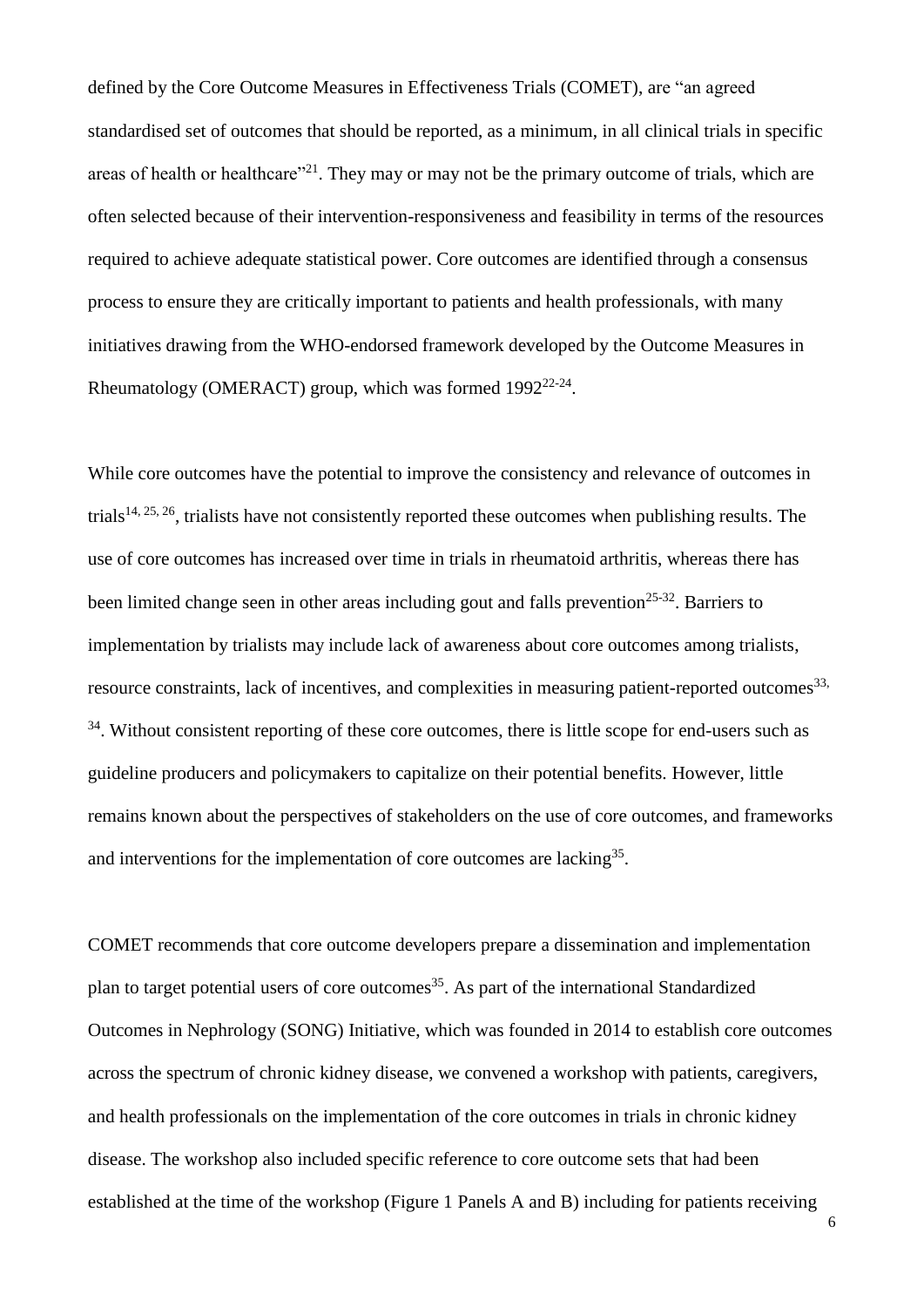hemodialysis (fatigue, cardiovascular disease, vascular access function, mortality)<sup>[9-12,](#page-22-1) [36-39](#page-26-2)</sup> and kidney transplant recipients (graft loss, cardiovascular disease, infection, life participation, cancer, mortality)<sup>[40-43](#page-27-0)</sup>. These core outcome sets were developed using an evidence- and consensus-based process (systematic review, focus groups with nominal group technique, stakeholder interviews, an international Delphi Survey, and a consensus workshop) involving more than 1300 patients, caregivers, and health professionals from more than 70 countries in each stream (i.e. hemodialysis, kidney transplantation)<sup>[10-12,](#page-22-2) [38,](#page-26-3) [39,](#page-26-4) [41,](#page-27-1) [42](#page-27-2)</sup>. The findings from the workshop will inform strategies and pathways for implementing core outcomes, with a focus on trials in nephrology.

#### **SONG IMPLEMENTATION WORKSHOP**

#### **Participants and contributors**

In total, 82 patients/caregivers/representatives from patient organizations (n=6), and health professionals (n=76) – including nephrologists, nursing and allied health professionals, researchers (including trialists), policy makers, and industry representatives – attended the workshop. Given the focus of the workshop on implementation of core outcomes, we invited patients/caregivers with experience in research or who held advocacy roles in consumer organizations (e.g. National Kidney Foundation, Patient-Centered Outcome Research Institute (PCORI) Home Dialyzors United, American Society of Nephrology /Kidney Health Initiative (ASN/KHI) Patient and Partnership Council, Polycystic Kidney Disease (PKD) International, PKD Foundation); and health professionals with leadership or advisory roles in professional societies (e.g. International Society of Nephrology, ASN, The Transplantation Society), funding agencies, research, regulatory, policy and industry organizations (including but not limited to: U.S. National Institutes of Health, U.S. Food and Drug Administration, U.S. Centers for Disease Control, U.S. Centers for Medicare and Medicaid services). Journal editors, trialists and epidemiologists, guideline developers, and those involved in renal registries and trial networks were also invited to attend. The investigators who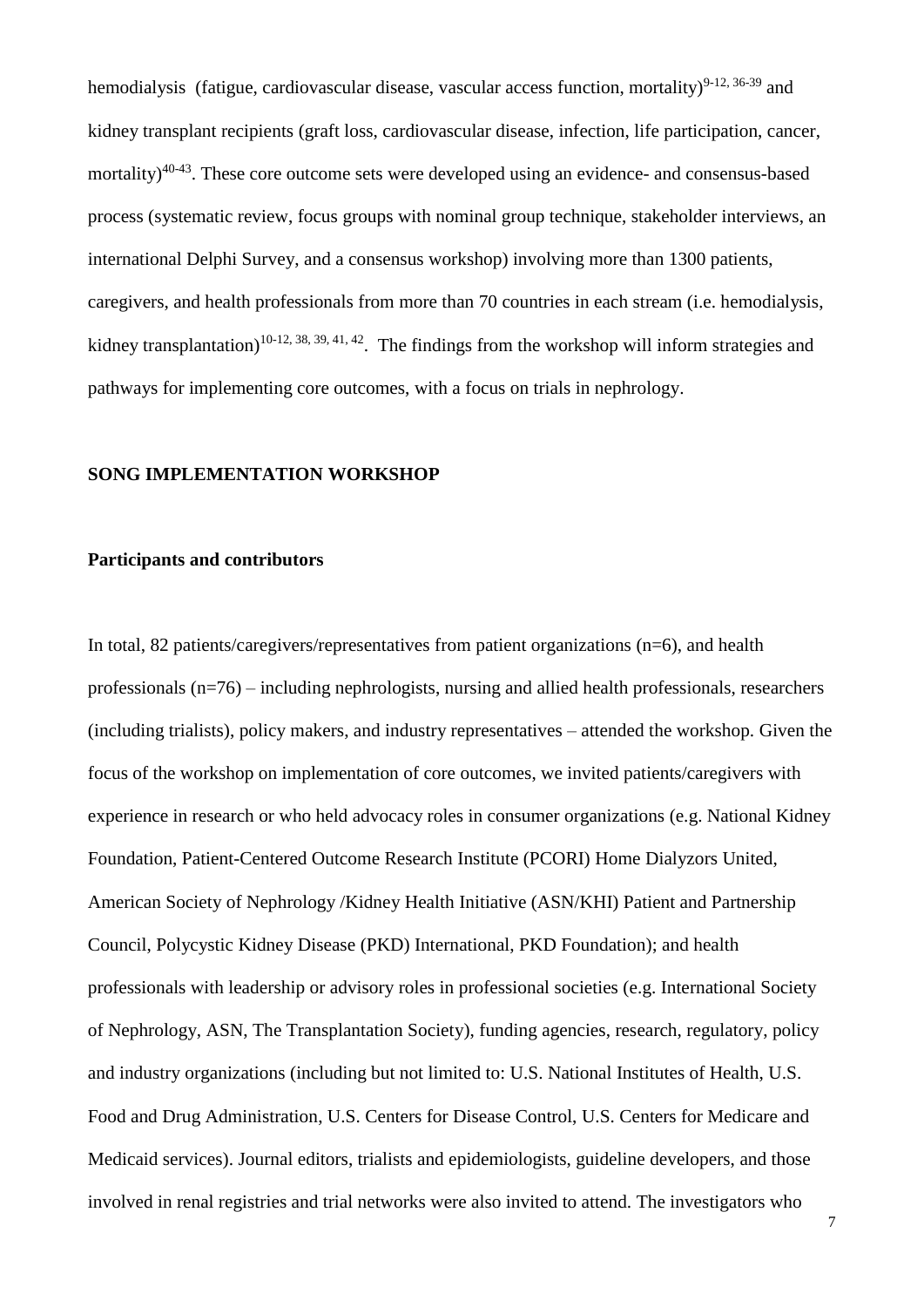were unable to attend (n=84) contributed feedback on the workshop program and the draft workshop report by email.

## **Workshop program and materials**

The workshop was held on November 3<sup>rd</sup>, 2017 in New Orleans, United States, during the 2017 ASN Kidney Week. A pre-workshop survey and the workshop program and materials were sent to all investigators  $(n=160)$  prior to the workshop. The pre-workshop survey asked participants to: describe how they accessed and used (or plan to use) core outcomes (if applicable); suggest strategies/mechanisms/actions to promote the use of core outcomes; and describe/explain how they could support the implementation of core outcomes in their role. The initial responses (n=84) informed the questions and prompts for the workshop, while providing the participants with an opportunity to reflect on the topic in preparation for the breakout discussion groups.

The program is provided in Supplementary File 1 and was structured as follows: a presentation of the SONG Initiative to provide participants with an overview of the process; panel discussion reflecting the patient, professional society, industry, regulator, and trialist perspective; and breakout discussions on the opportunities, barriers and strategies for implementing core outcomes in chronic kidney disease. The attendees were pre-assigned to one of the eight breakout groups, which involved 10 to 12 diverse stakeholders (patients/caregivers, physicians, regulators, funders, industry, researchers) to prompt broader and dynamic discussions. Each group was moderated by a facilitator, who used a question guide. After the plenary session, the chairs (J.C., B.M.) asked each group to provide a brief summary.

All the presentations and break out group discussions were audiotaped and transcribed. The transcripts and survey responses were imported into HyperRESEARCH (ResearchWare Inc. Version 3.0) software for analysis. The first author (A.T.) coded the transcript line-by-line and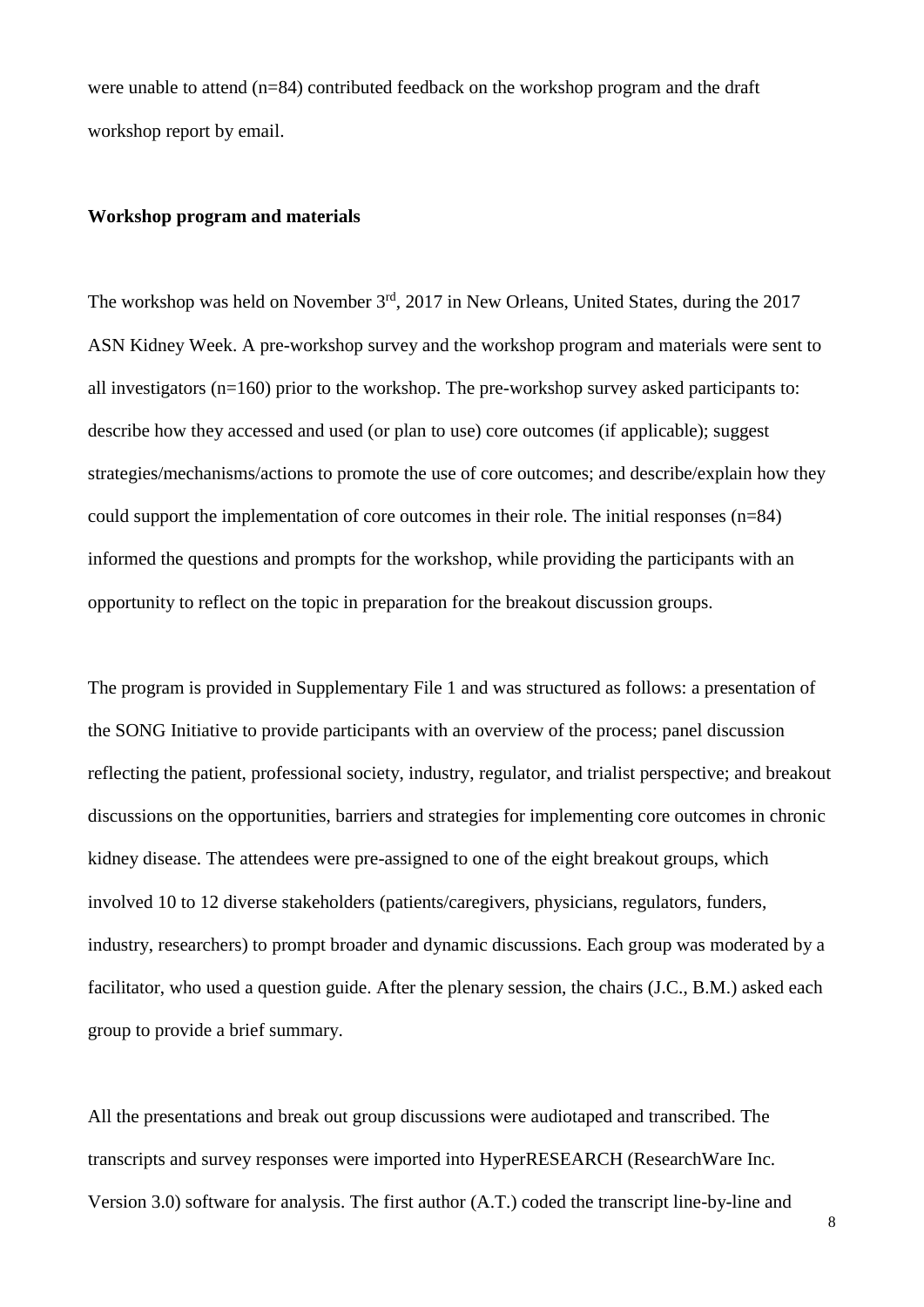inductively identified concepts pertaining to the implementation of core outcomes. All participants were given two weeks to provide feedback on the draft workshop report and to confirm that the findings reflected the full range of their perspectives. Any additional comments were synthesized and included in the final report.

#### **SUMMARY OF WORKSHOP DISCUSSION**

The participants' perspectives on implementing core outcomes in trials in kidney disease were summarized in two overarching themes: socializing the concept (to make the definition and purpose of core outcomes acceptable or considered the norm in the nephrology community) and demonstrating feasibility and usability, which are described in the following section. Selected quotations to support each theme are provided in Table 1. A schema depicting the themes is shown in Figure 2. Key strategies and recommendations for implementing core outcomes are outlined in Box 1.

#### **Socializing the concept**

*"Socializing the concept, explaining to everybody why it's important, making sure that all of our colleagues understand the advantage of why including core outcomes in clinical trials might actually help us get somewhere quite different in nephrology in a shorter period of time."* (Health professional)

## *Articulating a compelling case for change.*

The implementation of core outcomes requires efforts by the community (including professional and patient organizations) to convince health professionals and patients of the "advantages" of core outcomes – "half our colleagues don't even know they have to do clinical trials, let alone why we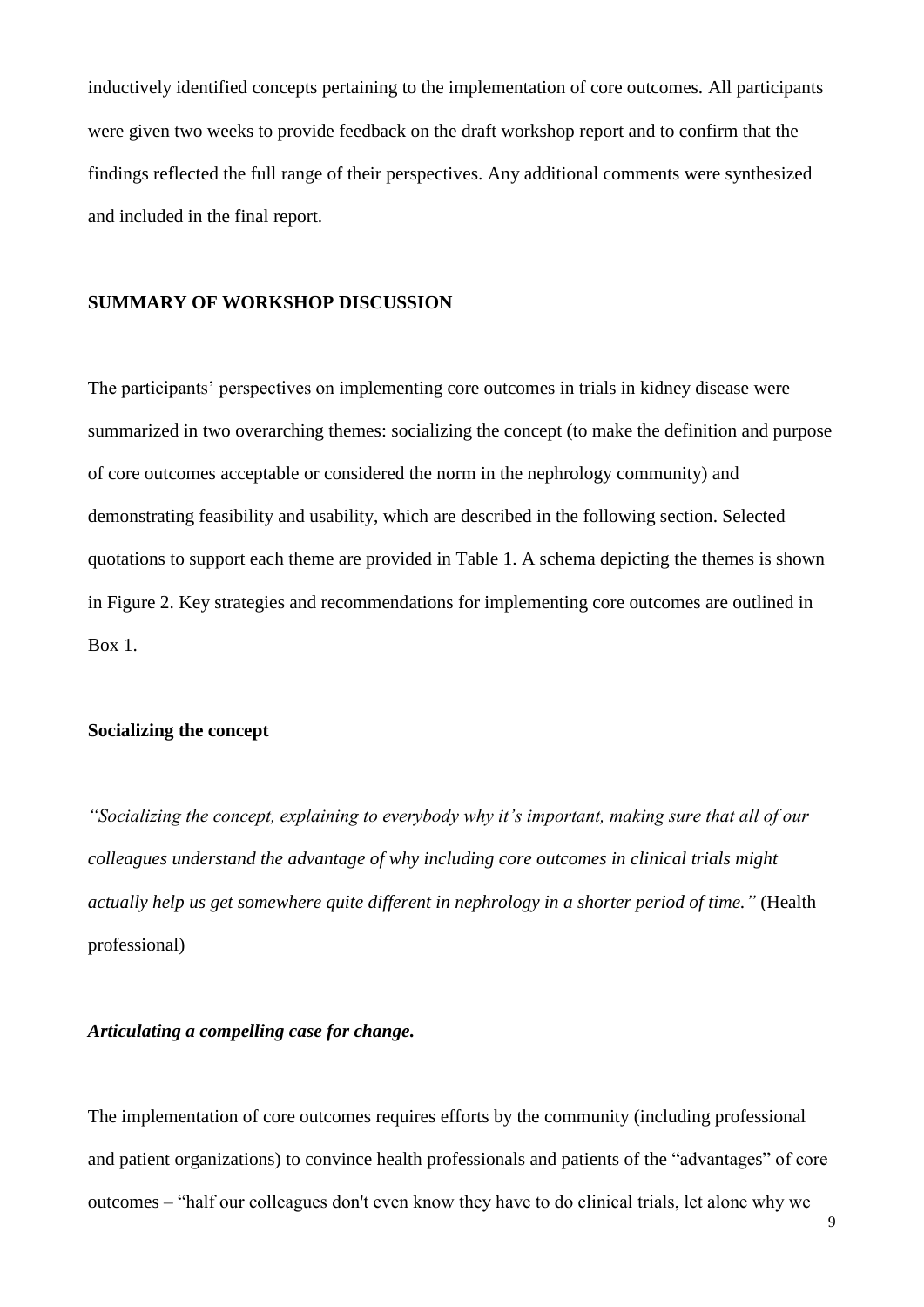need to do outcomes." (Health professional) They urged that "unless there is some change, some improvement, then we're stuck." (Health professional) "Connecting the dots" for everyone would help them realize the lack of evidence about what is important to patients and clinicians – "we don't have answers to questions because we've been mixed up, we don't have the outcomes that everybody agrees to" (health professional) – and be persuaded of the pressing need for core outcomes.

Participants suggested emphasizing that a core outcome set "ensures consistency across studies, allows us to compare things so we have more knowledge, facilitates the uptake of results, reduces confusion, and ensures that we have relevance – to clinicians, patients, regulators, in a very real way." (health professional) Trials would capture outcomes that have a direct impact on patients – "pain, infection, anxiety… all these things not included in trials," and ultimately "accelerate quality research." (patient) To have core outcomes available would "save" trialists from "thrashing about looking for an outcome because it's been devised." (health professional)

Core outcomes could identify "unforeseen consequences" of an intervention, even if there was "not a direct link to the intervention" and that this could be "leveraged." Health professionals remarked: "we all get sort of strange and unexpected findings; unless you measure it, or report it, you don't know." (health professional) Also, it was noted that whilst an effect may not be seen in a single trial, consistent reporting of core outcomes would be important "because when you do a metaanalysis, perhaps you could get a positive result." (health professional)

## *Clarifying the intent and meaning*

Coherent communication about the definition and purpose of core outcomes was needed because the concept could be new and unfamiliar to some patients and health professionals. Researchers were concerned about the feasibility and relevance of using core outcomes as primary outcomes,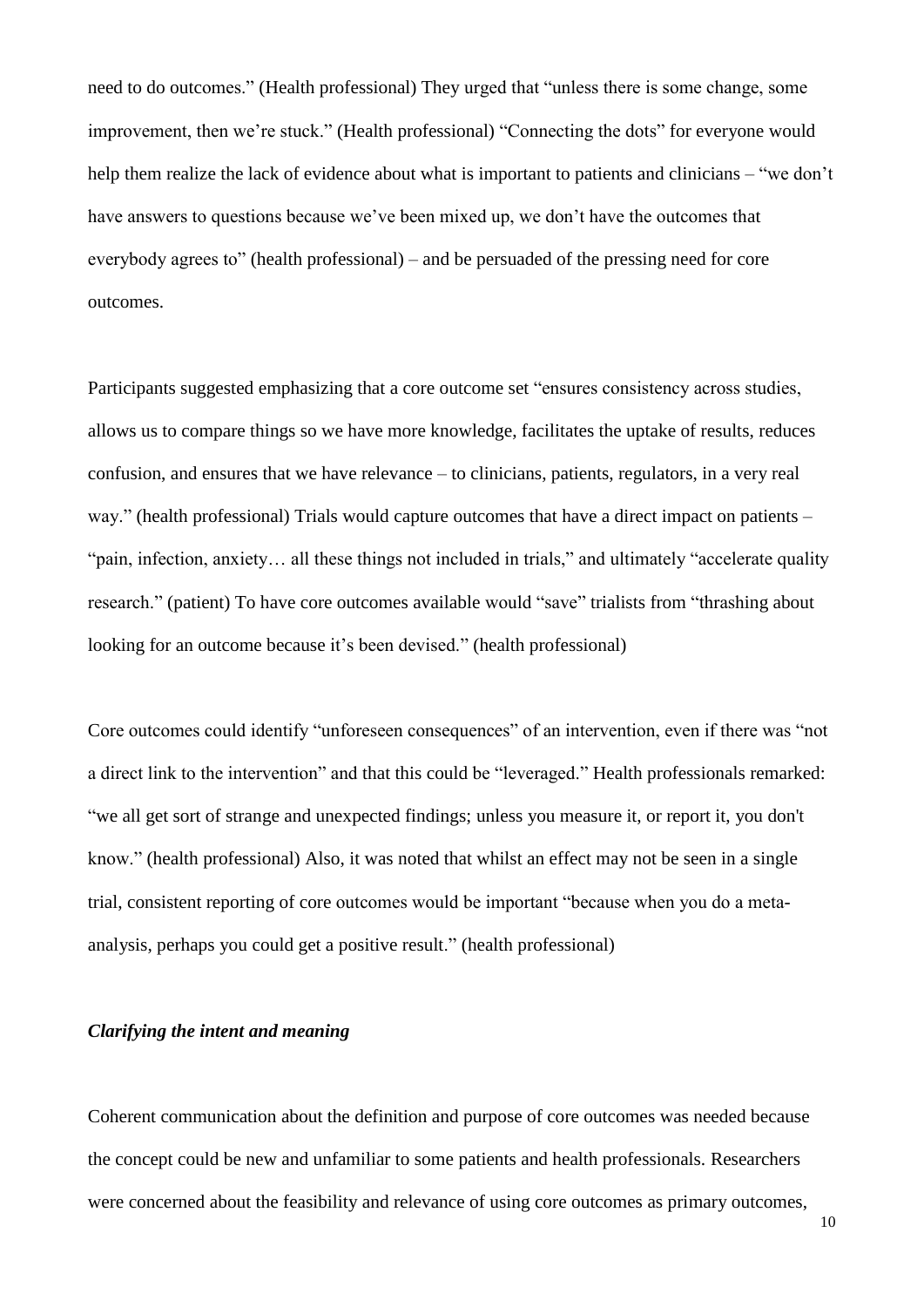and that they may not be responsive to the study intervention. Thus, it was important to explain that core outcomes "need not be the primary outcome", rather they were to be "collected and reported as part of that study even if they are not the primary outcome," because they were critically important to stakeholders. They suggested to frame the use of core outcomes as an "add on" – i.e. "you come up with your own outcomes, that are nuanced towards your intervention, but then you add these extra [core] outcomes so you can at least say it made no difference to fatigue, cardiovascular disease as far as our trial is concerned." (health professional) Also, to reiterate that core outcomes were included on the basis of their importance to patients and health professionals, irrespective of the intervention and the size and duration of the trial – "it's about research to inform decisionmaking rather than the trialists finding something positive or responsive to their interventions." (health professional)

## *Ensuring trust and credibility*

Recognizing that the core outcomes were "internationally derived, used respected methodology, accredited, peer-reviewed, and non-commercial," (patient) would promote trust and uptake. Researchers would need to have confidence in the consensus process, international and crosscultural applicability, and reassurance that patients were involved in a meaningful and substantial way. There had to be consistency in the definition and interpretation of outcomes (and outcome measures), and validation and endorsement by relevant groups would strengthen credibility. Part of "selling core outcomes" entailed making transparent the rigor of the process, explaining "how did we get to here, who made these decisions, are they valid?" (health professional)

#### *Fostering community ownership*

Stakeholder groups (e.g. payers, regulators, industry, trialists and consumers) had to be engaged early and "buy in" to the process, to strengthen impetus for implementing core outcomes – "the big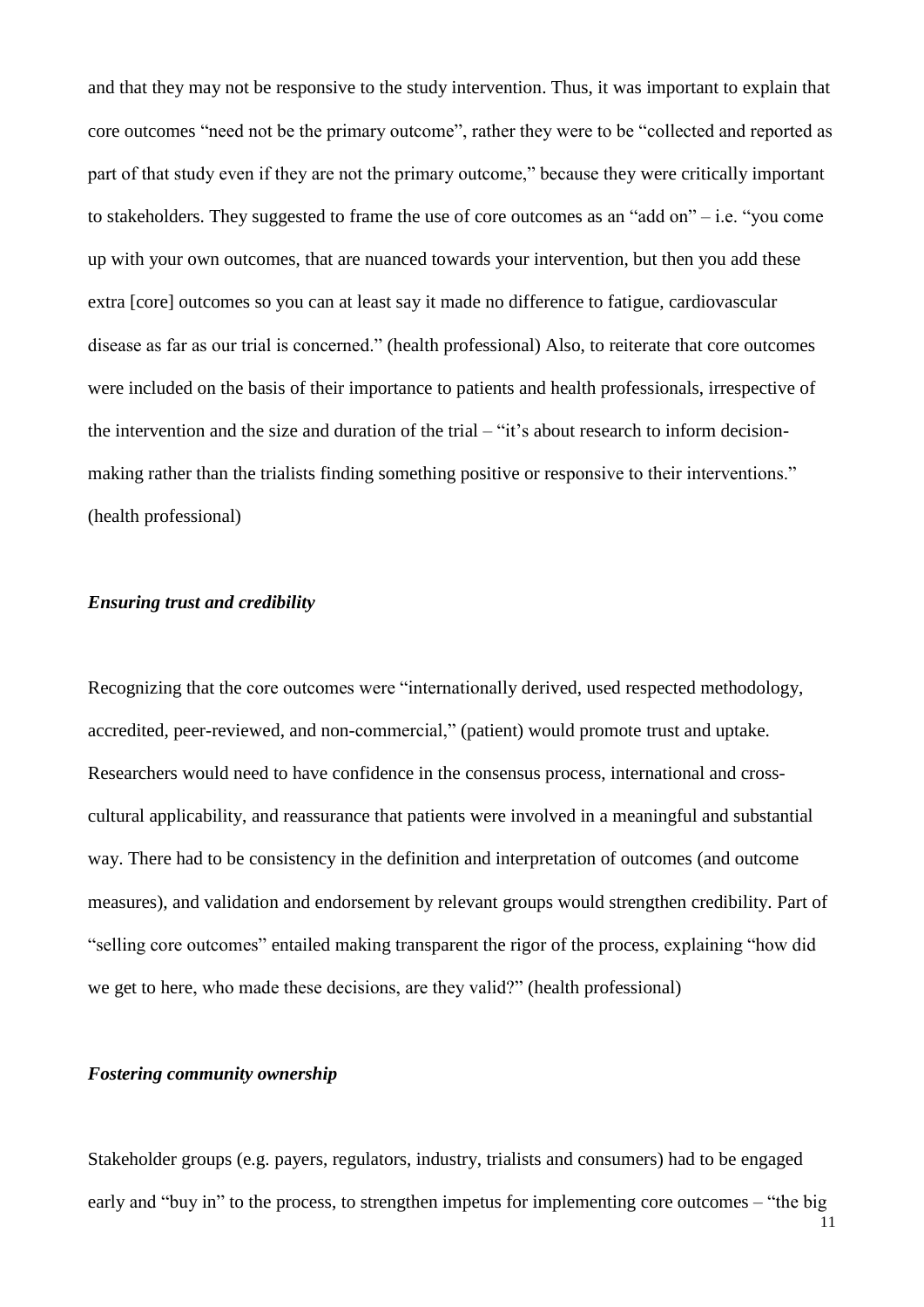danger is dissemination by lamination. It's got to come from the ground up. People have got to own the message.'" (health professional) Participants suggested to "tailor the message to people, and to get the attention of patients through networks, and have patients tell the patients, we as the individual as well as our colleagues should own the message and distribute it from the ground up." (health professional)

Health professionals recognized that conflicting agendas between stakeholder groups may be potential barriers to implementation – "pharmaceutical companies have agendas to bring drugs on the market as quickly as possible and to generate profits and sometimes we are not in agreement that the outcomes chosen are necessarily in alliance with what might be the priorities of patients and healthcare providers." Further efforts were needed to "spread it [core outcomes] into [industry] organizations." (health professional)

Participants posited that "competition" among researchers and societies could be a barrier to "accepting [the core outcomes] because they feel they weren't at the table." (health professional) They thought it may be challenging to "get other groups (non-nephrology societies)" to agree on the harmonization of definitions for core outcomes and measures identified e.g. cardiovascular disease (cardiology) and agreed that "heavy hitters like oncology and cardiology needed to be on board and be in parallel doing similar things" (health professional) to gain broader acceptance and uptake.

### *Modeling on exemplars of culture shift*

Highlighting prior successes of implementing similar or related initiatives in trials was identified as a strategy for promoting the uptake of this newer concept of 'core outcomes. Participants referenced cardiology "where they had clear definitions of their key outcomes that they routinely use that have really helped to move the field forward." (health professional) The requirements to register trials, obtain Institution Review Board approval, and report according to the Consolidated Standards of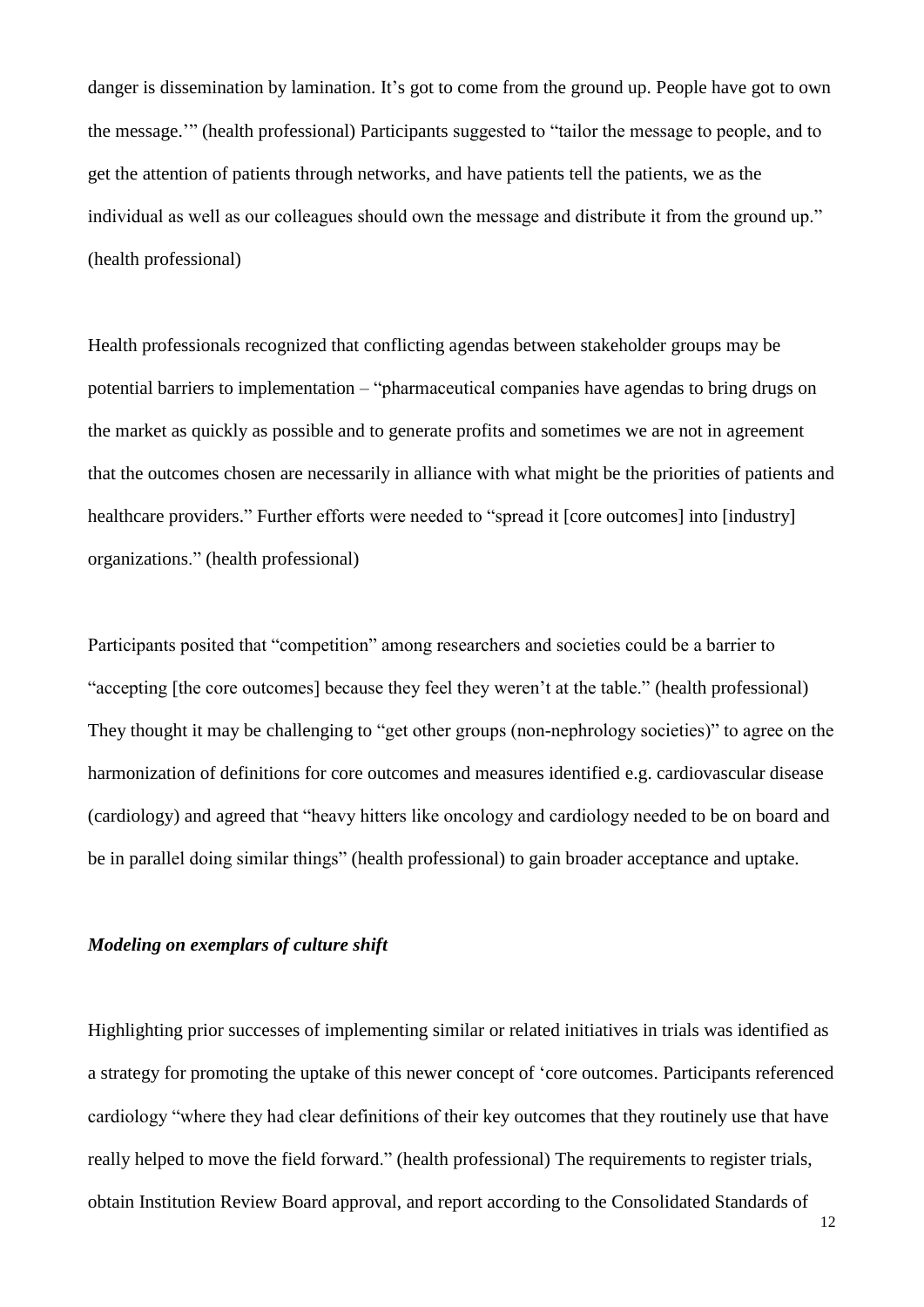Reporting Trials (CONSORT) were given as examples of "very significant brain shifts that have now been adopted very widely" (health professional) despite initial concerns of the added burden these would impose.

#### *Reinforcing with authoritative advisory support*

Mandating or insisting on the use of core outcomes in grant applications, journal publications, and regulatory approvals would force researchers "to toe the line" with efforts focused "further upstream" expected to be more effective. Trial registries (e.g. ClinicalTrials.gov) and funding agencies (e.g. NIH) would be the "stronger levers" for implementation because the use of core outcomes would be considered at the design phase of the trial. Trial registries could list the core outcomes to provide a "systematic way of making trialists think about it before they start the trial". (health professional) Trial networks were also identified as a potential opportunity to provide trialists with guidance on using core outcomes. Explicit support from regulators (e.g. U.S. Food and Drug Administration, European Medicines Agency) would be a catalyst for implementation. Even if regulators "suggested" the use of core outcomes, sponsors would feel compelled to adopt them - "they will walk away with a strong message – 'we have to do it, we can't not do it.'" (health professional) There were concerns that mandating the use of core outcomes may be "too prescriptive" and that researchers could be encouraged rather than forced to use core outcomes; whereas others argued that "there must be not a carrot but a stick to implement it."

#### **Demonstrating feasibility and usability**

*"We don't want them misused or used inappropriately, we want some tools for implementation."*

#### *Providing proof of concept*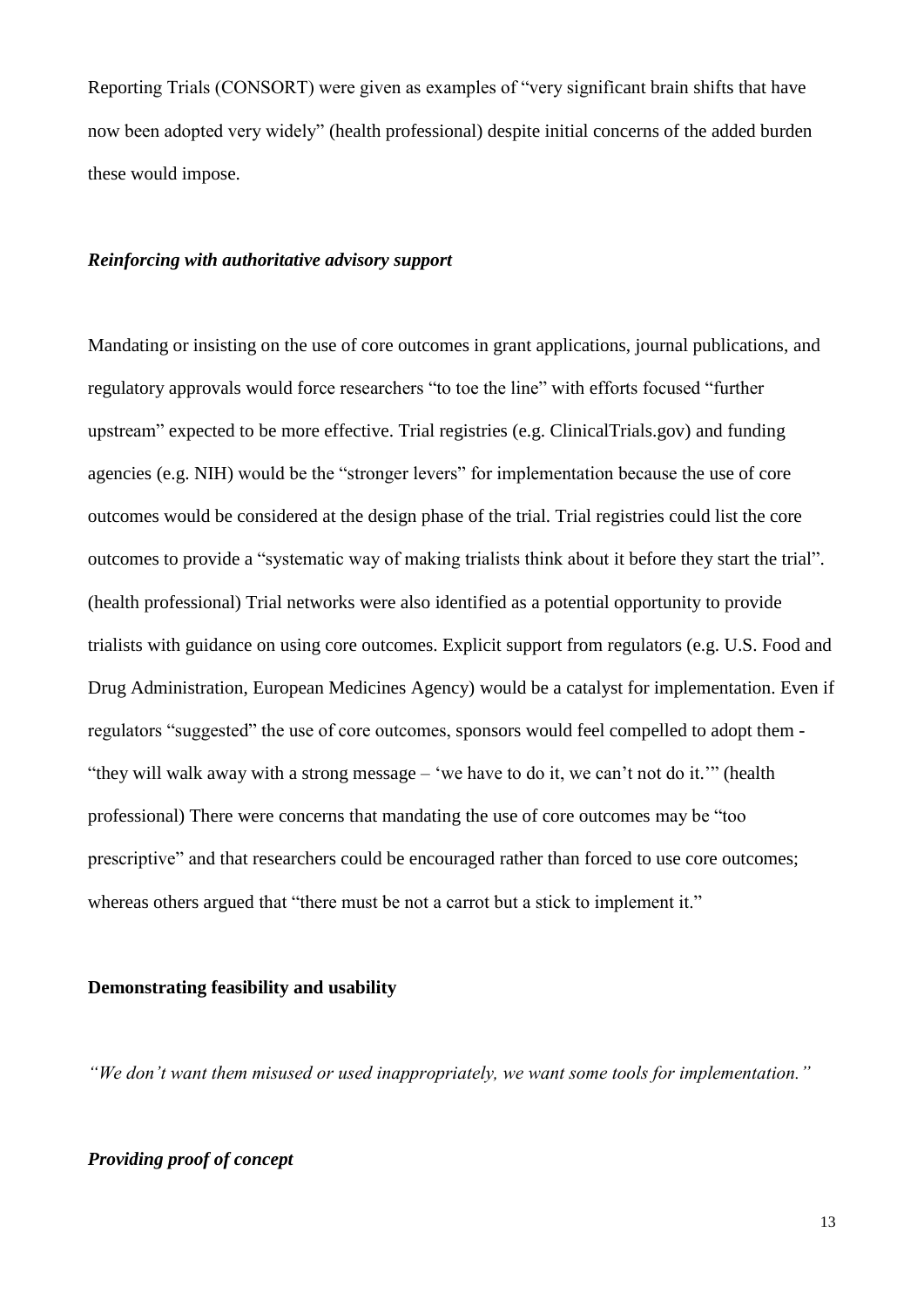Empiric data to confirm that the "quality of studies improves after the implementation," of core outcomes would "show that it's not just a theoretical concept," (health professional) and thus provide a strong reason for their use. Pilot testing core outcome sets in some trials was suggested. Another idea was to "go back to some trials, pharmaceutical trials through to some registry trials, to see what the effect would be if we have these core outcomes and test whether they work or not…to demonstrate benefit from having done this." (health professional) For pragmatic trials, some health professionals suggested to evaluate "what would we have had to have done, what would the benefits be" if core outcomes were used.

#### *Readily accessible and visible*

Making core outcomes prominent by "publishing in journals, and also [presenting them] in workshops and educational activities" (health professional) would support uptake. Providing direct access to core outcomes (e.g. on the website) meant researchers could easily "download" the core outcome set when writing grant applications or trial protocols. The core outcomes and their respective measures had to be "readily available in different formats where it's easy to pluck out from the web and use within your own structure of clinical trials." (health professional) Participants suggested submitting core outcomes to relevant organizations such as the US National Quality Forum or the National Institutes of Health (NIH) Common Data Elements repository because researchers "go looking for measures – they go there and pull it off the shelf." (health professional)

#### *Maximizing operationalizability*

Core outcomes require firmly established definitions and measures otherwise they would be too ambiguous to implement. For example, cardiovascular disease was a broad outcome domain (e.g could include myocardial infarction, sudden cardiac death) and could be measured in multiple ways. A core outcome had to be stable over a reasonable time frame and be "definitive because the trials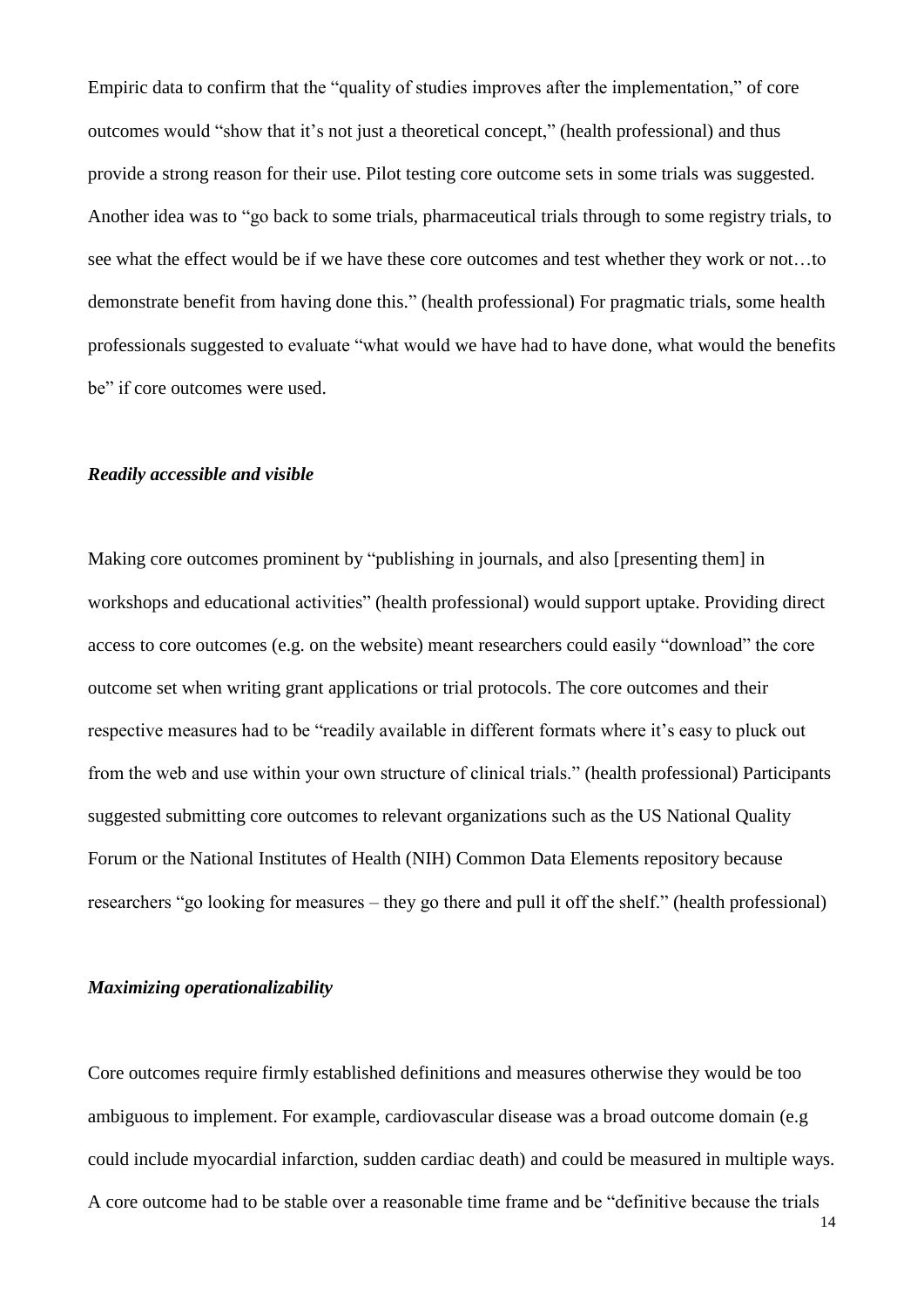we are doing now, another one is done in 10 years, 15 years, some of these outcomes change, of course mortality cannot change, before we call them core outcomes, we should have a very good crystal clear definition that doesn't change." (health professional) It was important to specify "how you ask the question, who delivers it."

Being able to integrate core outcomes into case report forms and "documented" in electronic health records and databases using classification codes, for example the International Classification of Disease (ICD) would facilitate efficient data collection on core outcomes in trials. "Microspecification" of core outcomes would enable researchers to enter and extract data on core outcomes efficiently and in a reproducible way. This could be challenging for patient-reported outcomes such as fatigue – "to define them in a very granular way is absolutely excruciating." (health professional) Health professionals noted the increasing number of trials using qualityadjusted life years (QALYs) in cost-effectiveness analyses, and thus advocated that quality of life domains had to be "built in at the very beginning of study design."

Training researchers in how to use core outcome measures in trials would "speed up the implementation," and this could be delivered through tutorials and resources – "if there is a centralized way that you can go to the website to see how to administer the tool [e.g. paper versus electronic tablet], then you are more likely to have some standardization of measurement." (health professional) Systemic Lupus Erythematous (SLE) was given as an example, where researchers had to be trained to assess and score disease activity using measures such as the SLE Disease Activity Index (SLEDAI) and British Isles Lupus Activity Group (BILAG) – "we all deliver it in the same way, and actually we all use the same program to analyze it so it does introduce uniformity." (health professional)

#### *Allowing adaptation when necessary*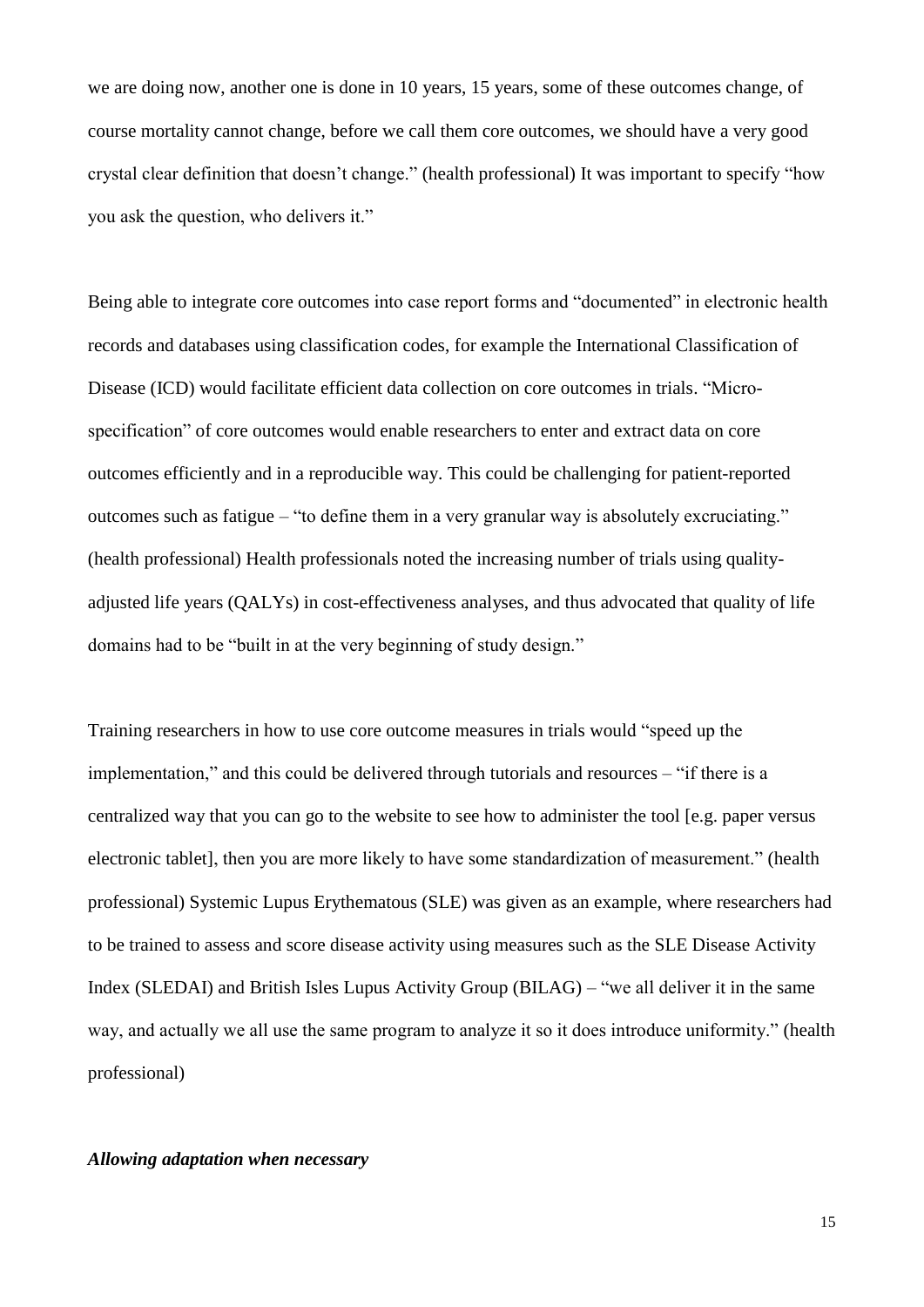Health professionals identified circumstances in which core outcomes could not be feasibly or appropriately implemented. Pragmatic or registry trials typically used "data that's already being collected" as part of routine care or in registries, which may not currently include core outcomes and thus could not be feasibly included in such trials. An "opt out" approach could be considered whereby core outcomes would be "strongly encouraged and trialists would be expected to use them," and researchers requested to provide a justification to seek exemption (e.g from funders, trial registration organizations) from using core outcomes. In grant applications, trialists could indicate if core outcomes have been included and if not to provide reason, similar to tick boxes used (e.g. to indicate whether the study had equal representation of genders, or IRB approval). However, they noted that "to come down really hard is going to be difficult but we are going to have flexibility in the appropriateness in the implementation of these, but then it's very hard to call them 'core.'" (health professional)

#### *Guaranteeing minimal burden, cost and consequence*

Health professional emphasized that core outcomes had to be "measured relatively easily, simply, and cheaply." Imposing an undue "extra burden" to trials would be a barrier to implementation and "people would resent it." In particular, trials "where you don't have an a priori concern or it's not your efficacy outcome, you don't want to attach a lot of burden" in measuring the core outcomes. They cautioned that increased cost and resources to include core outcomes may potentially "inhibit the conduct of high quality trials, which would be counter to what we are trying to do." Objections to the use of core outcomes were expected if they were seen as "a disincentive to running trials because it's an extra bureaucratic layer they feel they have to jump through." The resource implications of implementing core outcomes, particularly in low income countries, had to be considered." Also, core outcomes should not "distract people, including the patients, from what the trial is about."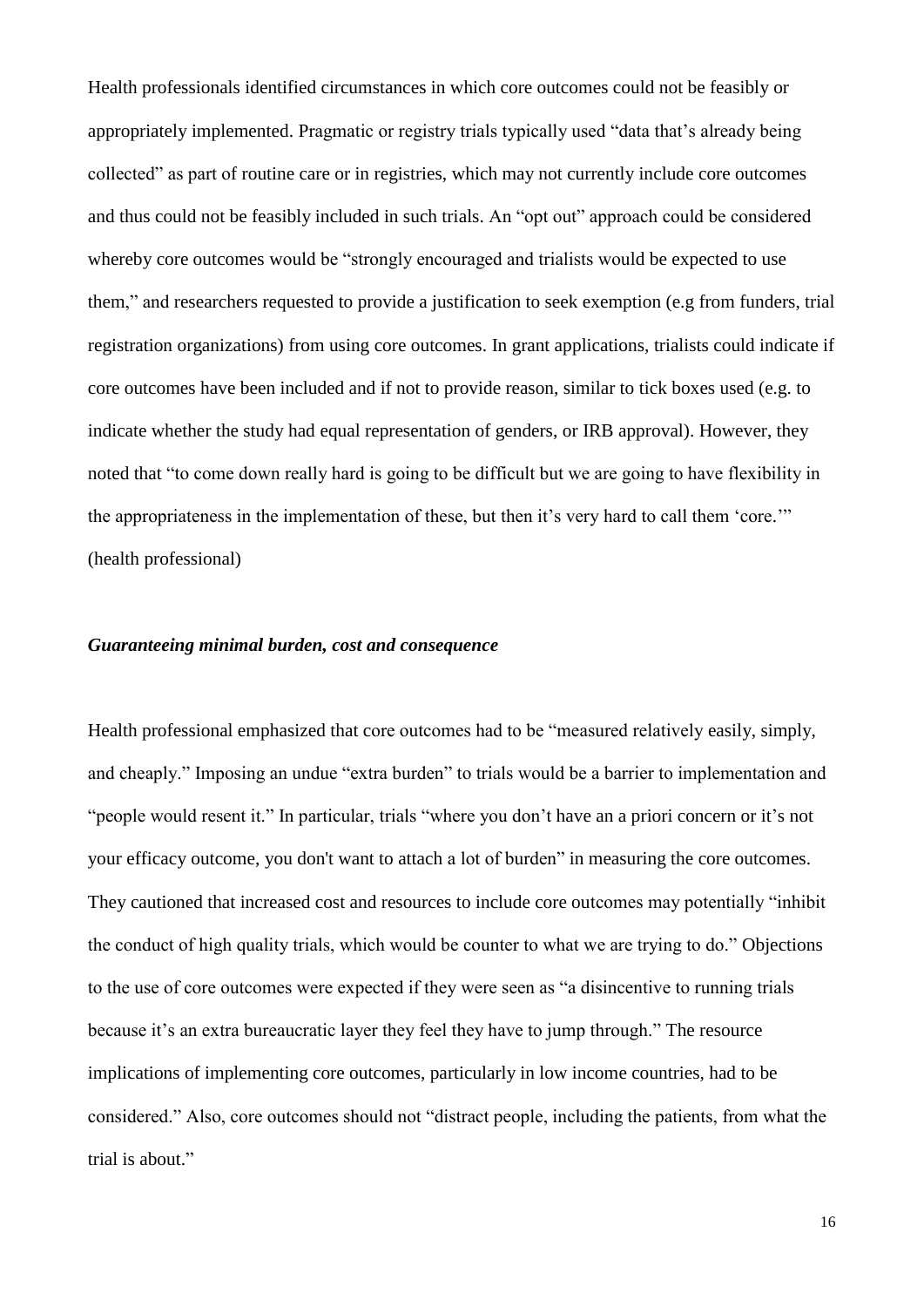Health professionals also recognized that in the current academic environment, "we are perpetuating research careers and science that is overdriven by biomarkers and surrogates, because they are a great track record, [you get] a lot of publications" and early career researchers in particular may not be able to invest the extra resources and time to measure and report core outcomes in their studies.

Incentives for implementing core outcomes had to be "non-punitive" such that providers or sponsors would not be "punished" based on their data pertaining to core outcomes. For example, with the increased use of extended criteria kidneys for transplantation, some health professionals observed that the commencement of dialysis post-transplant (due to delayed graft function) was sometimes deliberately delayed in order to achieve center-based performance indicators and targets. As a consequence, transplant recipients became volume overloaded for a longer period of time, which could lead to serious adverse effects. They remarked that health professionals may fear "that if core outcomes were going to get mandate, it's going to be used against them, they will be called bad citizens" and urged that regulators (e.g. CMS) would have to guarantee that "negative or neutral results are not going to affect their registration."

#### *Integrating into infrastructure*

Embedding core outcomes in registries, epidemiological cohort studies, and routine care (i.e. as quality indicators) would subsequently facilitate their uptake particularly in pragmatic trials "where we are trying to minimize the burden of data collection and use existing infrastructure.' Registries were somewhat "messy" with variable definitions and measures used for many outcomes including kidney function, which could be ascertained using different equations (e.g. MDRD, Cockcroft Gault). Health professionals suggested to "embed core outcomes in registries so that every six months patients are asked about fatigue, myocardial infarction, stroke, the data are all automatically recorded, its automatically in the electronic system." (Health professional) Having core outcomes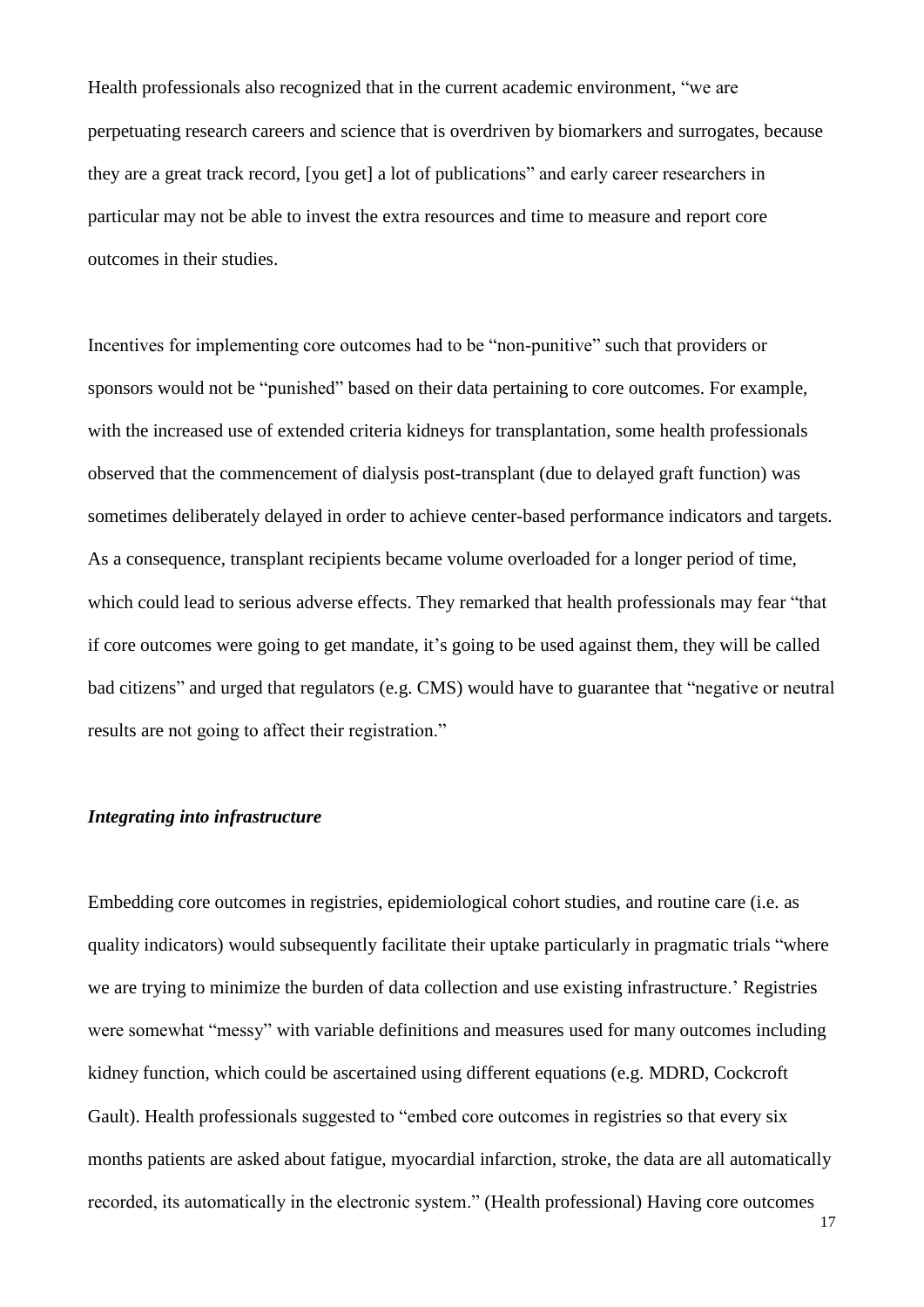embedded into routine clinical care could then be leveraged as part of clinical trials. Also, "if we can actually integrate these [core outcomes] into clinical care, it's going to be easier for regulatory agencies to access them. If you collect it for post-market outcome assessment, it's a lot easier for industry to collect if it's something that's captured as part of routine clinical care."

#### **DISCUSSION**

A multipronged approach to socialize the concept and demonstrate the feasibility and usability of core outcomes in nephrology studies could motivate trialists and facilitate the implementation of core outcomes in trials. This would involve advocating the need for improved consistency and relevance of research, and addressing potential skepticism by ensuring trust in the process of establishing core outcomes, buy-in from stakeholders, demonstrating the impact of similar initiatives, and securing support from authoritative bodies. The core outcomes should be readily accessible, clearly defined with validated measures, applicable, and of minimal burden to implement in trials internationally. Particularly for novel trial designs such as registry or pragmatic trials, core outcomes would need to be integrated into clinical care infrastructures or research registries.

Publishing core outcomes, communicating with relevant stakeholders groups, and involving potential users in the development process, have been identified by core outcome developers as strategies for dissemination and implementation<sup>[35](#page-26-1)</sup>. Our workshop discussions indicate the need to make clear the goal and definition of core outcomes, framed in such a way that would be acceptable to researchers, and to address concerns about feasibility and applicability. Core outcomes are critically important to patients and clinicians for decision-making and should be considered for use as primary outcomes where possible, otherwise they should be added and tracked with primary outcomes that trialists have selected to be relevant to their intervention. In addition, core outcomes have potential benefits for other end-users such as guideline producers and policymakers.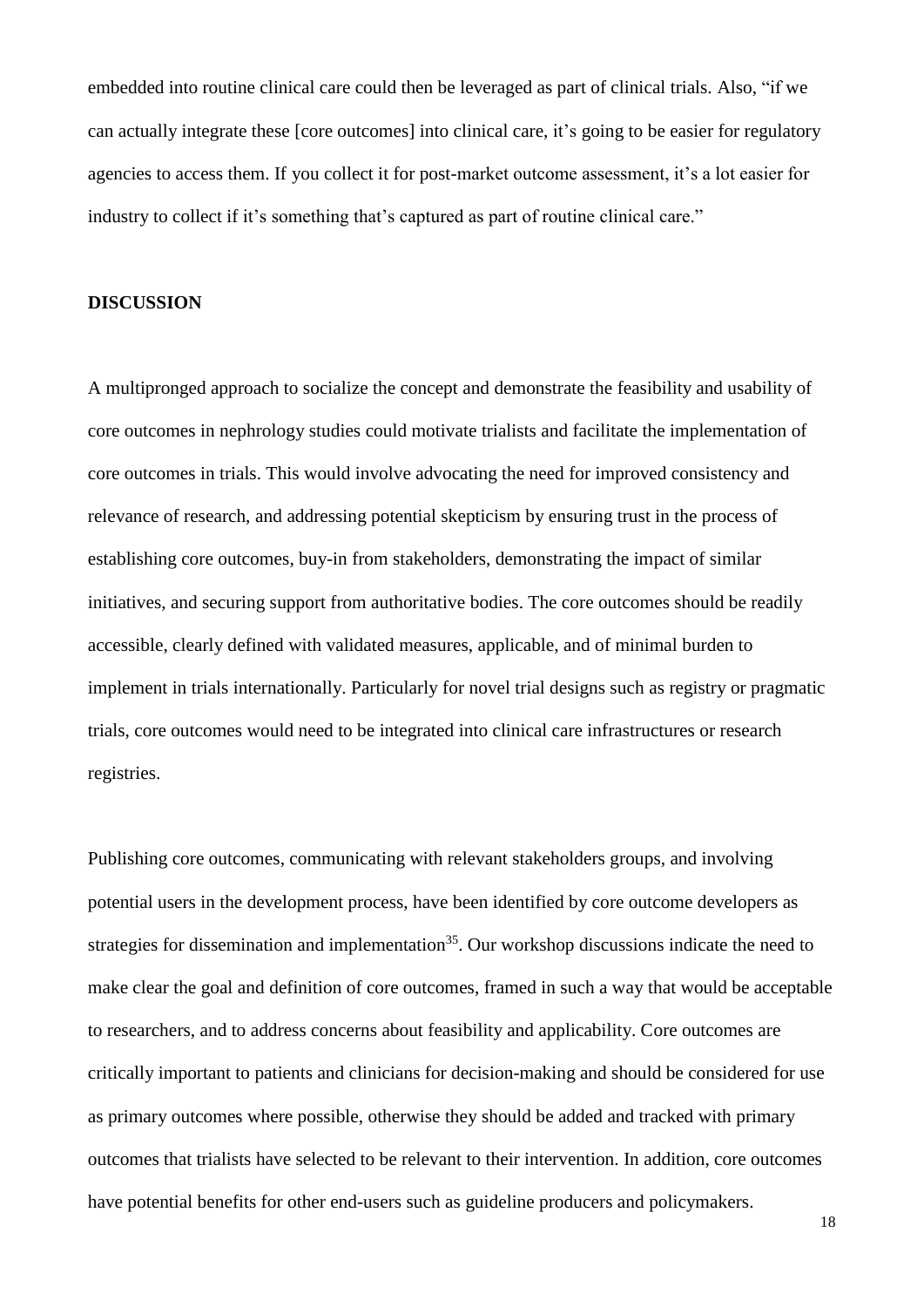Strategies to promote uptake of core outcomes can be conceptualized as "push" (directly encouraging trialists to collect and report data on core outcomes) or "pull" (encouraging end-users to highlight the need for these outcomes so that they can be used to benefit patients, such as in practice guidelines and/or quality measures). Likely both types of strategies will be required to effect meaningful change.

Partnerships with stakeholders and relevant organizations are needed to support and to expedite the uptake of core outcomes. COMET has identified trialists, trial registries, funders, research registries, journals, and systematic review organizations as having a role in the implementation of core outcomes<sup>[35](#page-26-1)</sup>. In addition, participants in the workshop recognized that professional societies and consumers (i.e. patients, caregivers) could also help to educate and advocate for the use of core outcomes. Patient organizations liaise with clinicians, academic, industry, and government and regulatory agencies to promote research<sup>[44](#page-27-3)</sup>. Patients and patient organizations also increasingly participate in guideline production, and thus are strongly positioned to support the implementation of core outcomes by appealing to both trialists and end-users.

There have been a few initiatives aimed at promoting the uptake of core outcomes in research proposals. The Standard Protocol Items: Recommendations for Interventional Trials (SPIRIT) checklist recommends to use a common set of key outcomes in trials to "deter selective reporting of outcomes and to facilitate comparisons and pooling of results across trials in a meta-analysis."[45](#page-27-4) In the UK, the National Institute for Health Research guidance notes for applicants submitting a proposal for funding states that, "where established Core Outcomes exist they should be included amongst the list of outcomes unless there is good reason to do otherwise<sup>[46](#page-27-5)</sup>," and advises applicants to refer to the COMET database of core outcomes. Whilst there is currently no regulatory mandate specific to implementing core outcomes, regulators are seeking increased clarity about what outcomes matter to patients, that could be submitted for review and potential marketing approval,

19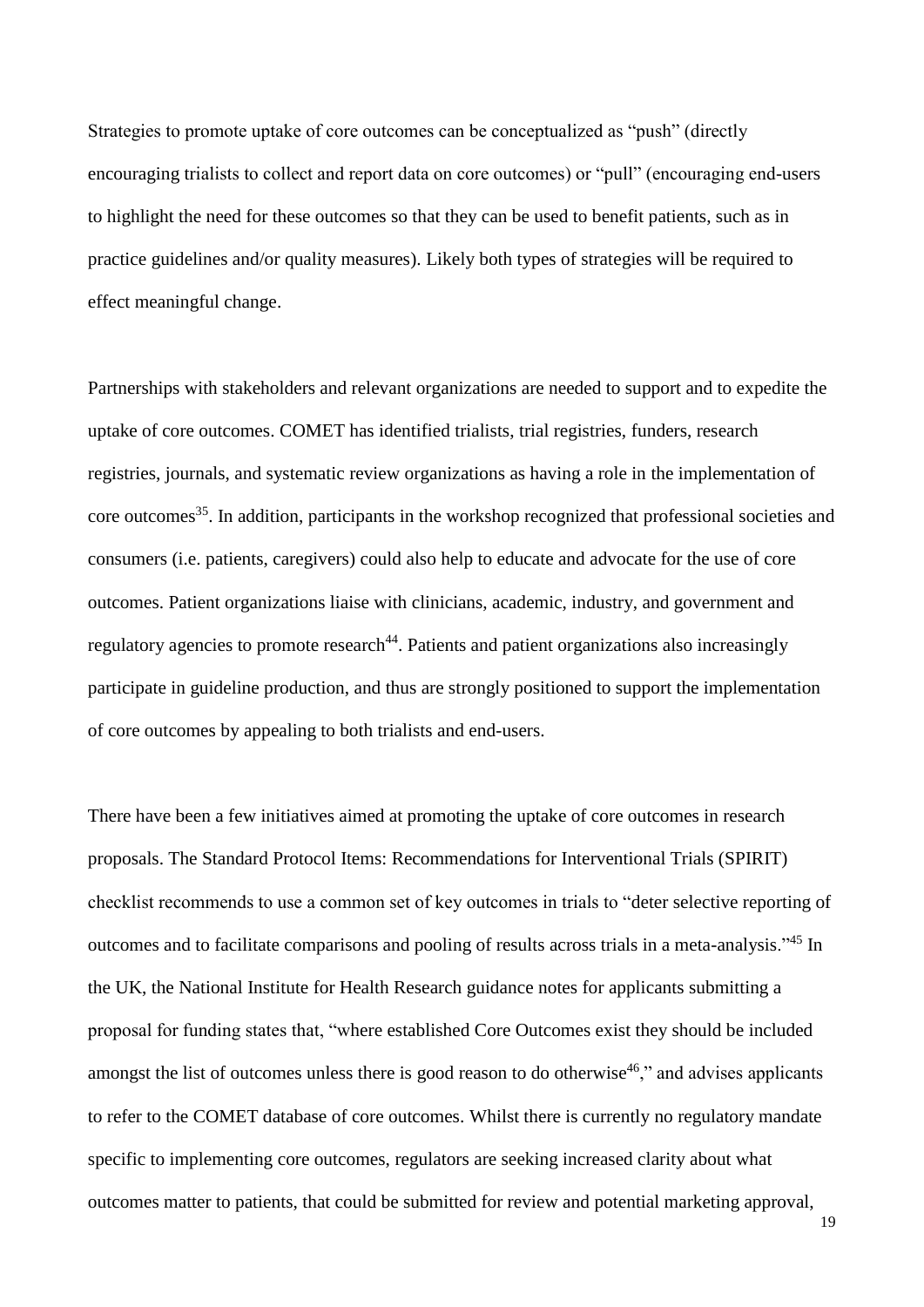and there have been initiatives to improve outcome reporting in trials. The US National Institutes of Health (NIH) recommends the use of common data elements in NIH-funded projects or registries $47$ . The FDA and European Medicines Agency (EMA) have produced guidance documents on the use of patient-reported outcome measures in trials. The EMA and FDA can issue a qualification opinion on the acceptability of a specific use of a method (including outcome measures) for use in trials<sup>[48,](#page-28-1) [49](#page-28-2)</sup>. These examples indicate that regulatory agencies or policy organizations have a potential role in supporting the implementation of core outcomes in trials."

Despite these promising initial efforts, the potential benefits of adopting core outcomes do not appear to have been fully recognized by guideline producers or other end-users such as policymakers. Further efforts are needed to develop and evaluate training resources (e.g. tools, tutorials) to collect and report data on core outcomes, as well as educate trialists and end-users about their benefits for patients. Table 2 outlines implementation strategies and pathways covering education, dissemination, and resources and infrastructure for efficient operationalization of core outcomes, which may be established through partnership with stakeholders.

In summary, core outcome sets are being developed to improve the relevance, consistency, and reliability of trial evidence to inform decision-making and to systematically include the patient perspective. However, overcoming potential barriers to uptake necessitates partnerships with key stakeholders (including trialists and end-users) to "socialize" the concept of core outcomes and demonstrate that they can be feasibly applied in trials. Also, efforts will be needed to ensure ongoing monitoring and evaluation of the use and impact of core outcomes.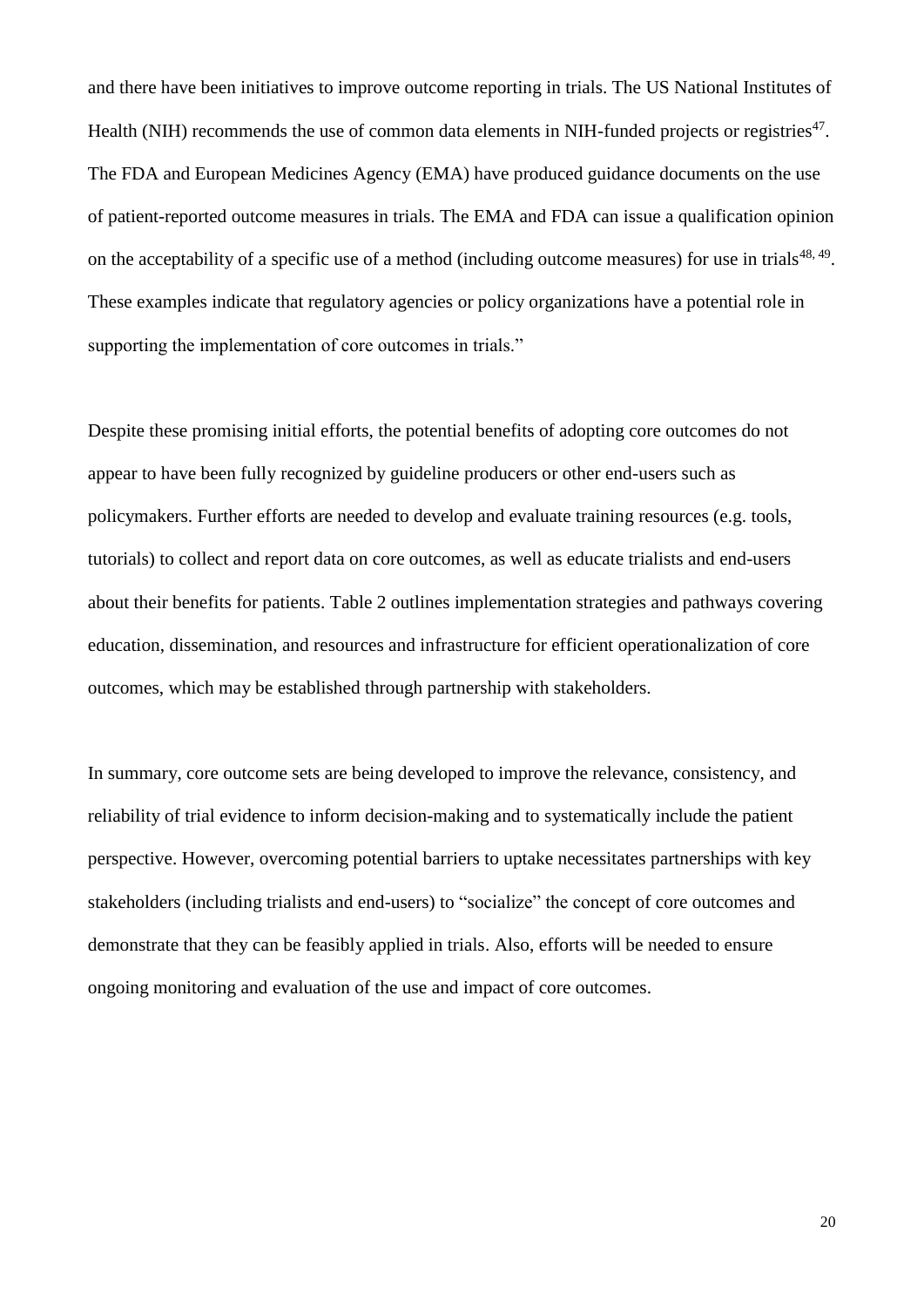## **DISCLOSURE**

The authors have no relevant disclosures.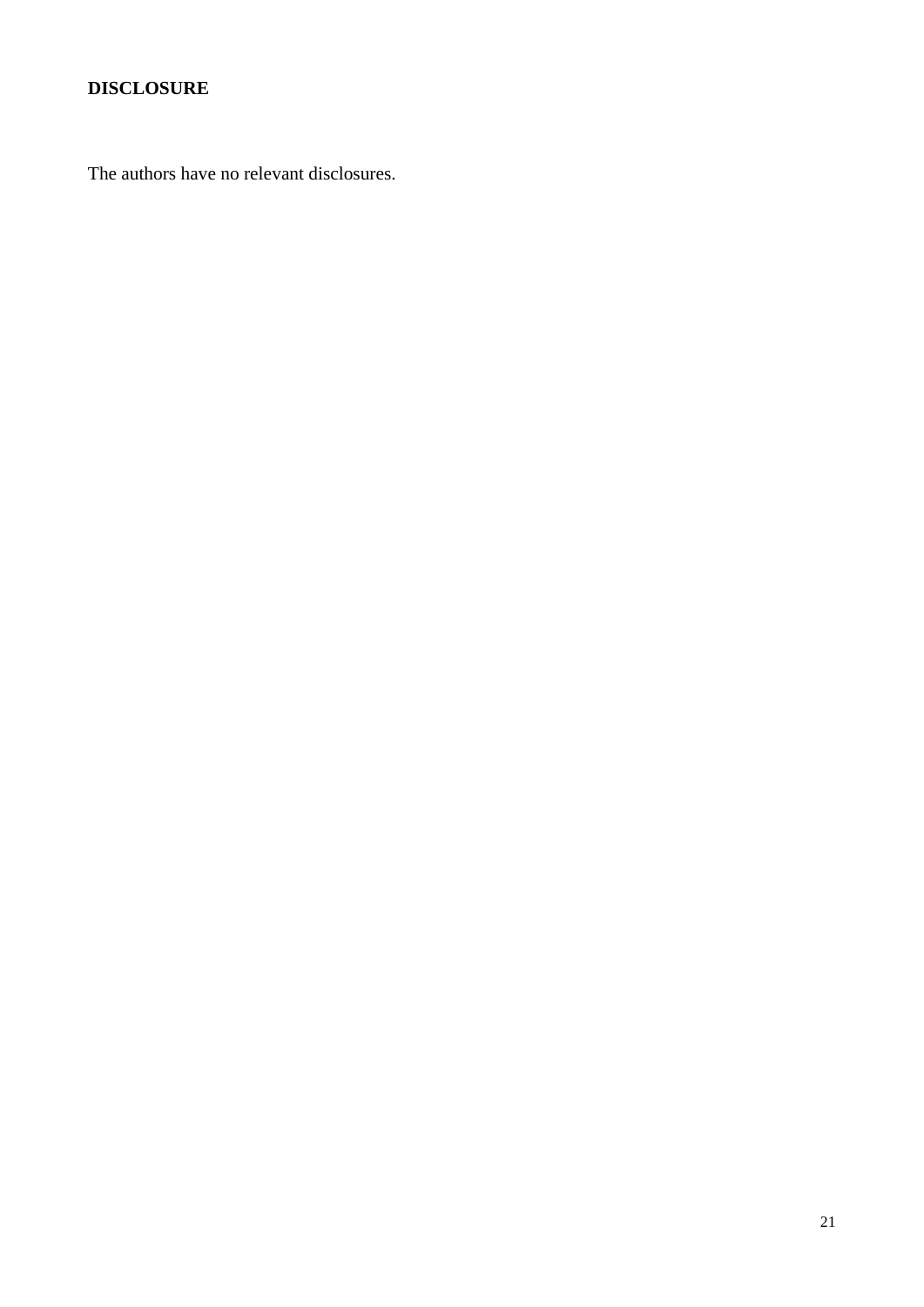## **REFERENCES**

<span id="page-21-0"></span>1. Cochrane Kidney and Transplant: Cochrane Kidney and Transplant Register; [http://kidneyandtransplant.cochrane.org/cochrane-kidney-and-transplant-specialised-register.](http://kidneyandtransplant.cochrane.org/cochrane-kidney-and-transplant-specialised-register) In (vol 2018), The Cochrane Collaboration, 2018

<span id="page-21-1"></span>2. Robinson BM, Zhang J, Morgenstern H*, et al.* Worldwide, mortality risk is high soon after initiation of hemodialysis. *Kidney Int* 2014; **85:** 158-165.

<span id="page-21-2"></span>3. de Jager DJ, Grootendorst DC, Jager KJ*, et al.* Cardiovascular and noncardiovascular mortality among patients starting dialysis. *J Am Med Assoc* 2009; **302:** 1782-1789.

<span id="page-21-3"></span>4. Wyld M, Morton RL, Hayen A*, et al.* A systematic review and meta-analysis of utility-based quality of life in chronic kidney disease treatments. *PLoS Med* 2012; **9:** e1001307.

<span id="page-21-4"></span>5. Wong G, Howard K, Chapman J*, et al.* How do people with chronic kidney disease value cancer-related quality of life? *Nephrol* 2012; **17:** 32-41.

<span id="page-21-5"></span>6. Moher D, Glasziou P, Chalmers I*, et al.* Increasing value and reducing waste in biomedical research: who's listening? *Lancet* 2016; **387:** 1573-1586.

<span id="page-21-6"></span>7. Chalmers I, Bracken MB, Djulbegovic B*, et al.* How to increase value and reduce waste when research priorities are set. *Lancet* 2014; **383:** 156-165.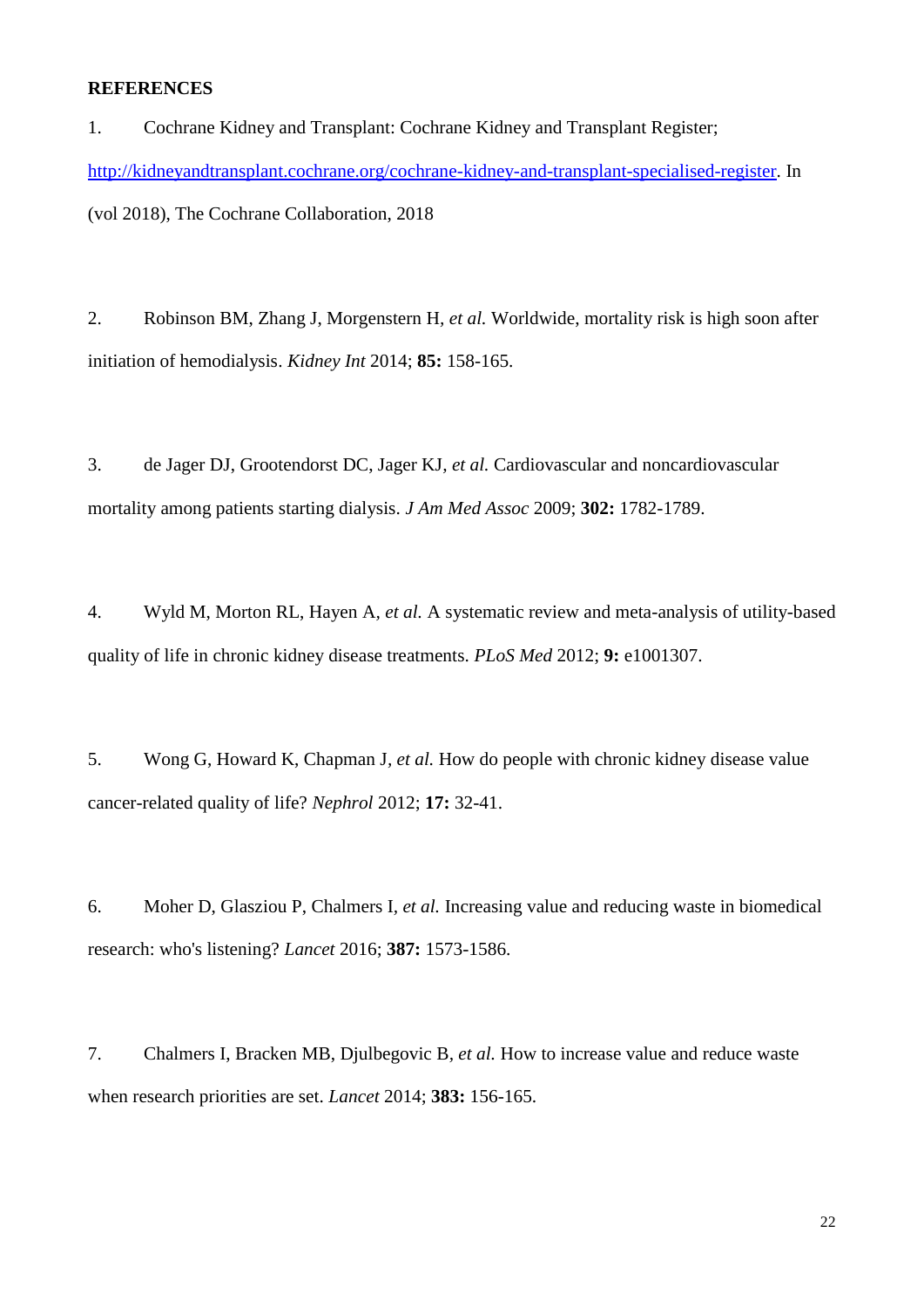<span id="page-22-0"></span>8. Baigent C, Herrington WG, Coresh J*, et al.* Challenges in conducting clinical trials in nephrology: conclusions from a Kidney Disease-Improving Global Outcomes (KDIGO) Controversies Conference. *Kidney Int* 2017; **92:** 297-305.

<span id="page-22-1"></span>9. Sautenet B, Tong A, Williams G*, et al.* Scope and consistency of outcomes reported in randomized triasls conducted in adults receiving hemodialysis: a systematic review. *Am J Kidney Dis* 2018**:** doi: 10.1053/j.ajkd.2017.1011.1010.

<span id="page-22-2"></span>10. Urquhart-Secord R, Craig JC, Hemmelgarn B*, et al.* Patient and caregiver priorities for outcomes in hemodialysis: an international nominal group technique study. *Am J Kidney Disease* 2016**:** doi: 10.1053/j.ajkd.2016.1002.1037.

11. Evangelidis N, Tong A, Manns B*, et al.* Developing a set of core outcomes for trials in hemodialysis: an international Delphi survey. *Am J Kidney Disease* 2017; **70:** 464-475.

12. Tong A, Manns B, Hemmelgarn B*, et al.* Establishing core outcomes domains in hemodialysis: report of the Standardized Outcomes in Nephrology-Hemodialysis (SONG-HD) consensus workshop. *Am J Kidney Disease* 2016; **69:** 97-107.

<span id="page-22-3"></span>13. Saini P, Loke YK, Gamble C*, et al.* Selective reporting bias of harm outcomes within studies: findings from a cohort of systematic reviews. *Br Med J* 2014; **349:** g6501.

<span id="page-22-4"></span>14. Kirkham JJ, Dwan KM, Altman DG*, et al.* The impact of outcome reporting bias in randomised controlled trials on a cohort of systematic reviews. *Br Med J* 2010; **340**.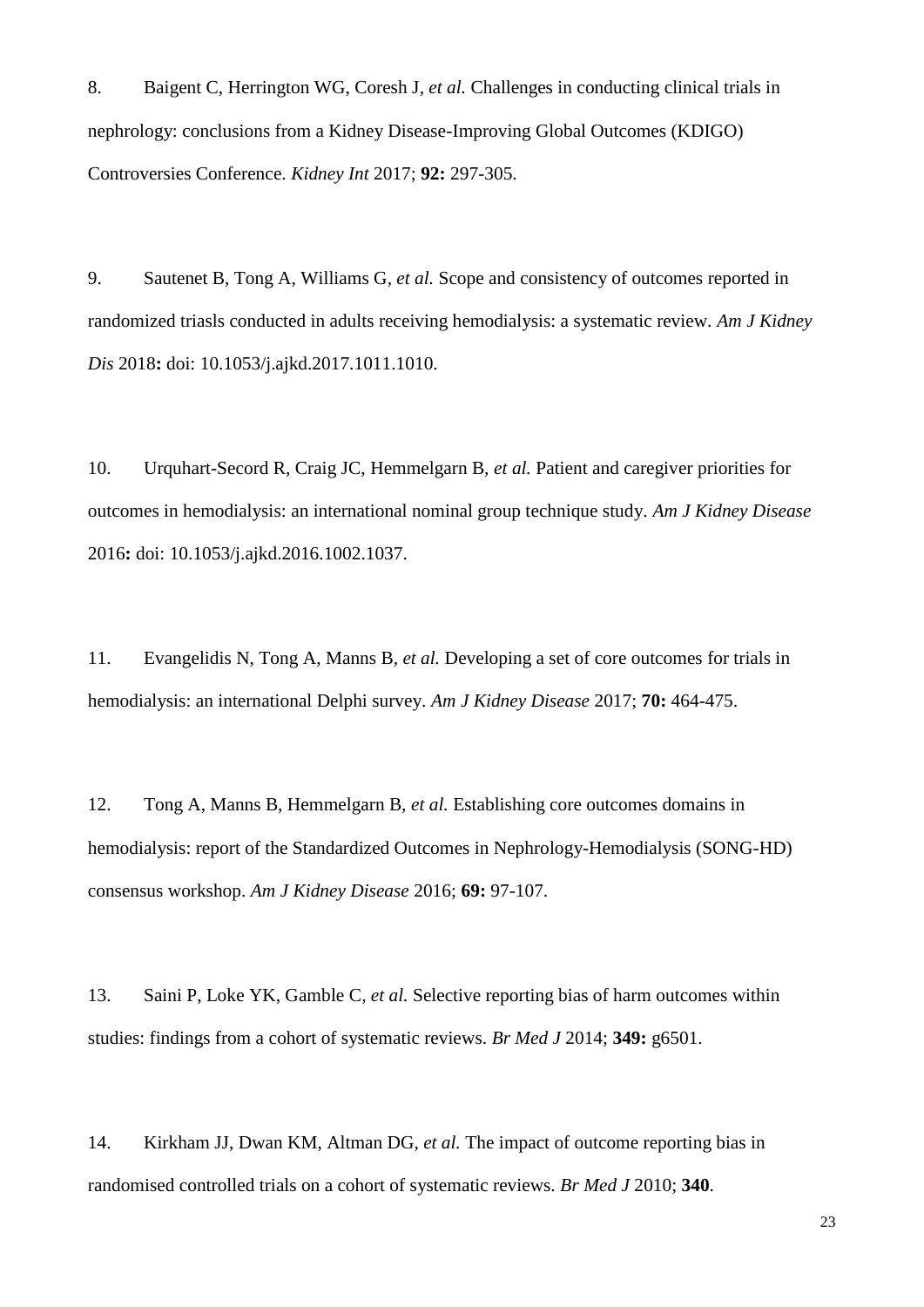15. Mahady SE, Schlub T, Bero L*, et al.* Side effects are incompletely reported among systematic reviews in gastroenterology. *J Clin Epidemiol* 2015; **69:** 144053.

<span id="page-23-0"></span>16. Howell M, Wong G, Turner RM*, et al.* The consistency and reporting of quality of life outcomes in trials of immunosuppressive agents in kidney transplantation: a systematic review and meta-analysis. *Am J Kidney Dis* 2016; **67:** 762-774.

<span id="page-23-1"></span>17. Harman NL, Bruce IA, Callery P*, et al.* MOMENT--Management of Otitis Media with Effusion in Cleft Palate: protocol for a systematic review of the literature and identification of a core outcome set using a Delphi survey. *Trials* 2013; **14:** 70.

18. Iorio A, Skinner MW, Clearfield E*, et al.* Core outcome set for gene therapy in haemophilia: Results of the coreHEM multistakeholder project. *Haemophilia* 2018**:** doi: 10.1111/hae.13504.

19. Grinich E, Schmitt J, Küster D*, et al.* Standardized reporting of the Eczema Area and Severity Index (EASI) and the Patient-Oriented Eczema Measure (POEM): a recommendation by the Harmonising Outcome Measures for Eczema (HOME) Initiative. *Br J Dermatol* 2018**:** doi: 10.1111/bjd.16732.

20. Harding AJE, Morbey H, Ahmed F*, et al.* Developing a core outcome set for people living with dementia at home in their neighbourhoods and communities: study protocol for use in the evaluation of non-pharmacological community-based health and social care interventions. *Trials* 2018; **19:** 247.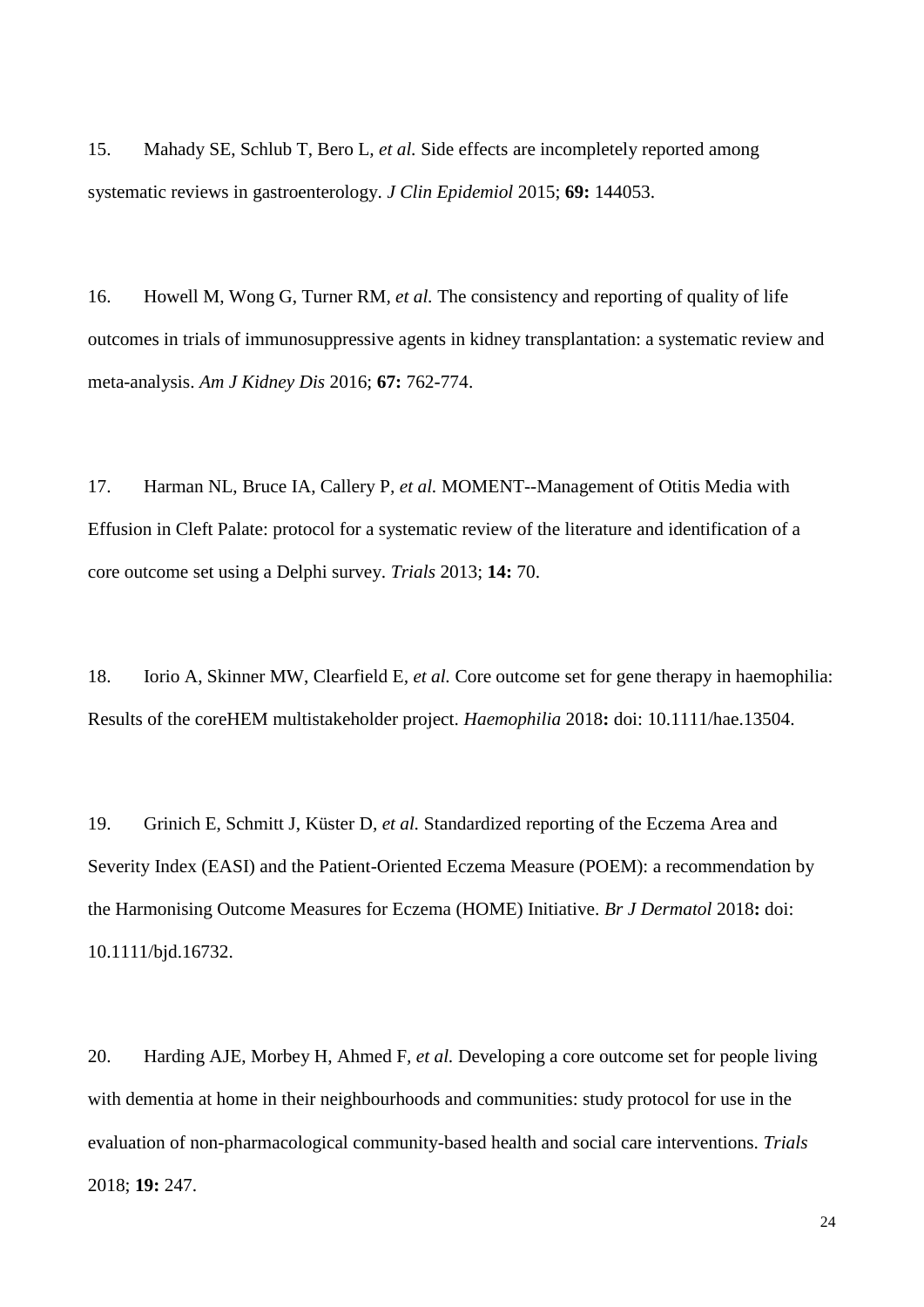<span id="page-24-0"></span>21. Williamson PR, Altman DG, Bagley H*, et al.* The COMET Handbook: version 1.0. *Trials* 2017; **18**.

<span id="page-24-1"></span>22. Boers M, Kirwan JR, Wells G*, et al.* Developing core outcome sets for clinical trials: OMERACT filter 2.0. *J Clin Epidemiol* 2014; **67:** 745-753.

23. OMERACT. The OMERACT Handbook available at

[http://www.omeract.org/pdf/OMERACT\\_Handbook.pdf.](http://www.omeract.org/pdf/OMERACT_Handbook.pdf)

24. Tunis SR, Maxwell LJ, Graham ID*, et al.* Engaging stakeholders and promoting uptake of OMERACT core outcome instrument sets. *J Rheumatol* 2017; **Aug 1, 2017:** doi: 10.3899/jrheum.161273 (epub).

<span id="page-24-2"></span>25. Kirkham JJ, BOers M, Tugwell P*, et al.* Outcome measures in rheumatoid arthritis. *Trials* 2013; **14:** 324.

<span id="page-24-3"></span>26. Kirkham JJ, Clarke M, Williamson PR. A methodological approach for assessing the uptake of core outcome sets using ClinicalTrials.gov: findings from a review of randomised controlled trials of rheumatoid arthritis. *Br Med J* 2017; **357:** j2262.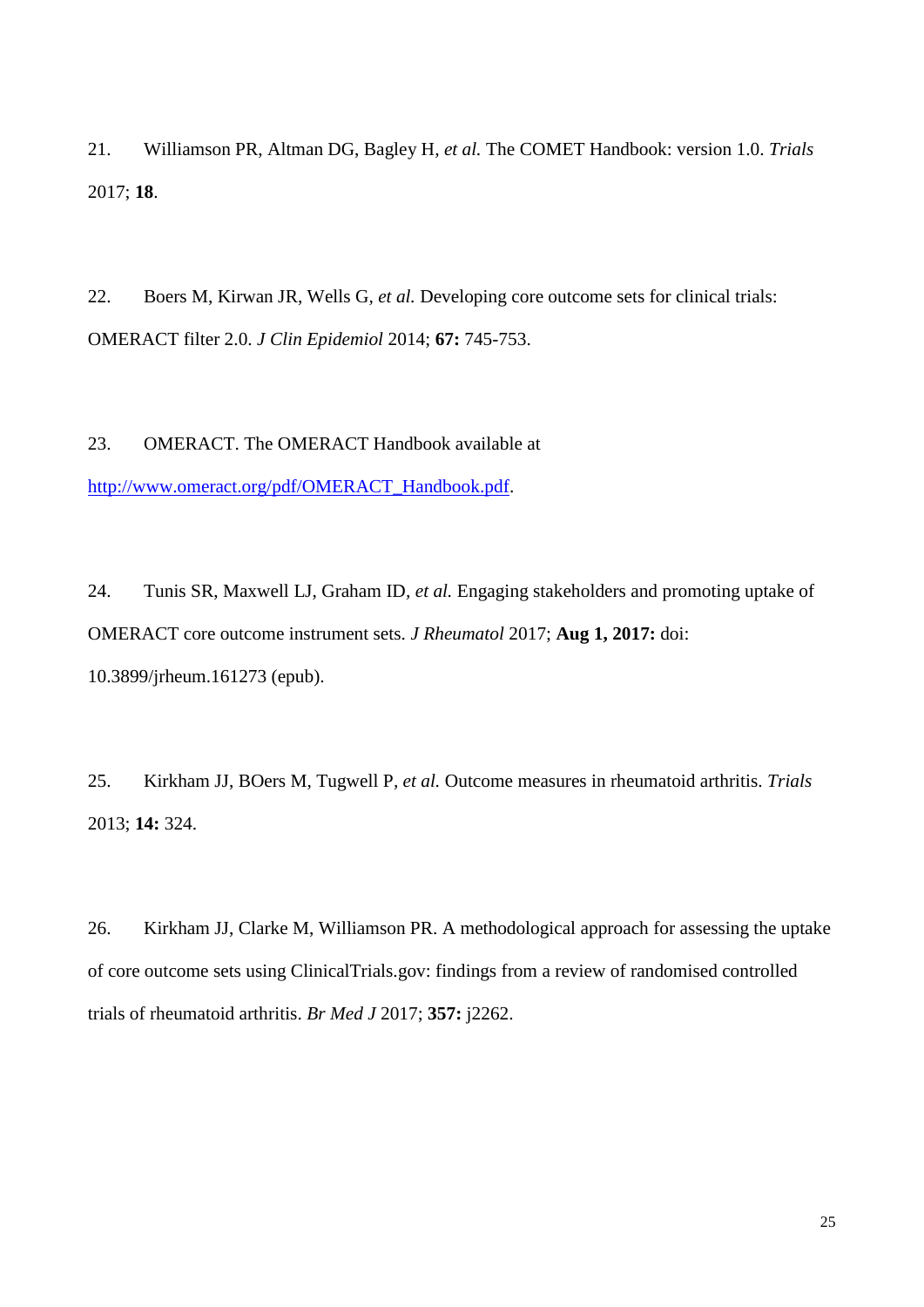27. Bautista-Molano W, Navarro-Compán V, Landewé RB*, et al.* How well are the ASAS/OMERACT Core Outcome Sets for Ankylosing Spondylitis implemented in randomized clinical trials? A systematic literature review. *Clin Rheumatol* 2014; **33:** 1313-1322.

28. Araújo F, Cordeiro I, Ramiro S*, et al.* Outcomes assessed in trials of gout and accordance with OMERACT-proposed domains: a systematic literature review. *Rheumatol* 2015; **54:** 981-993.

29. Collins AJ, Foley R, Herzog C*, et al.* Excerpts from the United States Renal Data System 2007 annual data report. *Am J Kidney Disease* 2008; **51:** S1-320.

30. Copsey B, Hopewell S, Becker C*, et al.* Appraising the uptake and use of recommendations for a common outcome data set for clinical trials: a case study in fall injury prevention. *Trials* 2016; **17:** 131.

31. Lange T, Rataj E, Kopkow C*, et al.* Outcome assessment in total knee arthroplasty: a systematic review and critical appraisal. *J Athroplasty* 2017; **2017:** 2.

32. Mulla SM, Maqbool A, Sivananthan L*, et al.* Reporting of IMMPACT-recommended core outcome domains among trials assessing opioids for chronic non-cancer pain. *Pain* 2015; **156:**  1615-1619.

<span id="page-25-0"></span>33. Boric K, Boric M, Dosenovic S*, et al.* Authors' lack of awareness and use of core outcome set on postoperative pain in children is hindering comparative effectiveness research. *J Comp Eff Res* 2018; **7:** 463-470.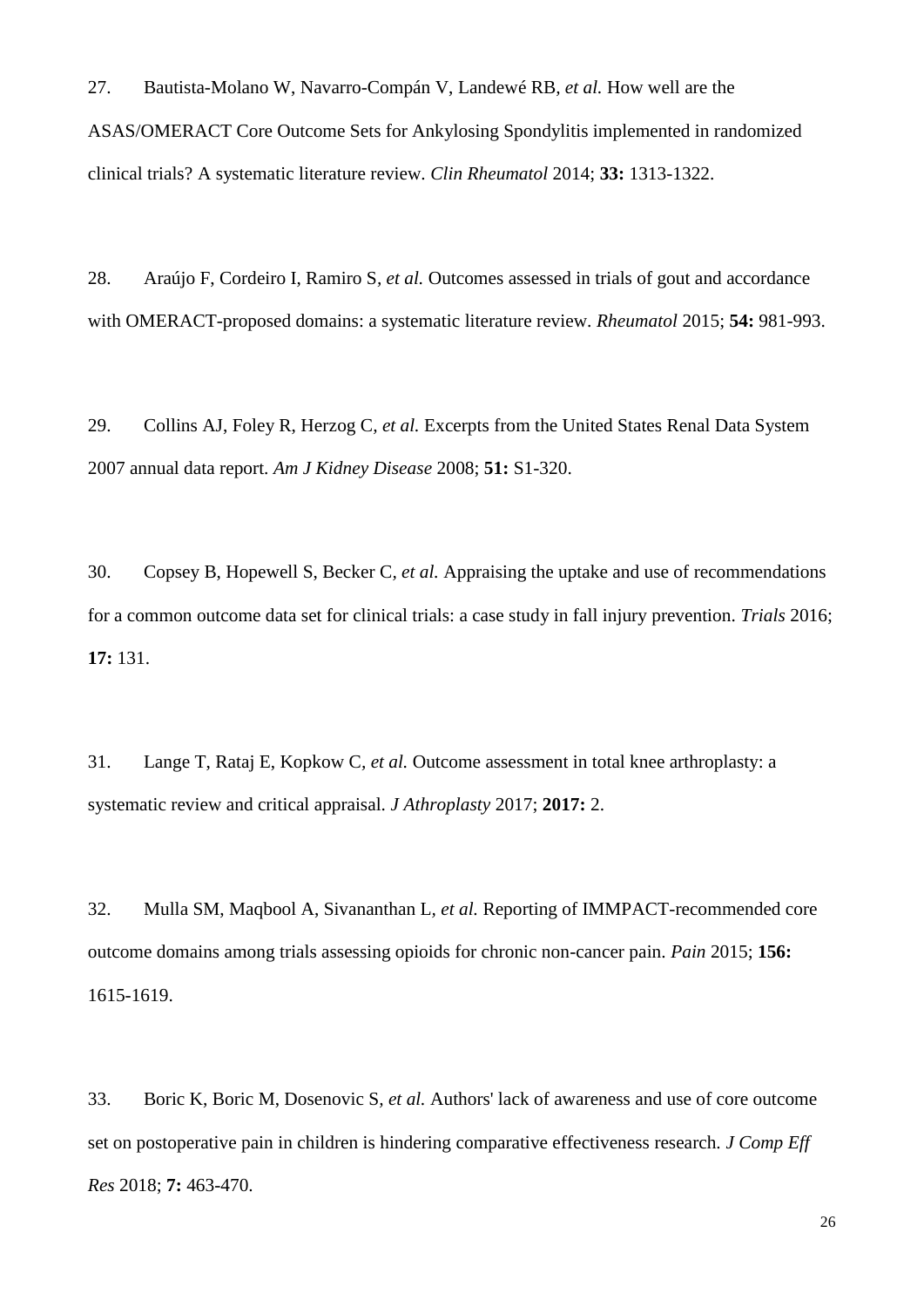<span id="page-26-0"></span>34. Tong A, Crowe S, Gill JS*, et al.* Clinicians' and researchers' perspectives on establishing and implementing core outcomes in haemodialysis: semistructured interview study. *BMJ Open* 2018; **8:** e021198.

<span id="page-26-1"></span>35. Williamson PR, Altman DG, Bagley H*, et al.* The COMET Handbook: version 1.0. *Trials* 2017; **18:** 280.

<span id="page-26-2"></span>36. Ju A, Unruh M, Davison S*, et al.* Establishing a core outcome measure for fatigue in patients on hemodialysis: a standardised outcomes in nephrology – hemodialiysis (SONG-HD) consensus workshop report. *Am J Kidney Dis* 2018; **72:** 104-112.

37. Ju A, Unruh M, Davison SN*, et al.* Patient-reported outcome measures for fatigue in patients on hemodialysis: a systematic revierw. *Am J Kidney Dis* 2018; **71:** 327-343.

<span id="page-26-3"></span>38. Viecelli A, Tong A, O'Lone E*, et al.* Report of the standardized outcomes in nephrology – hemodialysis (SONG-HD) consensus workshop on establishing a core outcome measure for hemodialysis vascular access. . *Am J Kidney Dis* 2018; **71:** 690-700.

<span id="page-26-4"></span>39. Viecelli AK, O'Lone E, Sautenet B*, et al.* Vascular access outcomes reported in maintenance hemodialysis trials: a systematic review. *Am J Kidney Dis* 2018; **71:** 382-391.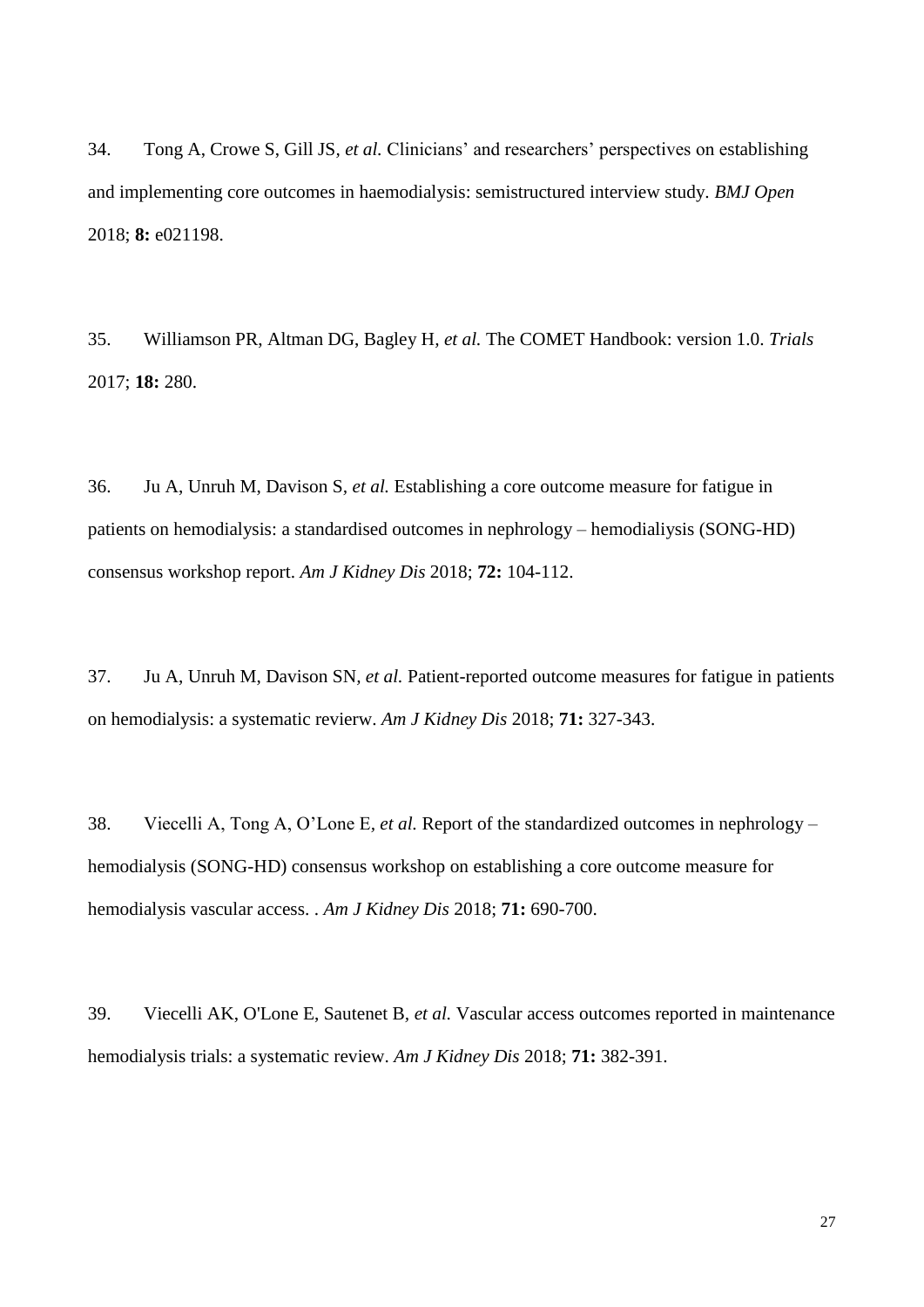<span id="page-27-0"></span>40. Sautenet B, Tong A, Chapman JR*, et al.* Range and consistency of outcomes reported in randomized trials conducted in kidney transplant recipients: a systematic review. *Transplantation* 2018**:** doi: 10.1097/TP.0000000000002278.

<span id="page-27-1"></span>41. Tong A, Sautenet B, Poggio ED*, et al.* Establishing a core outcome measure for graft health: a standardized outcomes in nephrology - kidney transplantation (SONG-Tx) consensus workshop report. *Transplantation* 2018**:** doi: 10.1097/TP.0000000000002125.

<span id="page-27-2"></span>42. Sautenet B, Tong A, Manera KE*, et al.* Developing a consensus-based priority outcome domains for trials in kidney transplantation: a multinational Delphi survey with patients, caregivers, and health professionals. *Transplantation* 2017; **101:** 1875-1886.

43. Tong A, Gill J, Budde K*, et al.* Toward establishing core outcome domains for trials in kidney transplantation: report of the standardized outcomes in nephrology - kidney transplantation consensus workshops. *Transplantation* 2017; **101:** 1887-1896.

<span id="page-27-3"></span>44. Ingelfinger JR, Drazen JM. Patient organizations and research on rare diseases. *N Engl J Med* 2011; **364:** 1670-1671.

<span id="page-27-4"></span>45. Chan AW, Tetzlaff JM, Gøtzsche PC*, et al.* SPIRIT 2013 explanation and elaboration: guidance for protocols of clinical trials. *Br Med J* 2013; **346:** e7586.

<span id="page-27-5"></span>46. NIHR: Supporting information for applications applying to the HTA programme. Health Technology Assessment Programme. National Institute for Health Research. (Available at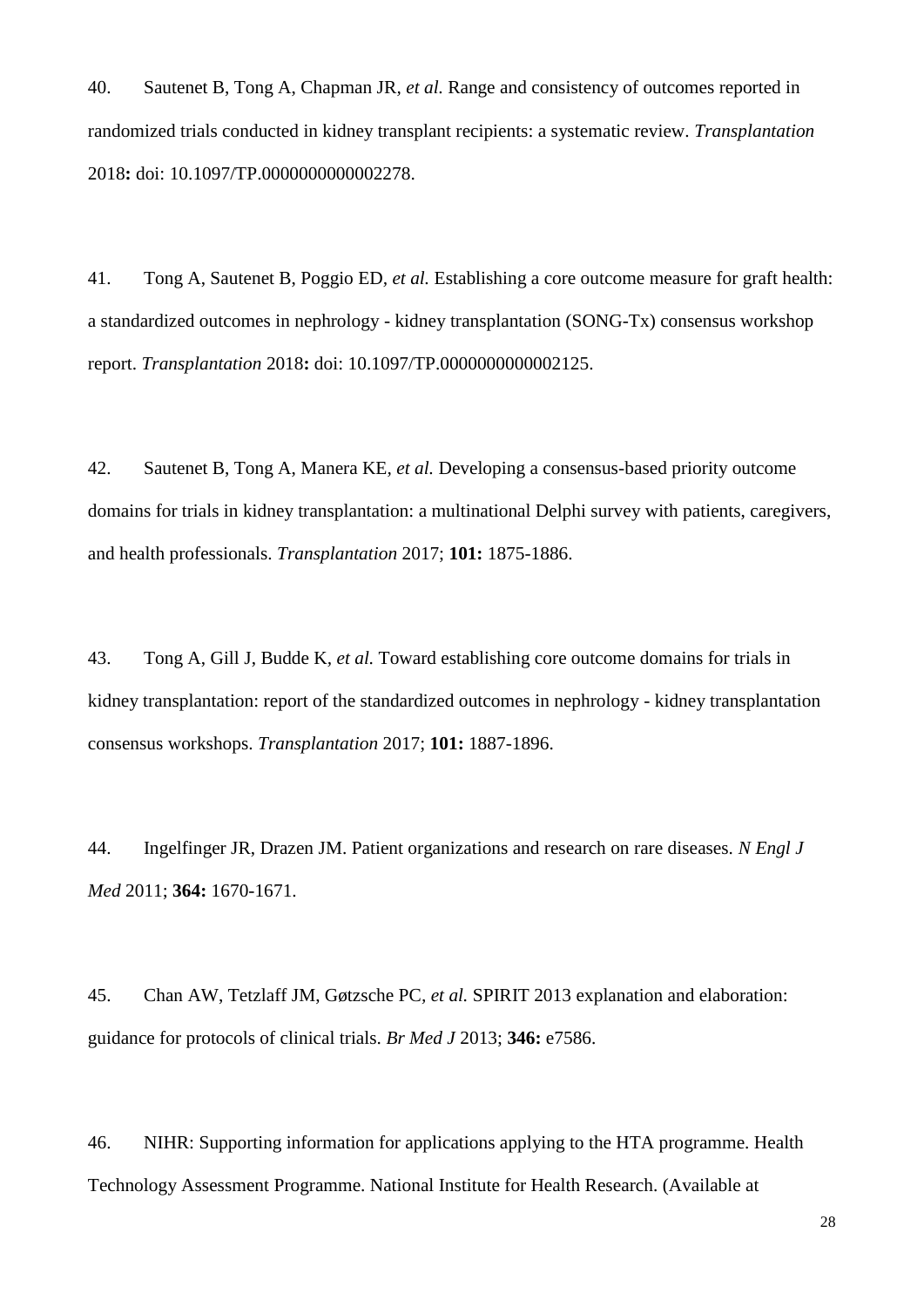[https://www.nihr.ac.uk/funding-and-support/documents/HTA%20\\_Supporting%20Information.pdf\)](https://www.nihr.ac.uk/funding-and-support/documents/HTA%20_Supporting%20Information.pdf) November 2017 In, 2017

<span id="page-28-0"></span>47. NIH: NIH Common Data Element (CDE) Resource Portal available at [www.nlm.nih.gov/cde/](/Users/allisontong/Dropbox%20(Sydney%20Uni)/A%20SONG%20Initiative/Dissemination%20and%20implementation/New%20Orleans%202017%20Implementation%20Workshop/Manuscript/Kidney%20International/Submission/R1/www.nlm.nih.gov/cde) (Accessed 17th August 2018). In, Washington DC, United States, US National Library of Medicine, 2016

<span id="page-28-1"></span>48. EMA: Qualification of novel methodologies for drug development: guidance to applicants available at [http://www.ema.europa.eu/docs/en\\_GB/document\\_library/Regulatory\\_and\\_procedural\\_guideline/2](http://www.ema.europa.eu/docs/en_GB/document_library/Regulatory_and_procedural_guideline/2009/10/WC500004201.pdf) [009/10/WC500004201.pdf](http://www.ema.europa.eu/docs/en_GB/document_library/Regulatory_and_procedural_guideline/2009/10/WC500004201.pdf) (Accessed 17th August 2018). In, London, UK, European Medicines Agency, 2014

<span id="page-28-2"></span>49. FDA: Clinical Outcome Assessment Qualification Program available at [https://www.fda.gov/Drugs/DevelopmentApprovalProcess/DrugDevelopmentToolsQualificationPro](https://www.fda.gov/Drugs/DevelopmentApprovalProcess/DrugDevelopmentToolsQualificationProgram/ucm284077.htm) [gram/ucm284077.htm](https://www.fda.gov/Drugs/DevelopmentApprovalProcess/DrugDevelopmentToolsQualificationProgram/ucm284077.htm) (Accessed 22nd August 2018). In, Silver Spring, MD, United States, US Department of Health and Human Services, US Food and Drug Administration, 2018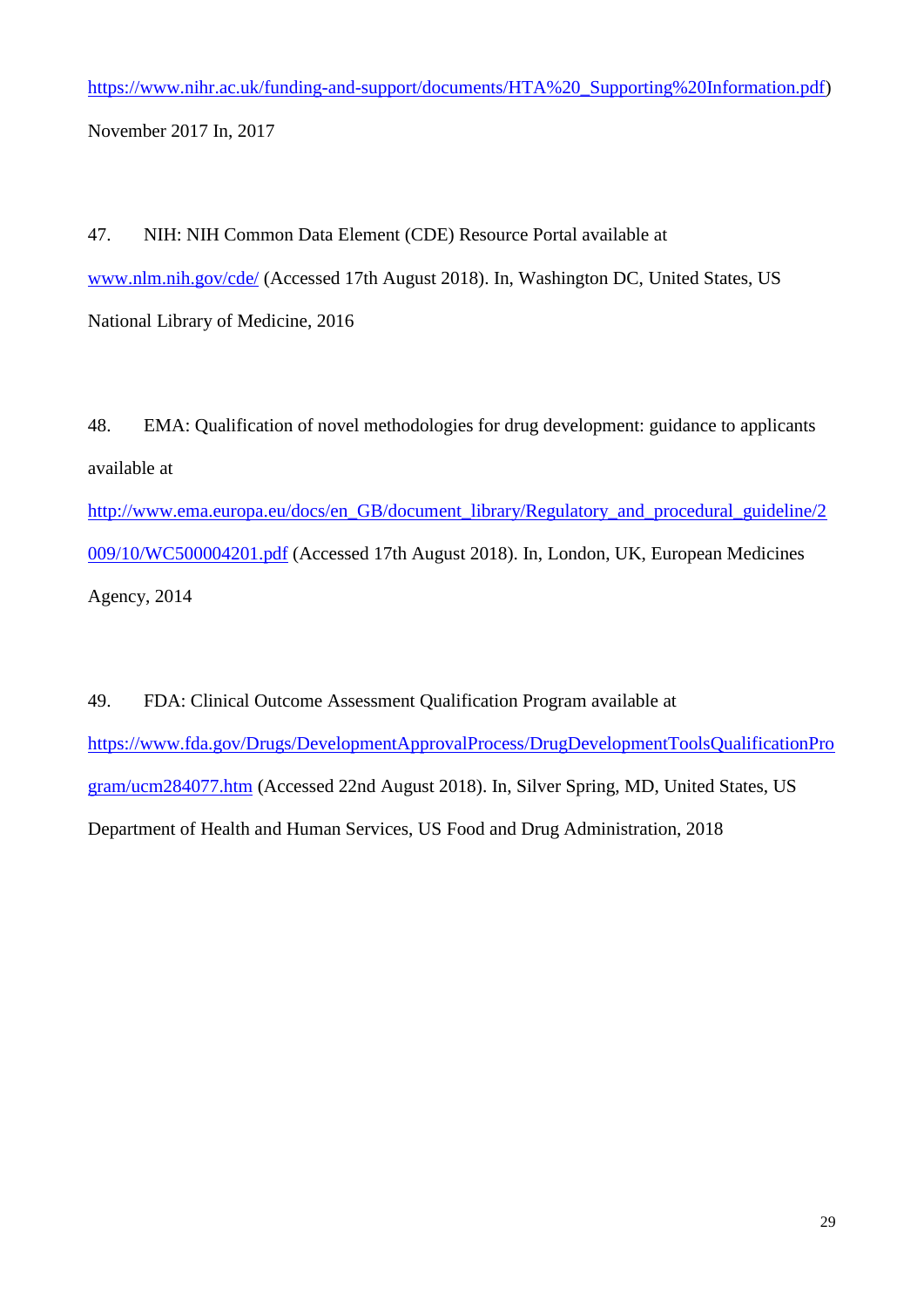#### **Acknowledgements**

The following people attended the SONG Implementation workshop (New Orleans, 2017): SONG *Executive Committee* – Jonathan Craig, Angela Wang, Braden Manns, Tess Harris, Wolfgang Winkelmayer, Allison Tong, *Panelists* – Tess Harris, Adeera Levin, Stefano Stuard, Aliza Thompson, Vlado Perkovic, *Investigators* – Alexis Denny, Amelie Bernier-Jean, Andrea Viecelli, Andrew Davenport, Andrew Narva, Angela Ju, Arlene Chapman, Barbara Gillespie, Barbara Greco, Brigitte Schiller, Chuck Herzog, David Baron, David Johnson, David White, Denis Fouque, Edwina Brown, Elena Bavlovlenkov, Elinor Mannon, Emma O'Lone, Fergus Caskey, Francesca Tentori\*, Frank Hurst, Germaine Wong, Gopala Rangan, Greg Germino, Gregorio Obrador, James Sloand, Jane Tan, Jeffrey Perl, Jenny Shen, Jonathan Fox, Kevan Polkinghorne, Krista Lentine, Krister Cromm, Lai-Seong Hooi, Laura James, Laura Dember, Li Zuo, Lionel Rostaing, Liz Lightstone, Lorraine Hamiwka, Mahesh Krishnan, Marinella Ruospo, Martin Wilkie, Meg Jardine, Michelle Josephson, Mike Rocco, Myra Kleinpeter, Nichole Jefferson, Nick Webb, Nieltje Gedney, Peter Kerr, Peter J Blankestijn, Rachel Perlman, Rainer Oberbauer, Rajnish Mehrotra, Ron Gansevoort, Ronald Perrone, Ronke Apata, Roslyn Mannon, Sara Davison, Sharon Teo, Stefano Stuard, Susan Furth, Talia Gutman, Tariq Sharif, Vanita Jassal, Vicente Torres, Vivekanand Jha, Will Herrington, Yeoungjee Cho, Yoonkyu Oh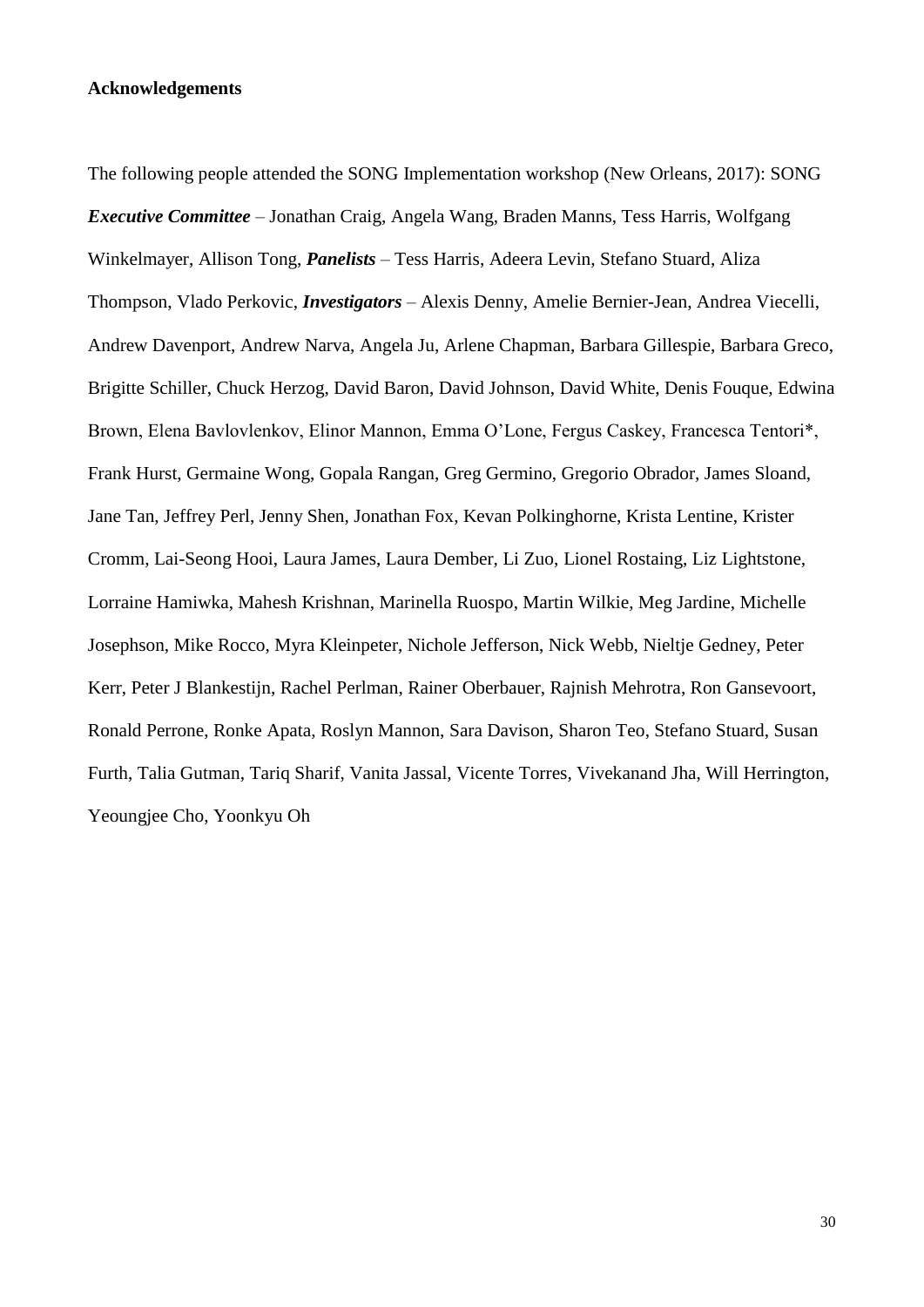## **\*SONG Implementation Workshop Investigators**

| <b>First Name</b>               | <b>Last Name</b>                           | <b>Primary Affiliation</b><br><b>Country</b> |               |  |  |  |  |
|---------------------------------|--------------------------------------------|----------------------------------------------|---------------|--|--|--|--|
| <b>SONG Executive Committee</b> |                                            |                                              |               |  |  |  |  |
| Jonathan                        | Craig                                      | The University of Sydney                     | Australia     |  |  |  |  |
| Allison                         | Tong                                       | The University of Sydney                     | Australia     |  |  |  |  |
| Angela                          | Wang                                       | The University of Hong Kong                  | Hong Kong     |  |  |  |  |
| <b>Brenda</b>                   | Hemmelgarn                                 | The University of Calgary                    | Canada        |  |  |  |  |
| <b>Braden</b>                   | Manns                                      | The University of Calgary                    | Canada        |  |  |  |  |
| David                           | Wheeler                                    | University College London                    | <b>UK</b>     |  |  |  |  |
| John                            | Gill                                       | University of British Columbia               | Canada        |  |  |  |  |
| Peter                           | Tugwell                                    | University of Ottawa                         | Canada        |  |  |  |  |
| Roberto                         | Pecoits-Filho                              | Pontifícia Universidade Católica do Paraná   | <b>Brazil</b> |  |  |  |  |
| Sally                           | Crowe                                      | Crowe Associates Ltd                         | <b>UK</b>     |  |  |  |  |
| <b>Tess</b>                     | Harris                                     | PKD International                            | <b>UK</b>     |  |  |  |  |
| Wim                             | van Biesen                                 | <b>Ghent University Hospital</b>             | Belgium       |  |  |  |  |
| Wolfgang                        | Winkelmayer                                | <b>Baylor College of Medicine</b>            | <b>US</b>     |  |  |  |  |
|                                 | Attendees and (non-attending) contributors |                                              |               |  |  |  |  |
| Adeera                          | Levin                                      | University of British Columbia               | Canada        |  |  |  |  |
| Aditi                           | Sinha                                      | All India Institute of Medical Sciences      | India         |  |  |  |  |
| Albert                          | Ong                                        | University of Sheffield                      | UK            |  |  |  |  |
| Alexis                          | Denny                                      | <b>PKD</b> Foundation                        | <b>US</b>     |  |  |  |  |
| Aliza                           | Thompson                                   | U.S. Food and Drug Administration            | <b>US</b>     |  |  |  |  |
| Allison                         | Dart                                       | University of Manitoba                       | Canada        |  |  |  |  |
| Allison                         | Eddy                                       | University of British Columbia               | Canada        |  |  |  |  |
| Amelie                          | Bernier-Jean                               | The University of Sydney                     | Australia     |  |  |  |  |
| Amy                             | Kelly                                      | The University of Sydney                     | Australia     |  |  |  |  |
| Andrea                          | Viecelli                                   | University of Queensland                     | Australia     |  |  |  |  |
| Andrew                          | Davenport                                  | The Royal Free London NHS Foundation Trust   | UK            |  |  |  |  |
| Andrew                          | Narva                                      | U.S. National Institutes for Health          | <b>US</b>     |  |  |  |  |
| Angela                          | Ju                                         | The University of Sydney                     | Australia     |  |  |  |  |
| Ankit                           | Sharma                                     | The University of Sydney                     | Australia     |  |  |  |  |
| Anthony                         | Warrens                                    | Queen Mary University of London              | <b>UK</b>     |  |  |  |  |
| Arlene                          | Chapman                                    | University of Chicago                        | <b>US</b>     |  |  |  |  |
| Armando                         | Teixeira-Pinto                             | The University of Sydney                     | Australia     |  |  |  |  |
| Ayano                           | Kelly                                      | <b>Australian National University</b>        | Australia     |  |  |  |  |
| <b>Barbara</b>                  | Murphy                                     | The Mount Sinai Hospital                     | <b>US</b>     |  |  |  |  |
| Benedicte                       | Sautenet                                   | University of Tours                          | France        |  |  |  |  |
| Benita                          | Padilla                                    | National Kidney and Transplant Institute     | Philippines   |  |  |  |  |
| Bernard                         | Canaud                                     | Fresenius Medical Care                       | France        |  |  |  |  |
| <b>Brian</b>                    | Pullin                                     | U.S. Food and Drug Administration            | <b>US</b>     |  |  |  |  |
| <b>Brigitte</b>                 | Schiller                                   | Satellite Health                             | <b>US</b>     |  |  |  |  |
| <b>Bruce</b>                    | Robinson                                   | Arbor Research Collaborative for Health      | <b>US</b>     |  |  |  |  |
| Camilla                         | Hanson                                     | The University of Sydney                     | Australia     |  |  |  |  |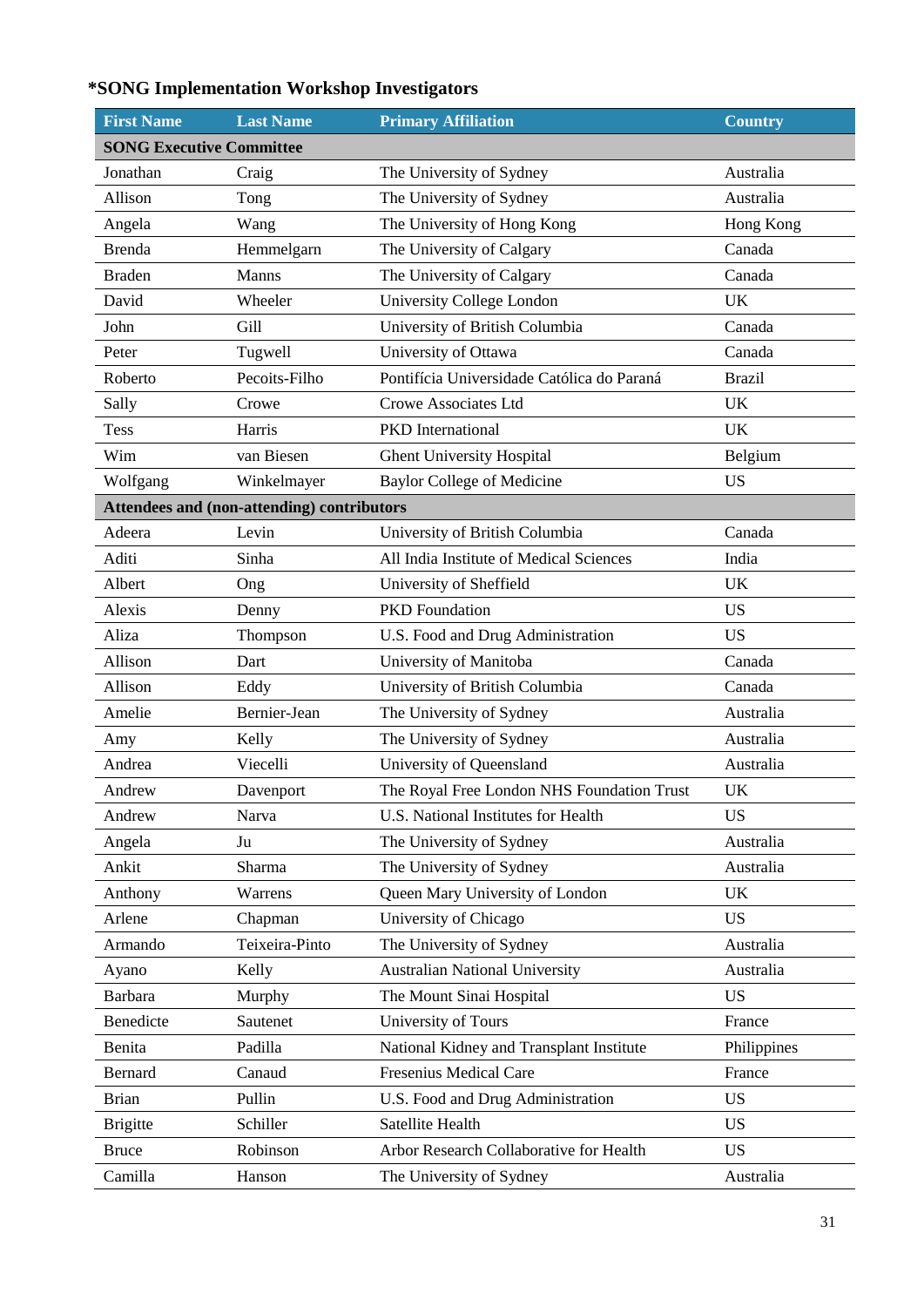| Carmel    | Hawley            | University of Queensland                            | Australia       |
|-----------|-------------------|-----------------------------------------------------|-----------------|
| Charlotte | Logeman           | The University of Sydney                            | Australia       |
| Charmaine | Lok               | University of Toronto                               | Canada          |
| Christoph | Wanner            | Universitätsklinikum Würzburg                       | Germany         |
| Chuck     | Herzog            | Hennepin County Medical Center                      | <b>US</b>       |
| Claudia   | Rutherford        | The University of Sydney                            | Australia       |
| Curie     | Ahn               | Seoul National University Hospital                  | Korea           |
| Daniel    | Sumpton           | The University of Sydney                            | Australia       |
| David     | Rosenbloom        | <b>ESRD Network 18</b>                              | <b>US</b>       |
| David     | Harris            | The University of Sydney                            | Australia       |
| David     | <b>Baron</b>      | <b>PKD</b> Foundation                               | <b>US</b>       |
| David     | Johnson           | University of Queensland                            | Australia       |
| David     | White             | Patient representative                              | <b>US</b>       |
| Debbie    | Gipson            | University of Michigan                              | <b>US</b>       |
| Denis     | Fouque            | Université de Lyon                                  | France          |
| Denise    | Eilers            | Patient representative                              | <b>US</b>       |
| Detlef    | Bockenhauer       | University College London                           | UK              |
| Donal     | <b>O'Donoghue</b> | Salford Royal NHS Foundation Trust                  | UK              |
| Dongping  | Chen              | The Second Military Medical University              | China           |
| Dyke      | Dunning           | Patient                                             | Australia       |
| Edwina    | <b>Brown</b>      | <b>Imperial College London</b>                      | <b>UK</b>       |
| Elena     | Bavlovlenkov      | U.S Centers for Medicare & Medicaid Services        | <b>US</b>       |
| Elinor    | Mannon            | Georgia Regents University                          | <b>US</b>       |
| Emilo     | Poggio            | <b>Cleveland Clinic</b>                             | <b>US</b>       |
| Emma      | <b>O'Lone</b>     | The University of Sydney                            | Australia       |
| Eric      | Chemla            | St George's University NHS Foundation Trust         | <b>UK</b>       |
| Fabienne  | Dobbels           | University of Leuven                                | Belgium         |
| Faiez     | Zannad            | Université de Lorraine                              | France          |
| Fergus    | Caskey            | University of Bristol                               | <b>UK</b>       |
| Francesca | Tentori           | DaVita                                              | <b>US</b>       |
| Frank     | Hurst             | U.S. Food and Drug Administration                   | <b>US</b>       |
| Franz     | Schaefer          | University of Heidelberg                            | Germany         |
| Germaine  | Wong              | University of Sydney                                | Australia       |
| Gillian   | <b>Brunier</b>    | <b>Sunnybrook Health Sciences Centre</b>            | Canada          |
| Giovanni  | Strippoli         | University of Bari                                  | Italy           |
| Gopala    | Rangan            | University of Sydney                                | Australia       |
| Greg      | Knoll             | University of Ottawa                                | Canada          |
| Gregorio  | Obrador           | Universidad Panamericana, Campus México             | Mexico          |
| Harold    | Feldman           | University of Pennsylvania                          | <b>US</b>       |
| Helen     | Coolican          | PKD Foundation of Australia                         | Australia       |
| Hui-Kim   | Yap               | National University of Singapore                    | Singapore       |
| Jaap      | Groothoff         | Emma Children's Hospital Academic Medical<br>Centre | The Netherlands |
| James     | Sloand            | <b>Baxter</b>                                       | <b>US</b>       |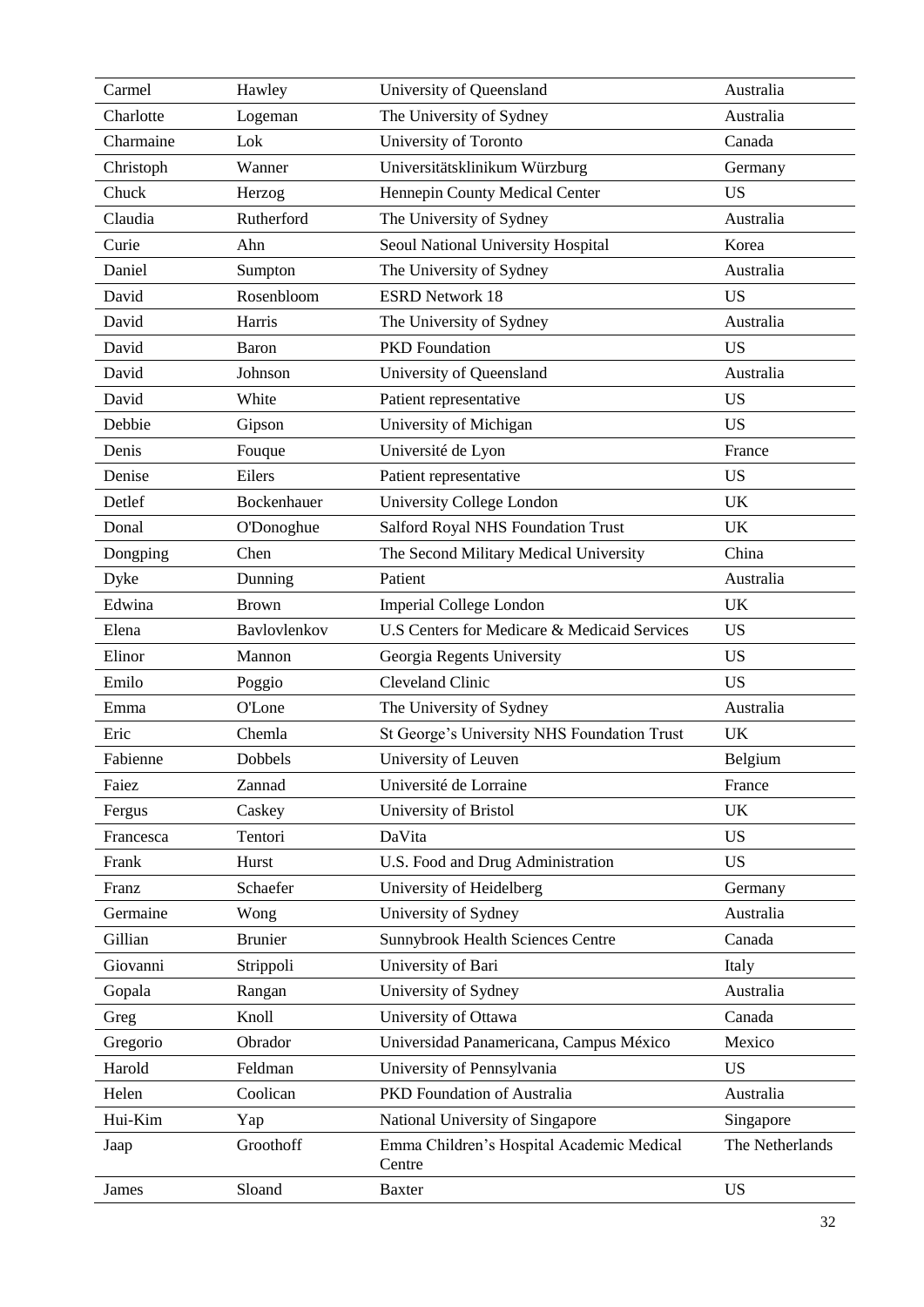| Jane        | Tan              | <b>Stanford University</b>             | <b>US</b> |  |  |
|-------------|------------------|----------------------------------------|-----------|--|--|
| Jayme       | Locke            | University of Alabama at Birmingham    | <b>US</b> |  |  |
| Jeffrey     | Perl             | University of Toronto                  | Canada    |  |  |
| Jenny       | Shen             | Harbor-UCLA Medical Center             | <b>US</b> |  |  |
| Jeremy      | Chapman          | <b>Westmead Hospital</b>               | Australia |  |  |
| Jie         | Dong             | Peking University                      | China     |  |  |
| Jolanta     | Malyszko         | Medical University of Bialystik        | Poland    |  |  |
| Jonathan    | <b>Fox</b>       | University of Glasgow                  | <b>UK</b> |  |  |
| Juan        | Dapueto          | Univesridad de la Republica            | Uruguay   |  |  |
| Juliana     | Tze-Wah Kao      | National Taiwan University Hospital    | Taiwan    |  |  |
| Kai Ming    | Chow             | Chinese University of Hong Kong        | Hong Kong |  |  |
| Karine      | Manera           | The University of Sydney               | Australia |  |  |
| Karolis     | <b>Azukaitis</b> | Vilnius University                     | Lithuania |  |  |
| Kevan       | Polkinghorne     | Monash University                      | Australia |  |  |
| Kevin       | Fowler           | Kidney Health Initiative               | <b>US</b> |  |  |
| Kim Linh    | Van              | The University of Sydney               | Australia |  |  |
| Klemens     | <b>Budde</b>     | Charité - Universitätsmedizin          | Germany   |  |  |
| Krista      | Lentine          | Saint Louis University                 | <b>US</b> |  |  |
| Krister     | Cromm            | <b>Fresenius Medical Care</b>          | Germany   |  |  |
| Lai-Seong   | Hooi             | Hospital Sultanah Aminah               | Malaysia  |  |  |
| Laura       | James            | Australia<br>The University of Sydney  |           |  |  |
| Laura       | Dember           | University of Pennsylvania             | <b>US</b> |  |  |
| Li          | Zuo              | Peking University People's Hospital    | China     |  |  |
| Lionel      | Rostaing         | <b>Toulouse University Hospital</b>    | France    |  |  |
| Liz         | Lightstone       | <b>Imperial College London</b>         | <b>UK</b> |  |  |
| Lorna       | Marson           | The University of Edinburgh            | <b>UK</b> |  |  |
| Lorraine    | Hamiwka          | <b>Unversity of Calgary</b>            | Canada    |  |  |
| Mahesh      | Krishnan         | DaVita Kidney Care                     | <b>US</b> |  |  |
| Marcello    | Tonelli          | University of Calgary                  | Canada    |  |  |
| Marinella   | Ruospo           | Diaverum, Medical Scientific Office    | Italy     |  |  |
| Mark        | Unruh            | University of New Mexico               | <b>US</b> |  |  |
| Martin      | Wilkie           | NHS Sheffield Teaching Hospital        | <b>UK</b> |  |  |
| Martin      | Howell           | The University of Sydney               | <b>US</b> |  |  |
| Mary Amanda | Dew              | University of Pittsburgh               | <b>US</b> |  |  |
| Meg         | Jardine          | The George Institute for Global Health | Australia |  |  |
| Melissa     | West             | Kidney Health Initiative               | <b>US</b> |  |  |
| Michael     | Zappitelli       | Montreal Children's Hospital           | Canada    |  |  |
| Michael     | Germain          | <b>Baystate Medical Center</b>         | <b>US</b> |  |  |
| Michelle    | Josephson        | The University of Chicago              | <b>US</b> |  |  |
| Mike        | Rocco            | Wake Forest University                 | <b>US</b> |  |  |
| Myra        | Kleinpeter       | <b>Tulane University</b>               | <b>US</b> |  |  |
| Nichole     | Jefferson        | Patient representative                 | <b>US</b> |  |  |
| <b>Nick</b> | Webb             | The University of Manchester           | <b>UK</b> |  |  |
| Nicole      | Evangelidis      | The University of Sydney               | Australia |  |  |
|             |                  |                                        |           |  |  |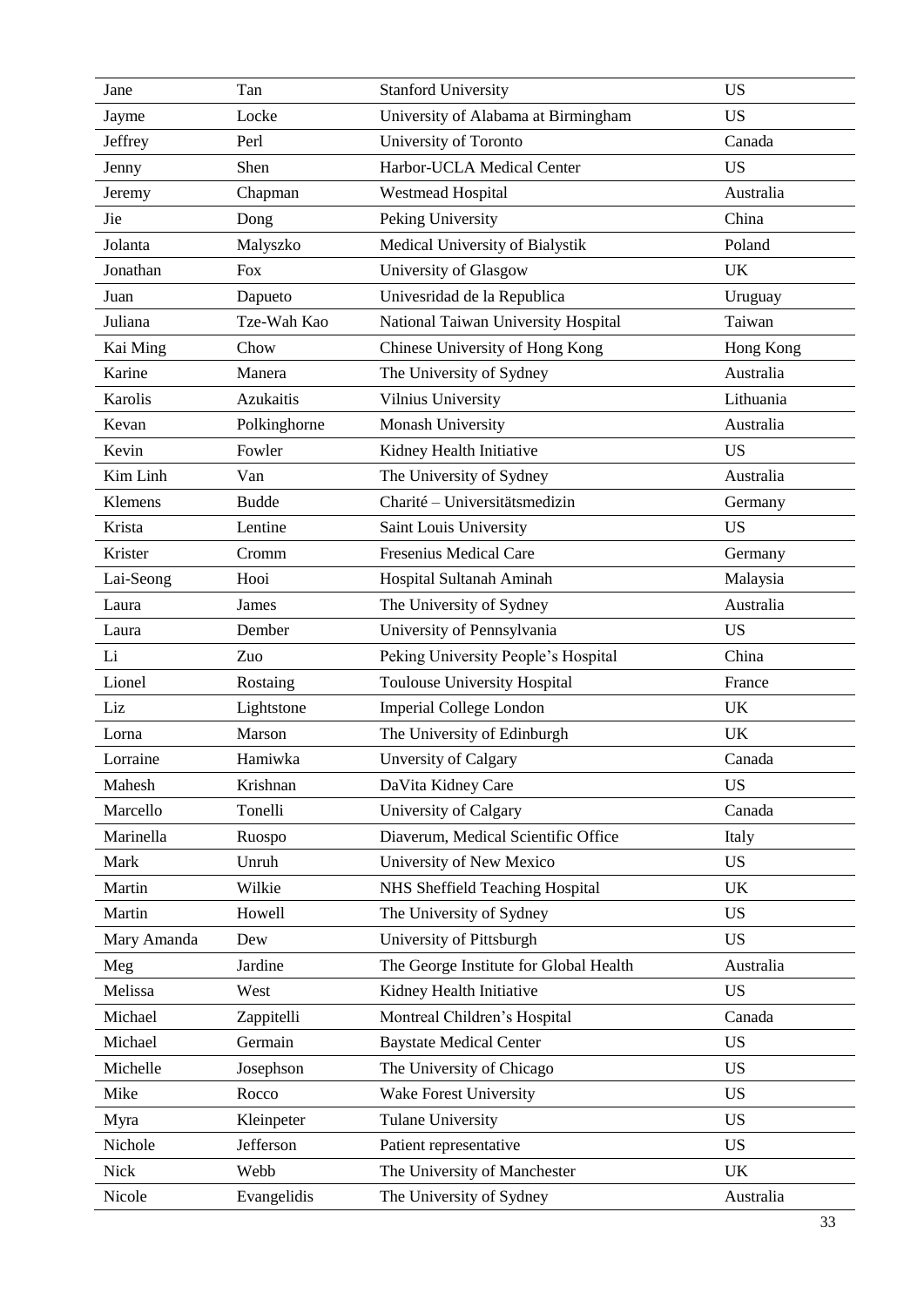| Nieltje       | Gedney          | Home Dialyzors United                         | <b>US</b>    |  |  |  |  |  |
|---------------|-----------------|-----------------------------------------------|--------------|--|--|--|--|--|
| Pam           | Duquette        | Johns Hopkins University                      | <b>US</b>    |  |  |  |  |  |
| Peter         | Kerr            | Monash University                             | Australia    |  |  |  |  |  |
| Patrick       | Rossignol       | University of Lorraine INI-CRCT               | France       |  |  |  |  |  |
| Peter         | Reese           | University of Pennsylvania                    | <b>US</b>    |  |  |  |  |  |
| Peter J       | Blankestijn     | <b>University Medical Center Utrecht</b>      | Netherlands  |  |  |  |  |  |
| Prabir        | Roy-Chaudhury   | University of Arizona                         | <b>US</b>    |  |  |  |  |  |
| Priti         | Patel           | <b>U.S. Centers for Disease Control</b>       | <b>US</b>    |  |  |  |  |  |
| Quinetta      | Taylor          | Patient                                       | <b>US</b>    |  |  |  |  |  |
| Rachel        | Perlman         | Arbor Research Collaborative for Health       | <b>US</b>    |  |  |  |  |  |
| Rainer        | Oberbauer       | University of Vienna                          | Austria      |  |  |  |  |  |
| Rajnish       | Mehrotra        | University of Washington                      | <b>US</b>    |  |  |  |  |  |
| Raymond       | Vanholder       | <b>Ghent University</b>                       | Belgium      |  |  |  |  |  |
| Richard       | Fluck           | Derby Hospitals NHS Foundation Trust          | <b>UK</b>    |  |  |  |  |  |
| Richard       | McGee           | The Children's Hospital at Westmead           | Australia    |  |  |  |  |  |
| Rob           | Quinn           | University of Calgary                         | Canada       |  |  |  |  |  |
| Robert        | Lee             | U.S. Food and Drug Administration             | <b>US</b>    |  |  |  |  |  |
| Ron           | Gansevoort      | <b>University Medical Center Groningen</b>    | Netherlands  |  |  |  |  |  |
| Ronald        | Perrone         | <b>Tufts Medical Center</b>                   | <b>US</b>    |  |  |  |  |  |
| Ronke         | Apata           | <b>U.S. Centers for Diseaes Control</b>       | <b>US</b>    |  |  |  |  |  |
| Roslyn        | Mannon          | University of Alabama at Birmingham           | <b>US</b>    |  |  |  |  |  |
| Sajeda        | Youssouf        | The Royal London                              | <b>UK</b>    |  |  |  |  |  |
| Sara          | Davison         | University of Alberta                         | Canada       |  |  |  |  |  |
| Sarah         | <b>Bernays</b>  | The University of Sydney                      | Australia    |  |  |  |  |  |
| Sarala        | Naiker          | Wits University                               | South Africa |  |  |  |  |  |
| Sharon        | Teo             | Royal Melbourne Hospital                      | Australia    |  |  |  |  |  |
| Sheila        | Jowsey-Gregoire | Mayo Clinic                                   | <b>US</b>    |  |  |  |  |  |
| Simon         | Carter          | The University of Sydney                      | Australia    |  |  |  |  |  |
| Stefano       | Stuard          | <b>Fresenius Medical Care</b>                 | Germany      |  |  |  |  |  |
| Stephen       | Alexander       | The Children's Hospital at Westmead           | Australia    |  |  |  |  |  |
| Stephen       | McDonald        | The University of Adelaide                    | Australia    |  |  |  |  |  |
| <b>Steve</b>  | Chadban         | Royal Prince Alfred Hospital                  | Australia    |  |  |  |  |  |
| <b>Stuart</b> | Goldstein       | Cincinnati Children's Hospital Medical Center | <b>US</b>    |  |  |  |  |  |
| Susan         | Furth           | University of Pennsylvania                    | <b>US</b>    |  |  |  |  |  |
| Susan         | Samuel          | University of Calgary                         | Canada       |  |  |  |  |  |
| Talia         | Gutman          | The University of Sydney                      | Australia    |  |  |  |  |  |
| Tariq         | Shafi           | Johns Hopkins University                      | <b>US</b>    |  |  |  |  |  |
| Tazeen        | Jafar           | Duke – National University Singapore          | Singapore    |  |  |  |  |  |
| Thomas        | Hiemstra        | University of Cambridge                       | <b>UK</b>    |  |  |  |  |  |
| Tim           | Pruett          | University of Minnesota                       | <b>US</b>    |  |  |  |  |  |
| Timmy         | Lee             | University of Alabama at Birmingham           | <b>US</b>    |  |  |  |  |  |
| Tushar        | Vachharajani    | Salisbury VA Health Care System               | <b>US</b>    |  |  |  |  |  |
|               | <b>Jassal</b>   |                                               | Canada       |  |  |  |  |  |
| Vanita        |                 | University of Toronto                         |              |  |  |  |  |  |
| Vera          | Krane           | Universitätsklinikum Würzburg<br>Germany      |              |  |  |  |  |  |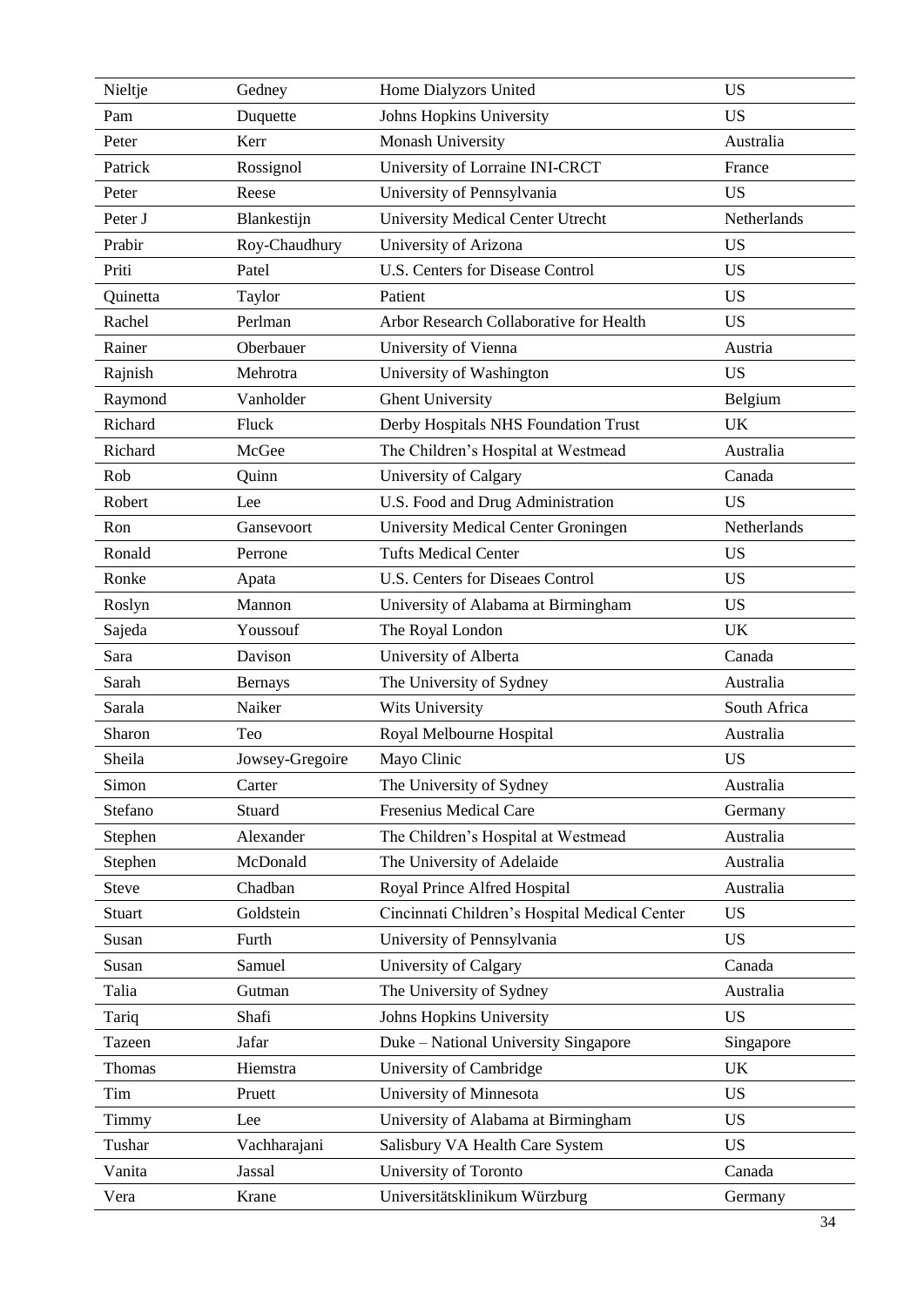| Vicente        | Torres      | Mayo Clinic                            | US        |  |
|----------------|-------------|----------------------------------------|-----------|--|
| Vivekanand     | Jha         | George Institute for Global Health     | India     |  |
| Vlado          | Perkovic    | The George Institute for Global Health | Australia |  |
| Will           | Herrington  | <b>Oxford University</b>               | UK        |  |
| Yeoungjee      | Cho         | University of Queensland               | Australia |  |
| Yoonkyu        | Oh.         | Seoul National University Hospital     | Korea     |  |
| York           | Pei         | University of Toronto                  | Canada    |  |
| <b>Zeeshan</b> | <b>Butt</b> | Northwestern University                | US        |  |

Only includes investigators who have given permission to be a named contributor. USA, United States of America; UK, United Kingdom;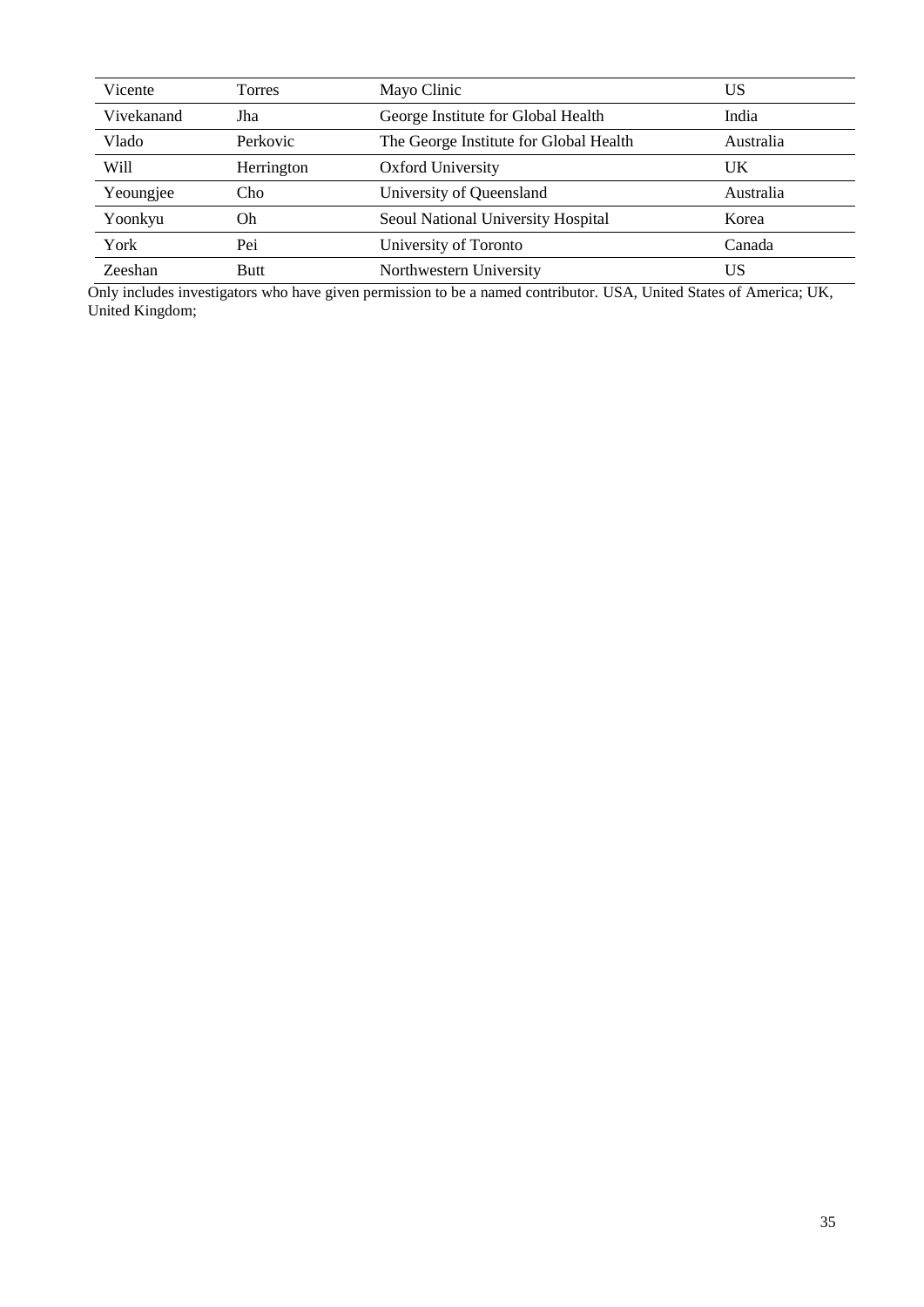**Table 1. Selected quotations from the workshop discussions on the identification and implementation of core outcomes in hemodialysis**

| <b>Theme</b>                                               | <b>Quotations</b>                                                                                                                                                                                                                                                                                                                                                                                                                                                                                                                                                                              | <b>Group</b><br>ID  |  |  |  |  |  |
|------------------------------------------------------------|------------------------------------------------------------------------------------------------------------------------------------------------------------------------------------------------------------------------------------------------------------------------------------------------------------------------------------------------------------------------------------------------------------------------------------------------------------------------------------------------------------------------------------------------------------------------------------------------|---------------------|--|--|--|--|--|
|                                                            | Socializing the concept                                                                                                                                                                                                                                                                                                                                                                                                                                                                                                                                                                        |                     |  |  |  |  |  |
| Articulating a<br>compelling case for                      | This initiative is critical because its highlighted what is really important and help us prioritize where the unmet needs are and in general standardization and<br>moving towards standardization is a good thing. (health professional)                                                                                                                                                                                                                                                                                                                                                      |                     |  |  |  |  |  |
| change                                                     | There's been a history of what we referred to initially as bad research and then later as inadequate research, or uninformed trials, and we need to shift<br>culture to include these core outcomes. (health professional)                                                                                                                                                                                                                                                                                                                                                                     |                     |  |  |  |  |  |
|                                                            | We have a problem in nephrology because we don't have answers to questions, because we don't have outcomes that everybody agrees to, and we are<br>trying to get the outcome right. (health professional)                                                                                                                                                                                                                                                                                                                                                                                      |                     |  |  |  |  |  |
| <b>Clarifying the intent</b><br>and meaning                | The intervention is not necessarily the important thing, the intervention is kind of by the by. You come up with your own outcomes, that are nuanced<br>towards your intervention, but then you add these extra outcomes, you can at least say it made no difference to fatigue, as far as our trial is concerned, it<br>made no difference to cardiovascular disease as far as our trial is concerned. (health professional)                                                                                                                                                                  | 1,2,3,4,<br>5,6,7,8 |  |  |  |  |  |
|                                                            | If you look at these, hemodialysis, there isn't a surrogate there, and if you look at the transplantation, there isn't a surrogate there because clinicians and<br>patients basically uniformly de-prioritized them. We need to focus on that which is important, responsiveness in any given situation we can come back to,<br>but it is what's important, and measured in a standard way. (health professional)                                                                                                                                                                              |                     |  |  |  |  |  |
|                                                            | Trialists want to find a positive outcome, from a clinician perspective and from a patient perspective they don't care whether their pain, or their graft is<br>achieved with this, this, or that [intervention]. What's important to them is that it improves, so if we don't have the outcomes which are relevant, then its not<br>addressing the things that matter to them. It's about research to inform decision-making rather than the trialist finding something that is positive or<br>responsive to their interventions. (health professional)                                       |                     |  |  |  |  |  |
|                                                            | The sense from the patients was that they wanted to know the information even if it wasn't powered. (health professional)                                                                                                                                                                                                                                                                                                                                                                                                                                                                      |                     |  |  |  |  |  |
| <b>Ensuring trust and</b><br>credibility in the<br>process | It includes patients, carers and clinician input, its international, it uses respected methodology, accredited, its on the COMET database, its peer reviewed,<br>its non-commercial, so the advantage of that is that it delivers consistency, its comprehensive, reduced bias, and is trustworthy, which means that the<br>benefits for me, the patient group, its real world. (patient)                                                                                                                                                                                                      |                     |  |  |  |  |  |
|                                                            | You have to overcome everyone's reluctance to use them, they don't understand the development, validity  there's going to be a lot of advocacy needed,<br>and a lot of trust in the methodology in the development for any one of these measures. (health professional)                                                                                                                                                                                                                                                                                                                        |                     |  |  |  |  |  |
|                                                            | In order to be really accepted, make sure that the tools that are used are validated and are calibrated for the different populations in different countries, in<br>different settings. (health professional)                                                                                                                                                                                                                                                                                                                                                                                  |                     |  |  |  |  |  |
| <b>Fostering</b><br>community                              | You have this problem of competition with non-nephrology societies, and there is sort of a 'this is my crossing over to my kind of territory'. I'm not sure how<br>you are going to get other groups to agree, the harmonization of the definitions, that's a huge challenge, and we see that in KDIGO. (health professional)                                                                                                                                                                                                                                                                  |                     |  |  |  |  |  |
| ownership                                                  | We've ignored the role of the payers which in many ways are more important than the regulators these days because they are the ones who make the<br>decisions about whether the treatments are actually paid for and therefore used, so getting them on board is really important. (health professional)                                                                                                                                                                                                                                                                                       |                     |  |  |  |  |  |
|                                                            | Before you disseminate you have to bring all the stakeholders together to put their approved on that if you will. Because there are many groups that will<br>disseminate various measures and guidelines but you need to involve all the stakeholders, and government authorities, pharmaceutical companies, triallist.<br>One potential way of doing that is once a group comes up with a set of guidelines and going out and going to these individuals and asking them to comment<br>on it, what they see as good aspects as well as aspects that need to be tweaked. (health professional) |                     |  |  |  |  |  |
|                                                            | The heavy hitters like oncology and cardiology need to be on board and need to be in parallel doing similar things. (health professional)                                                                                                                                                                                                                                                                                                                                                                                                                                                      |                     |  |  |  |  |  |
| Referencing<br>convincing                                  | Look at the cardiovascular community where they for decades now, had clear definitions of their key outcomes that they routinely use that have really<br>helped to move the field forward. (health professional)                                                                                                                                                                                                                                                                                                                                                                               | 1,3,4,7,<br>8       |  |  |  |  |  |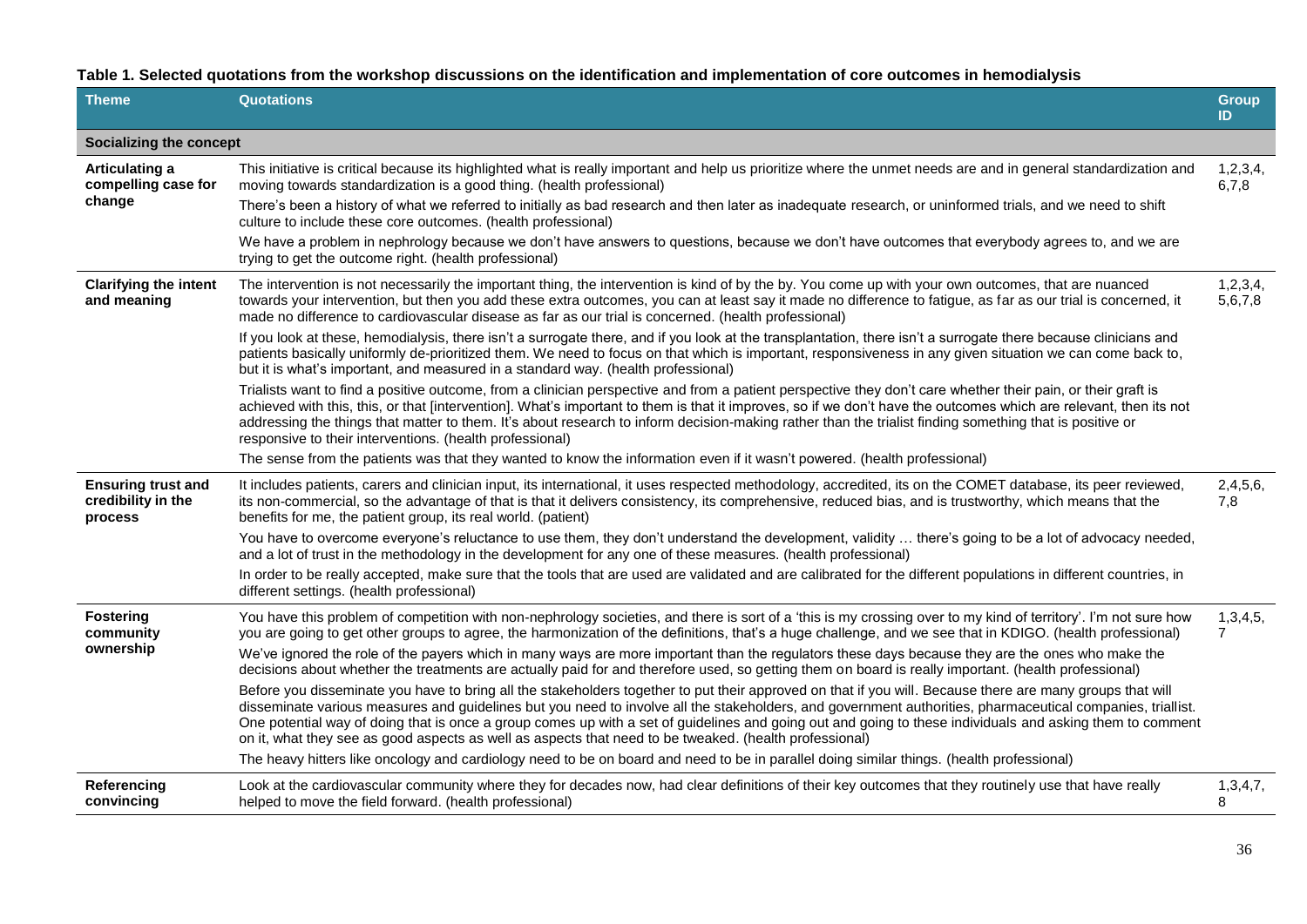| examples of culture<br>shift                 | Government agencies are now insisting you have open access trials, everybody is toeing the line, consumer engagement, that's all considered very<br>important. Maybe having funders insist that these are part of the strategy to fund. They insist on trial registration, that's a burden but everyone does it it's a<br>requirement. (health professional)                                                                              |                     |
|----------------------------------------------|-------------------------------------------------------------------------------------------------------------------------------------------------------------------------------------------------------------------------------------------------------------------------------------------------------------------------------------------------------------------------------------------------------------------------------------------|---------------------|
|                                              | The need to include things like CONSORT, these were very significant brain shifts that have now been adopted very widely. (health professional)                                                                                                                                                                                                                                                                                           |                     |
|                                              | If we can offer a powerful argument for, from a different field like cardiology or oncology, where a core outcome was developed and implemented, and how<br>that was useful to, then this is definitely sellable. (health professional)                                                                                                                                                                                                   |                     |
|                                              | A diabetes drug needs to have cardiovascular outcomes. That is also something which evolved over time. (health professional)                                                                                                                                                                                                                                                                                                              |                     |
| <b>Requiring</b><br>authoritative<br>support | And when we do have bodies within our societies that might be reviewing clinical protocols or clinical trials to see whether or not you can advocate for the<br>use of them in those trials, think of us as professional advisors and consultants, and sort of engage some our society members in helping with the rolling out<br>of core outcomes. (health professional)                                                                 | 1,2,3,4,<br>5,6,7,8 |
|                                              | We [regulators] have opportunities when we meet with sponsors, we try to make sure that they are aware of other efforts that are going on that have<br>bearing on their development programs so certainly that's an opportunity for us to share this important work and highlight the core outcomes that you've<br>identified. (health professional)                                                                                      |                     |
|                                              | The funding agencies are actually the stronger lever rather than the journals, certainly the regulators for the trials that are relevant. (health professional)                                                                                                                                                                                                                                                                           |                     |
|                                              | Trial registration might be a useful way of encouraging people to use these outcomes by listing it there and asking are you using these outcomes - that<br>would be a systematic way of making trialists think about [core outcomes] before they start the trial. (health professional)                                                                                                                                                   |                     |
|                                              | This may be something that the journal editors may want to take on because if the journal editors say we recommend that we follow these outcomes, just as<br>they now say you need to have a CONSORT diagram, you have to follow these core outcomes, or perhaps if you register in clinicaltrials.gov, you need to<br>say that you are using those outcomes, that's a way that you could potentially promote this. (health professional) |                     |
|                                              | In some funding agencies, the program officer participates and overseas protocol development and that individual could insist on the use of standardized<br>outcomes. (health professional)                                                                                                                                                                                                                                               |                     |
| Demonstrating feasibility and usability      |                                                                                                                                                                                                                                                                                                                                                                                                                                           |                     |
| Providing proof of<br>concept                | There's going to be some skepticism, that these core outcome measures are going to work. I wonder if we could go back to some trials and just<br>demonstrate within a number of different types of trials, some pharmaceutical trials through to some registry trials, what would be the effect if we have these<br>core outcomes, and sort of test whether they do work or not. (health professional)                                    | 1,4,5,6             |
|                                              | If you can show that the quality of studies improves after the implementation of these core outcomes, that's a no brainer. (health professional)                                                                                                                                                                                                                                                                                          |                     |
|                                              | Maybe do pilot testing, if we come out with a first set of outcomes, let's do some pilot testing, a few different trials, small groups of patients, and prove to<br>ourselves that what we chose makes sense. (health professional)                                                                                                                                                                                                       |                     |
| Accessible,<br>applicable and<br>practical   | Have [core outcomes] readily available in different formats where its easy to pluck out the web and use within your own structure of your clinical trials so if<br>its electronic that you could have a sort of an app or an iPad but you would also have the paper versions available, you would also have the various<br>different formats available, for implementation of these outcomes. (health professional)                       | 1,2,3,4,<br>5,6,7,8 |
|                                              | If you are going to all the effort, of actually developing the tool, submit the measure to a measure organisation like the national quality forum. When people<br>look for stuff, they actually go look there, the government goes looking there, others go looking there for measure, because its all validated so if you wanted<br>to use you can pull it off the shelf. (health professional)                                          |                     |
| <b>Maximizing</b><br>operationalizability    | They should be definitive because the trials that we do are done now, another one is done in 10 years, 15 years, some of these outcomes changesbefore<br>we call them core outcomes, we also have a very good crystal clear definition that doesn't change. (health professional)                                                                                                                                                         | 1,2,3,4,<br>5,6,7,8 |
|                                              | We almost all use CRFs now and its generated a code so whatever database you are going to be able to use, you could just use, 'here you are, here's our<br>key core outcomes and if you are going to do this trial, if you said I've just got the code for you, here it is, it is easy. (health professional)                                                                                                                             |                     |
|                                              |                                                                                                                                                                                                                                                                                                                                                                                                                                           |                     |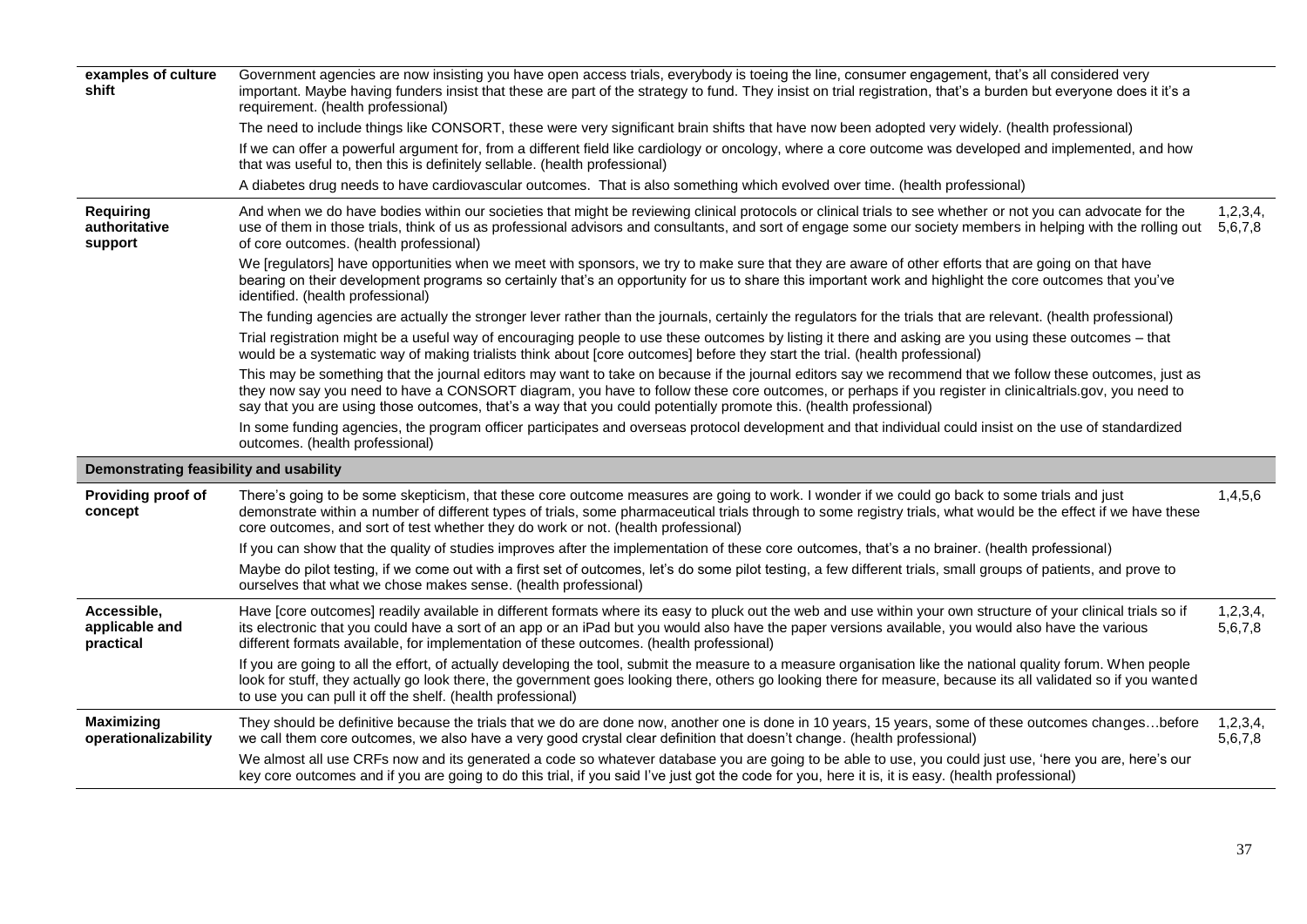|                                              | Is there going to be some kind of tutorial or something? If there is a centralized way that you can go to the website of how to administer the tool, then you                                                                                                                                                                                                                                                                                                                                                                                                     |                   |  |  |  |  |
|----------------------------------------------|-------------------------------------------------------------------------------------------------------------------------------------------------------------------------------------------------------------------------------------------------------------------------------------------------------------------------------------------------------------------------------------------------------------------------------------------------------------------------------------------------------------------------------------------------------------------|-------------------|--|--|--|--|
|                                              | are more likely to have some standardization of measurement rather than saying, well measure this, this and this, how are you going to measure it, I ask my<br>coordinators to do certain measurements, and they are going to do it 5 different ways unless I train them and say this is the way. (health professional)                                                                                                                                                                                                                                           |                   |  |  |  |  |
|                                              | Create a micro specifications manual so if someone actually wanted to implement this, it would be done consistently. (health professional)                                                                                                                                                                                                                                                                                                                                                                                                                        |                   |  |  |  |  |
|                                              | You can have cardiovascular disease as your outcome but what exactly is your cardiovascular disease that you are talking about, so that granulatory. That<br>is an issue for fatigue as well. So if people do report cardiovascular disease they are using the patients, ICD-9 codes, ICD-10 codes. (health professional)                                                                                                                                                                                                                                         |                   |  |  |  |  |
| <b>Allowing adaptation</b><br>when necessary | We are moving to more efficient trial conduct where we are looking to use data that's already being collected as much as possible and in that situation<br>there's no way we go back and redefine the outcomes, so we need to allow some flexibility in terms of how we use outcomes. (health professional)                                                                                                                                                                                                                                                       | 1,2,3,7           |  |  |  |  |
|                                              | Are going to have to have flexibility in the appropriateness in the implementation of these, but then its very hard to call them core. (health professional)                                                                                                                                                                                                                                                                                                                                                                                                      |                   |  |  |  |  |
|                                              | The core outcome measure should be flexible, and pragmatic enough, we have to allow some flexibility and leave it to some degree to the local practice,<br>how to measure something, but it still has to be a standardized definition. (health professional)                                                                                                                                                                                                                                                                                                      |                   |  |  |  |  |
| Guaranteeing<br>minimal burden,              | If you're in a setting where you don't have a priori concern or its not your efficacy outcome, obviously you don't want to attach a lot of burden in trying to<br>characterize these endpoints. (health professional)                                                                                                                                                                                                                                                                                                                                             | 1,2,3,4,<br>5,6,7 |  |  |  |  |
| cost and<br>consequence                      | We are looking at trials that can be done around the world and the resources implications of what we are asking people to do in trials that may be for<br>example run in low income countries with very limited resources, every additional thing that has to be collected has important cost and resource<br>implications, that may inhibit the conduct of high quality trials which would be counter to what we are trying to do. (health professional)                                                                                                         |                   |  |  |  |  |
|                                              | There's got to be some kind of non-punitive incentive  how can regulators protect them from negative or neutral results [for the core outcomes], its not<br>going to affect your registration? (health professional)                                                                                                                                                                                                                                                                                                                                              |                   |  |  |  |  |
|                                              | The issue of cost, and cost not just in terms of financial terms, but cost in time with interaction with patients and the burden of implementing some measures<br>and reporting data. (health professional)                                                                                                                                                                                                                                                                                                                                                       |                   |  |  |  |  |
|                                              | One challenge the tension between trying to be uniform across all trials and include this core set across all trials but not have it overwhelm the real goal of a<br>particular trialso it doesn't add so much burden to the trials and doesn't distract people, including the patients, from what the trial is about. (health<br>professional)                                                                                                                                                                                                                   |                   |  |  |  |  |
| Integrating into<br>infrastructure           | From a pragmatic trials perspective, we are trying to minimize the burden of data collection and use existing infrastructure. Another stakeholder are people<br>in administrative registry type roles where it may not be readily apparent that these are outcomes that are necessarily relevant but certainly need to thought<br>about prospectively in their implementation. A good example for me is the PDOPPS study, whatever information we learn from SONG-PD should be<br>incorporated. (health professional)                                             | 3,4,5,6,<br>7     |  |  |  |  |
|                                              | If we are trying to make trials simpler, just make the data collection simpler, to the extent that these things could get incorporated into routine clinical care,<br>this task would be much easier. (health professional)                                                                                                                                                                                                                                                                                                                                       |                   |  |  |  |  |
|                                              | If you come up with a set of care outcomes and they're a reasonably short list and they are very simple, that you could embed them in registries so that<br>every 6 months patients are asked about fatigue, MI, stroke, the data is all automatically recorded, if it's a very small number, its automatically in the<br>electronic system the trials don't need to necessarily have to ask the patients the whole time, how do you feel fatigue, fill out our questionnaire, its done<br>automatically by the nurses and you download it. (health professional) |                   |  |  |  |  |
|                                              |                                                                                                                                                                                                                                                                                                                                                                                                                                                                                                                                                                   |                   |  |  |  |  |

CONSORT, Consolidated Standards of Reporting Trials;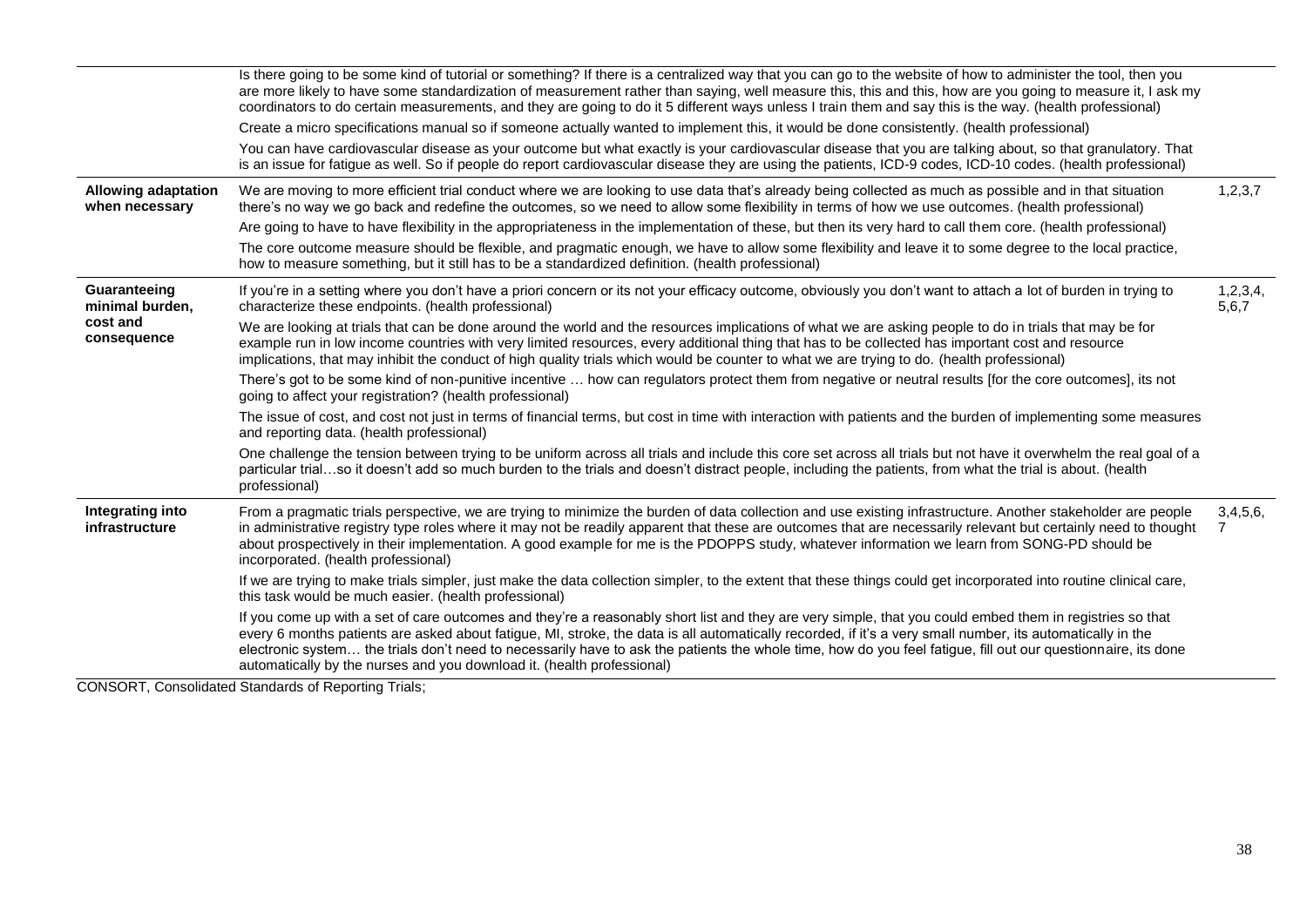## **Table 2. Implementation strategies and pathways through partnership with stakeholders**

| <b>Strategy / pathway</b>                                                                                                                                                                                                                                                                                                                                                                                                                                                                                                                                                                                                                                            | <b>Professional</b><br>societies | <b>Consumers</b><br>including<br>consumer<br>organizations | <b>Trial</b><br>networks /<br>trialists | <b>Research</b><br>funders | <b>Regulators/</b><br>policy<br>makers | <b>Trial</b><br>registries | <b>Administrative</b><br>datasets<br>/patient<br>registries | <b>Journals</b> | <b>Evidence</b><br>synthesis<br>groups<br>(guidelines,<br>systematic<br>reviews) |
|----------------------------------------------------------------------------------------------------------------------------------------------------------------------------------------------------------------------------------------------------------------------------------------------------------------------------------------------------------------------------------------------------------------------------------------------------------------------------------------------------------------------------------------------------------------------------------------------------------------------------------------------------------------------|----------------------------------|------------------------------------------------------------|-----------------------------------------|----------------------------|----------------------------------------|----------------------------|-------------------------------------------------------------|-----------------|----------------------------------------------------------------------------------|
| Educate about the need, definition, and purpose of<br>core outcomes i.e. Core outcomes:<br>Improve consistency and relevance of outcomes<br>$\bullet$<br>reported in trials<br>Are identified through a systematic and<br>$\bullet$<br>transparent international consensus process<br>Should be added to outcomes that trialists want to<br>$\bullet$<br>include in their trials (and does not have to be the<br>primary outcome)<br>Will have measures that are easy, simple, and<br>inexpensive to use<br>Need to be included on the basis of importance to<br>patients and caregivers for decision-making (not<br>based on expected response to the intervention) |                                  |                                                            |                                         |                            |                                        |                            |                                                             |                 |                                                                                  |
| Highlight examples of prior success in implementing<br>related initiatives and impacts of core outcomes e.g.<br>Implementation of reporting guidelines, trial<br>$\bullet$<br>registration<br>Improved reporting of OMERACT core outcomes<br>$\bullet$<br>in rheumatoid arthritis                                                                                                                                                                                                                                                                                                                                                                                    |                                  |                                                            |                                         |                            |                                        |                            |                                                             |                 |                                                                                  |
| Provide training in the use of core outcomes (tools,<br>resources, tutorials)                                                                                                                                                                                                                                                                                                                                                                                                                                                                                                                                                                                        |                                  |                                                            |                                         |                            |                                        |                            |                                                             |                 |                                                                                  |
| Demonstrate feasibility i.e. pilot test and evaluate use<br>of core outcomes (including in pragmatic trials)                                                                                                                                                                                                                                                                                                                                                                                                                                                                                                                                                         |                                  |                                                            |                                         |                            |                                        |                            |                                                             |                 |                                                                                  |
| Publish or provide a reference to core outcome sets                                                                                                                                                                                                                                                                                                                                                                                                                                                                                                                                                                                                                  | $\bullet$                        |                                                            |                                         |                            | $\bullet$                              |                            |                                                             |                 |                                                                                  |
| Recommend or mandate the use of core outcomes                                                                                                                                                                                                                                                                                                                                                                                                                                                                                                                                                                                                                        |                                  |                                                            |                                         |                            | $\bullet$                              |                            |                                                             |                 |                                                                                  |
| Embed core outcomes into infrastructure (databases)                                                                                                                                                                                                                                                                                                                                                                                                                                                                                                                                                                                                                  |                                  |                                                            |                                         |                            |                                        |                            |                                                             |                 |                                                                                  |